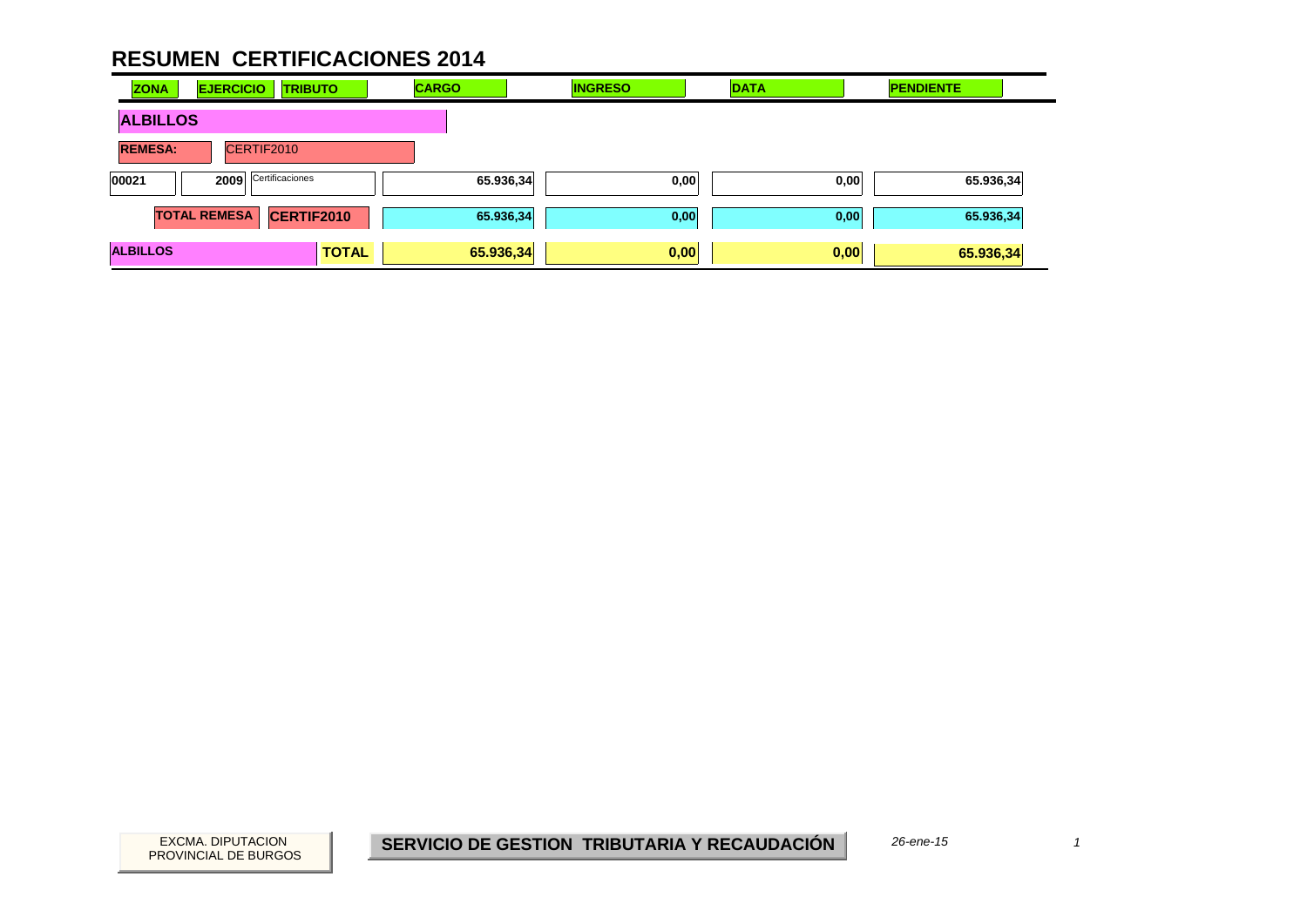| <b>ZONA</b>        | <b>EJERCICIO</b><br><b>TRIBUTO</b> | <b>CARGO</b>               | <b>INGRESO</b> | <b>DATA</b> | <b>PENDIENTE</b> |
|--------------------|------------------------------------|----------------------------|----------------|-------------|------------------|
| <b>CARDEÑADIJO</b> |                                    |                            |                |             |                  |
| <b>REMESA:</b>     | CERTIF2012                         |                            |                |             |                  |
| 00021              | Certificaciones<br>2008            | 154.158,41                 | 6.867,21       | 0,00        | 147.291,20       |
|                    | <b>TOTAL REMESA</b><br>CERTIF2012  | 154.158,41                 | 6.867,21       | 0,00        | 147.291,20       |
| <b>REMESA:</b>     | CERTIF2014                         |                            |                |             |                  |
| 00021              | Certificaciones<br>2013            | 5,87                       | 5,87           | 0,00        | 0,00             |
|                    | <b>TOTAL REMESA</b><br>CERTIF2014  | 5,87                       | 5,87           | 0,00        | 0,00             |
| <b>CARDEÑADIJO</b> |                                    | <b>TOTAL</b><br>154.164,28 | 6.873,08       | 0,00        | 147.291,20       |

PROVINCIAL DE BURGOS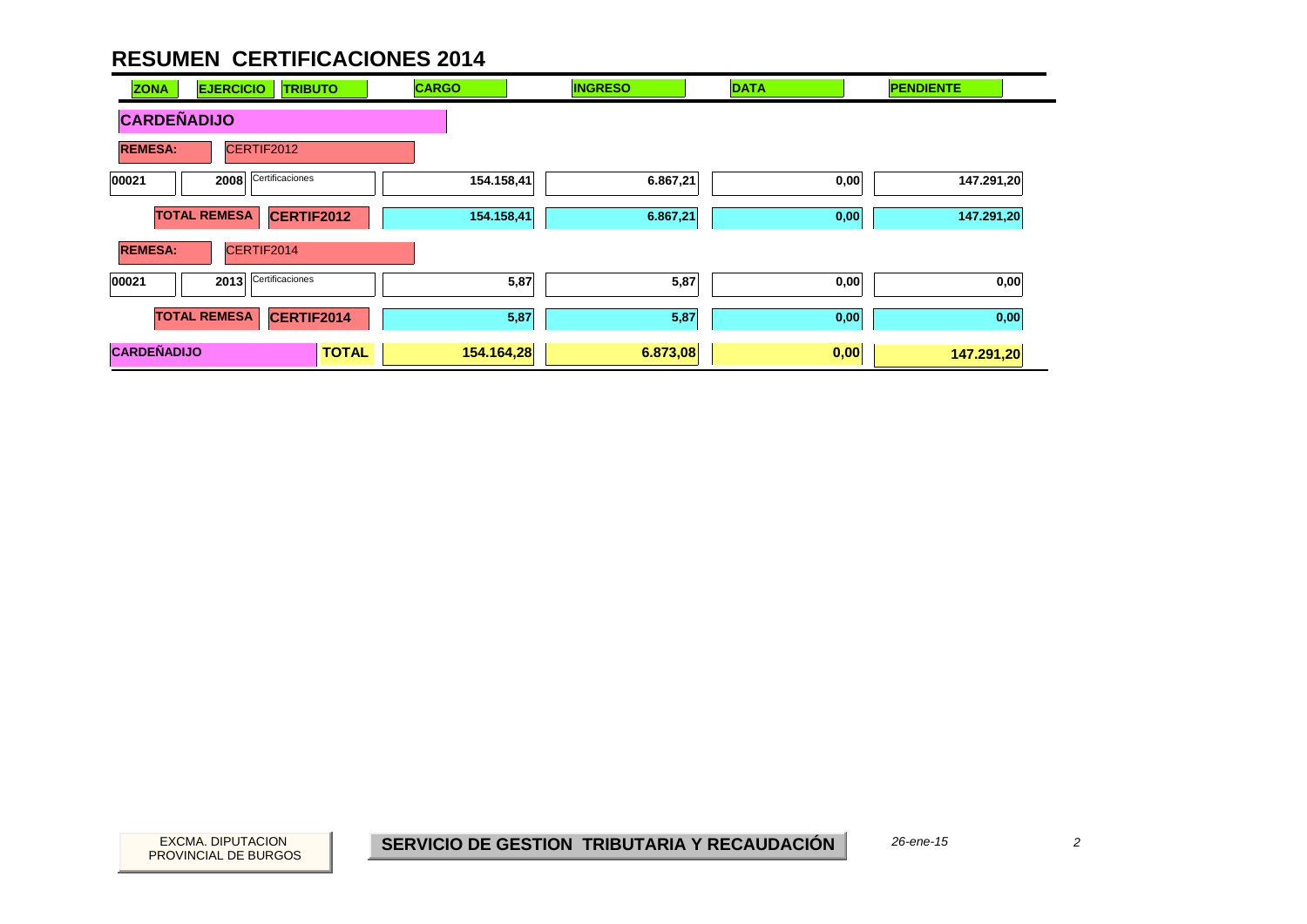| <b>ZONA</b>        | <b>EJERCICIO</b>    | <b>TRIBUTO</b>  |              | <b>CARGO</b> | <b>INGRESO</b> | <b>DATA</b> | <b>PENDIENTE</b> |
|--------------------|---------------------|-----------------|--------------|--------------|----------------|-------------|------------------|
| <b>FRANDOVINEZ</b> |                     |                 |              |              |                |             |                  |
| <b>REMESA:</b>     |                     | CERTIF2013      |              |              |                |             |                  |
| 00021              | 2012                | Certificaciones |              | 1.468,94     | 52,74          | 0,00        | 1.416,20         |
|                    | 2013                | Certificaciones |              | 4.523,70     | 0,00           | 4.523,70    | 0,00             |
|                    | <b>TOTAL REMESA</b> | CERTIF2013      |              | 5.992,64     | 52,74          | 4.523,70    | 1.416,20         |
| <b>FRANDOVINEZ</b> |                     |                 | <b>TOTAL</b> | 5.992,64     | 52,74          | 4.523,70    | 1.416,20         |

 $\overline{3}$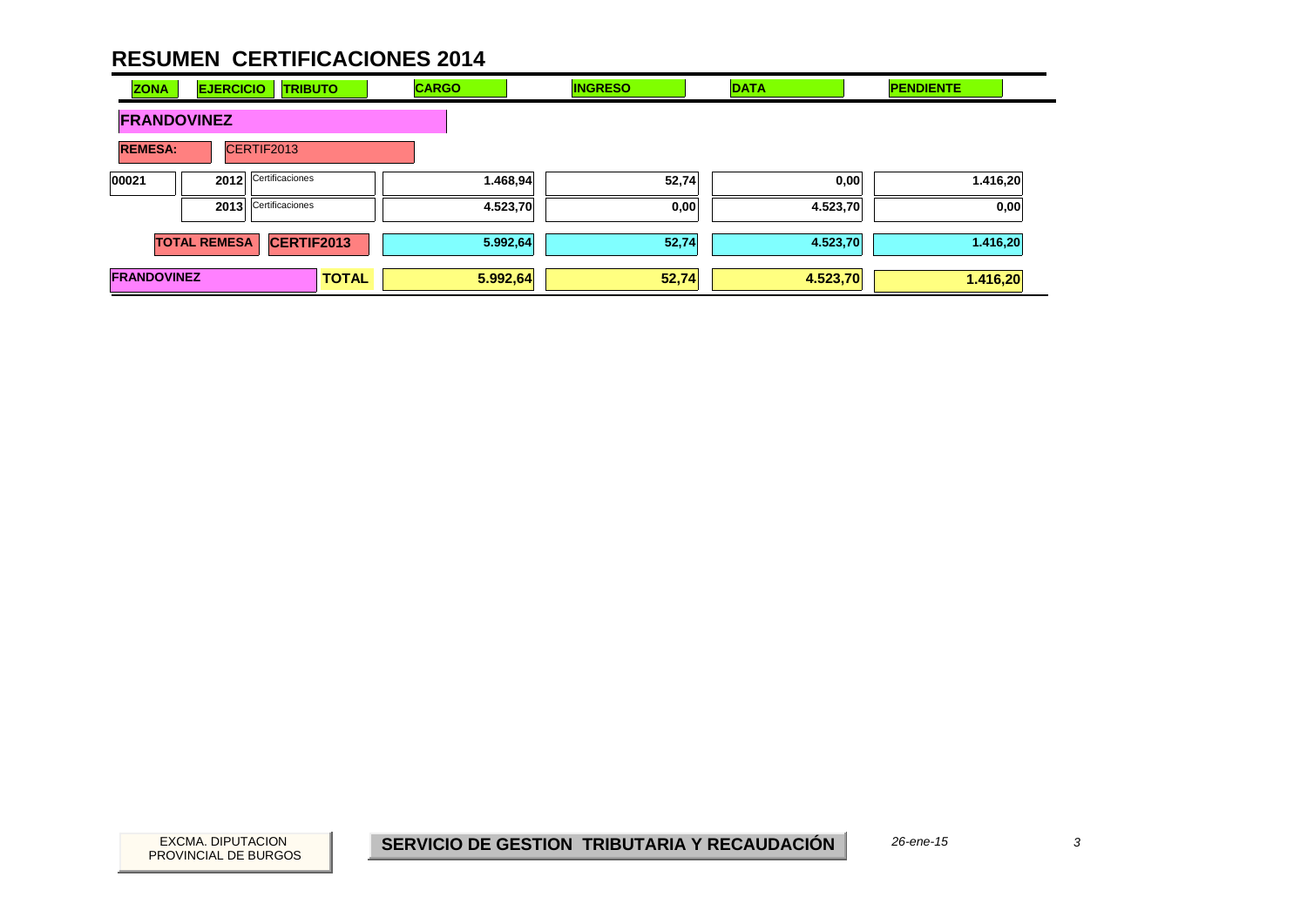| <b>ZONA</b>                   | <b>EJERCICIO</b>              | <b>TRIBUTO</b> | <b>CARGO</b> | <b>INGRESO</b> | <b>DATA</b> | <b>PENDIENTE</b> |
|-------------------------------|-------------------------------|----------------|--------------|----------------|-------------|------------------|
| <b>HONTORIA DE LA CANTERA</b> |                               |                |              |                |             |                  |
| <b>REMESA:</b>                | CERTIF2013                    |                |              |                |             |                  |
| 00021                         | Certificaciones<br>2011       |                | 36.000,00    | 0,00           | 0,00        | 36.000,00        |
|                               | <b>TOTAL REMESA</b>           | CERTIF2013     | 36.000,00    | 0,00           | 0,00        | 36.000,00        |
|                               | <b>HONTORIA DE LA CANTERA</b> | <b>TOTAL</b>   | 36.000,00    | 0,00           | 0,00        | 36.000,00        |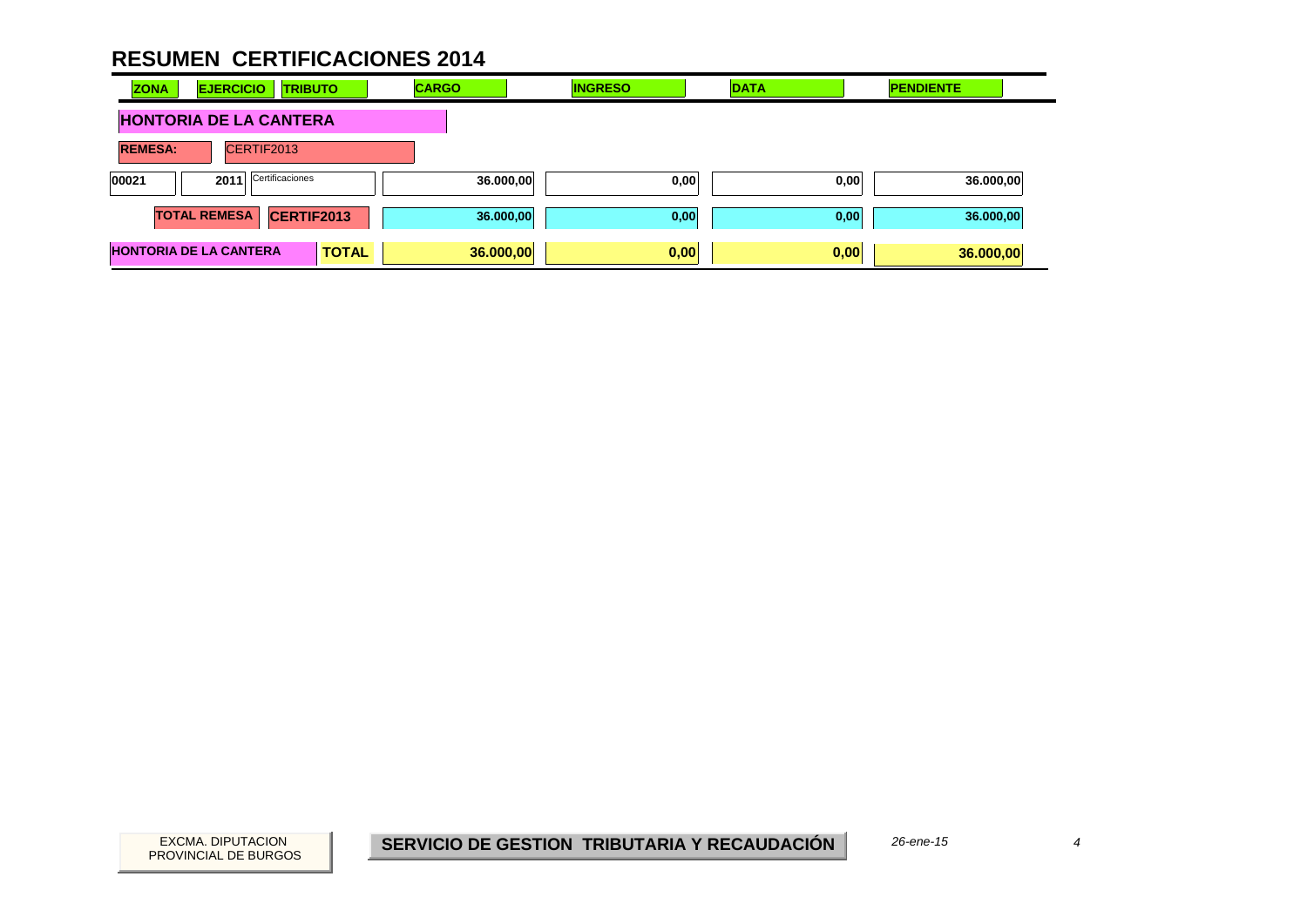| <b>ZONA</b>             | <b>EJERCICIO</b>    | <b>TRIBUTO</b>    | <b>CARGO</b> | <b>INGRESO</b> | <b>DATA</b> | <b>PENDIENTE</b>  |  |
|-------------------------|---------------------|-------------------|--------------|----------------|-------------|-------------------|--|
| <b>IBEAS DE JUARROS</b> |                     |                   |              |                |             |                   |  |
| <b>REMESA:</b>          | CERTIF2012          |                   |              |                |             |                   |  |
| 00021                   | 2011                | Certificaciones   |              | 14.230,10      | 0,00        | 14.230,10<br>0,00 |  |
|                         | <b>TOTAL REMESA</b> | <b>CERTIF2012</b> |              | 14.230,10      | 0,00        | 14.230,10<br>0,00 |  |
| <b>IBEAS DE JUARROS</b> |                     | <b>TOTAL</b>      | 14.230,10    |                | 0,00        | 0,00<br>14.230,10 |  |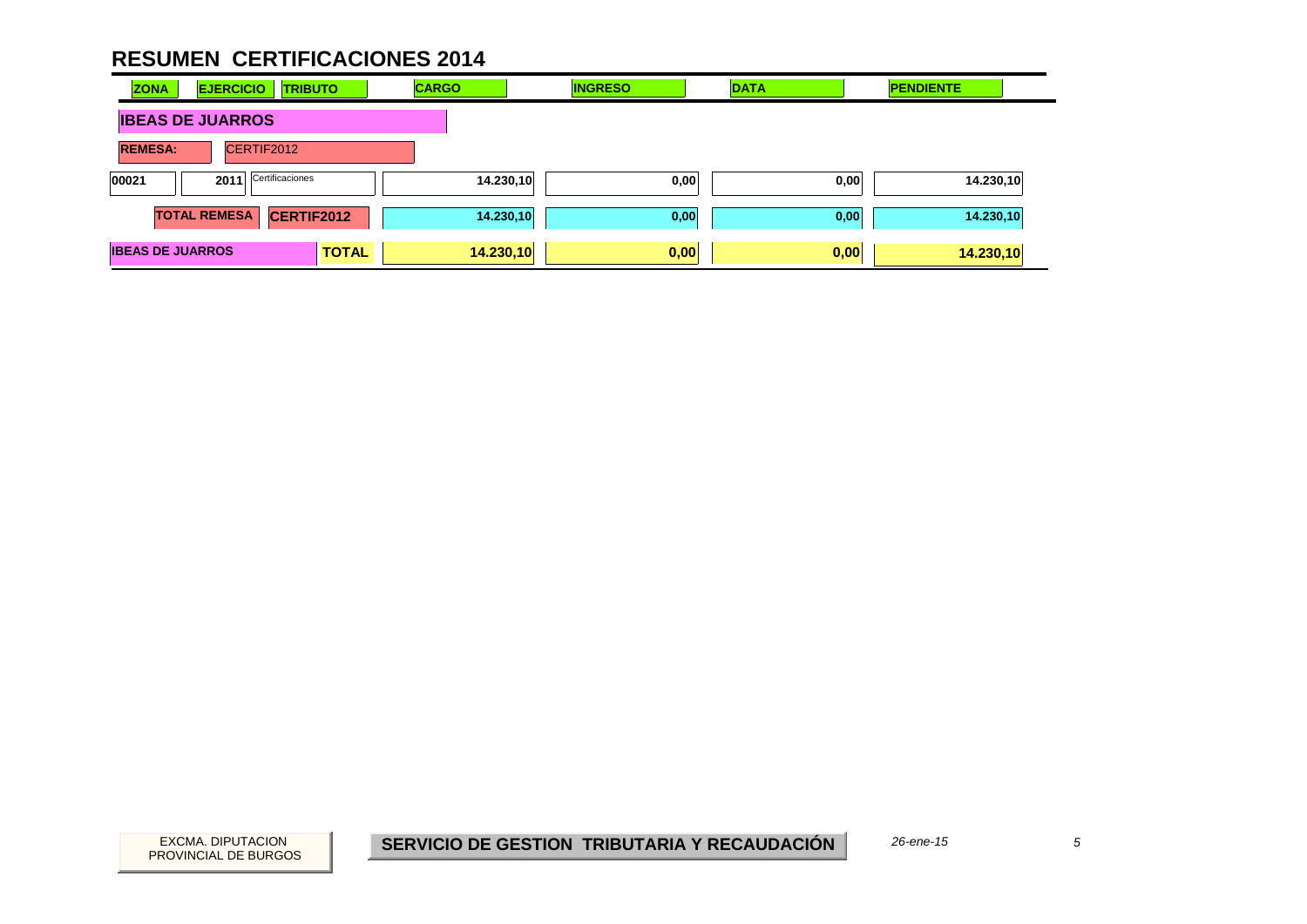| <b>ZONA</b>    | <b>EJERCICIO</b>    | <b>TRIBUTO</b>  | <b>CARGO</b> | <b>INGRESO</b>   | <b>DATA</b> | <b>PENDIENTE</b> |
|----------------|---------------------|-----------------|--------------|------------------|-------------|------------------|
| <b>ISAR</b>    |                     |                 |              |                  |             |                  |
| <b>REMESA:</b> | CERTIF2013          |                 |              |                  |             |                  |
| 00021          | 2012                | Certificaciones |              | 1.036,00<br>0,00 | 0,00        | 1.036,00         |
|                | <b>TOTAL REMESA</b> | CERTIF2013      |              | 1.036,00<br>0,00 | 0,00        | 1.036,00         |
| <b>ISAR</b>    |                     | <b>TOTAL</b>    | 1.036,00     | 0,00             | 0,00        | 1.036,00         |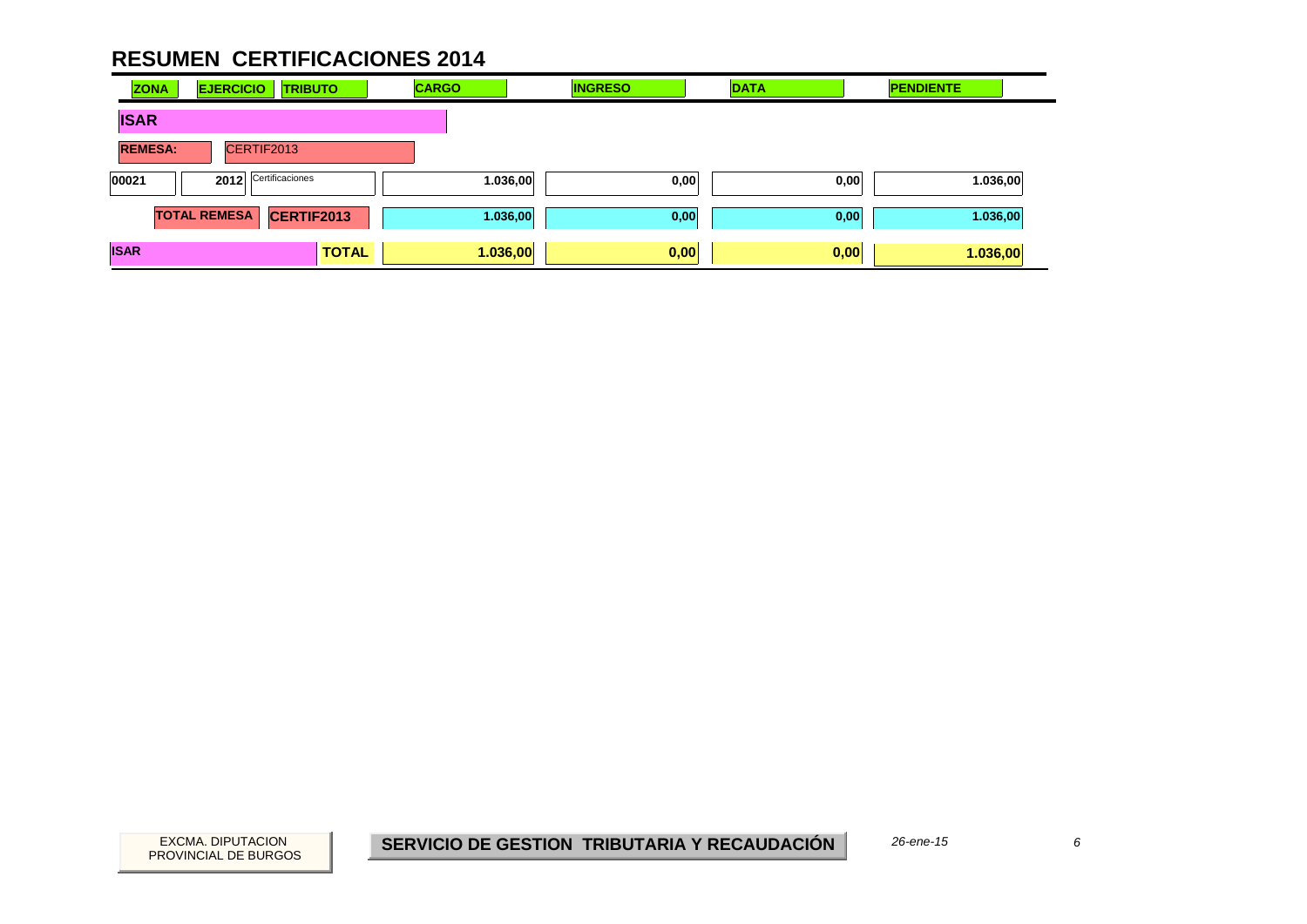| <b>ZONA</b>              | <b>EJERCICIO</b>    | <b>TRIBUTO</b>  |              | <b>CARGO</b> |        | <b>INGRESO</b> | <b>DATA</b> | <b>PENDIENTE</b> |        |
|--------------------------|---------------------|-----------------|--------------|--------------|--------|----------------|-------------|------------------|--------|
| <b>QUINTANILLAS, LAS</b> |                     |                 |              |              |        |                |             |                  |        |
| <b>REMESA:</b>           | CERTIF2013          |                 |              |              |        |                |             |                  |        |
| 00021                    | 2013                | Certificaciones |              |              | 660,60 | 384,15         | 0,00        |                  | 276,45 |
|                          | <b>TOTAL REMESA</b> | CERTIF2013      |              |              | 660,60 | 384,15         | 0,00        |                  | 276,45 |
| <b>QUINTANILLAS, LAS</b> |                     |                 | <b>TOTAL</b> |              | 660,60 | 384,15         | 0,00        |                  | 276,45 |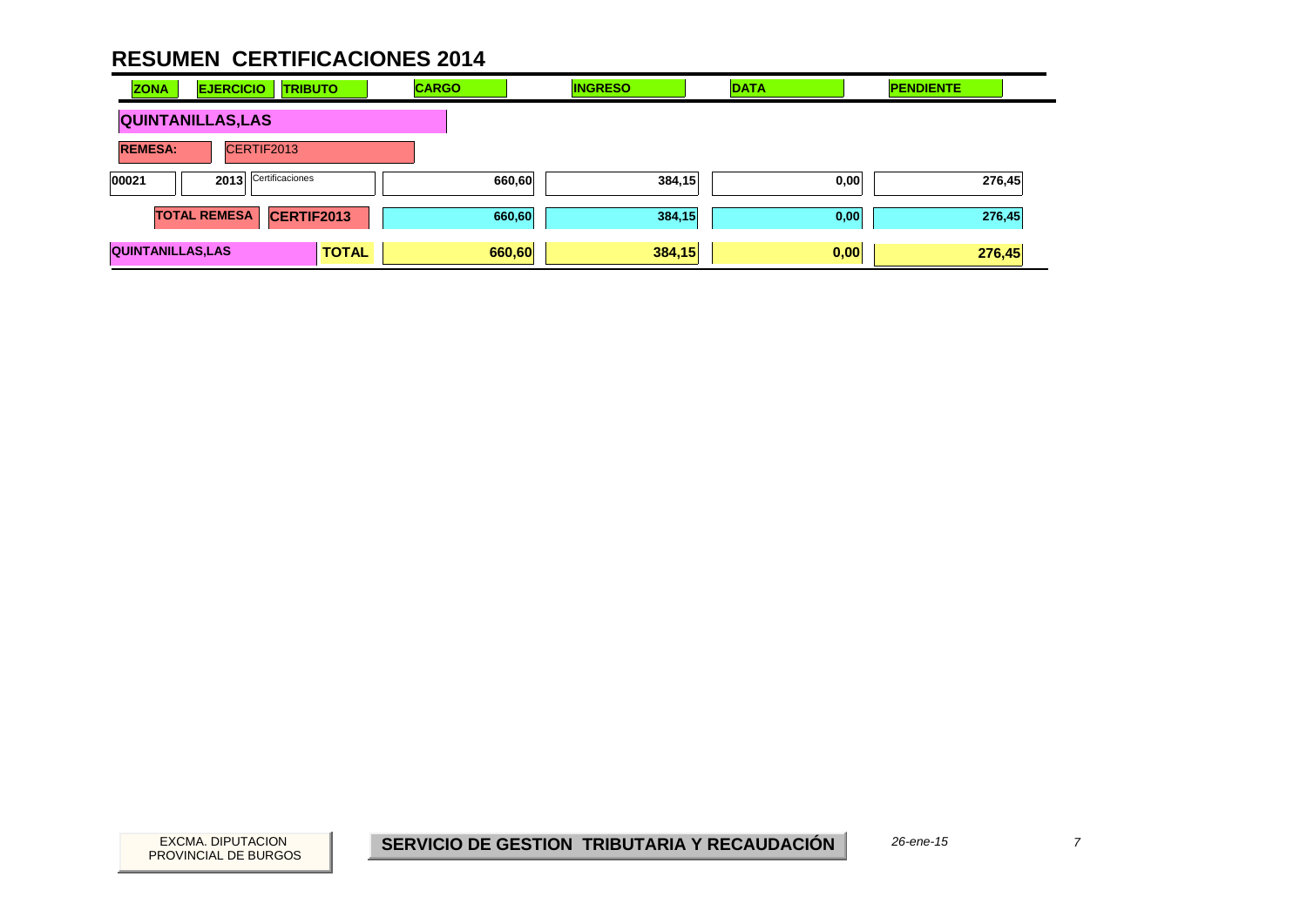| <b>ZONA</b>        | <b>EJERCICIO</b><br><b>TRIBUTO</b>       | <b>CARGO</b> | <b>INGRESO</b> | <b>DATA</b> | <b>PENDIENTE</b> |
|--------------------|------------------------------------------|--------------|----------------|-------------|------------------|
| <b>REVILLARRUZ</b> |                                          |              |                |             |                  |
| <b>REMESA:</b>     | CERTIF2009                               |              |                |             |                  |
| 00021              | Certificaciones<br>2008                  |              | 325,81<br>0,00 | 0,00        | 325,81           |
|                    | <b>TOTAL REMESA</b><br><b>CERTIF2009</b> |              | 325,81<br>0,00 | 0,00        | 325,81           |
| <b>REVILLARRUZ</b> |                                          | <b>TOTAL</b> | 325,81<br>0,00 | 0,00        | 325,81           |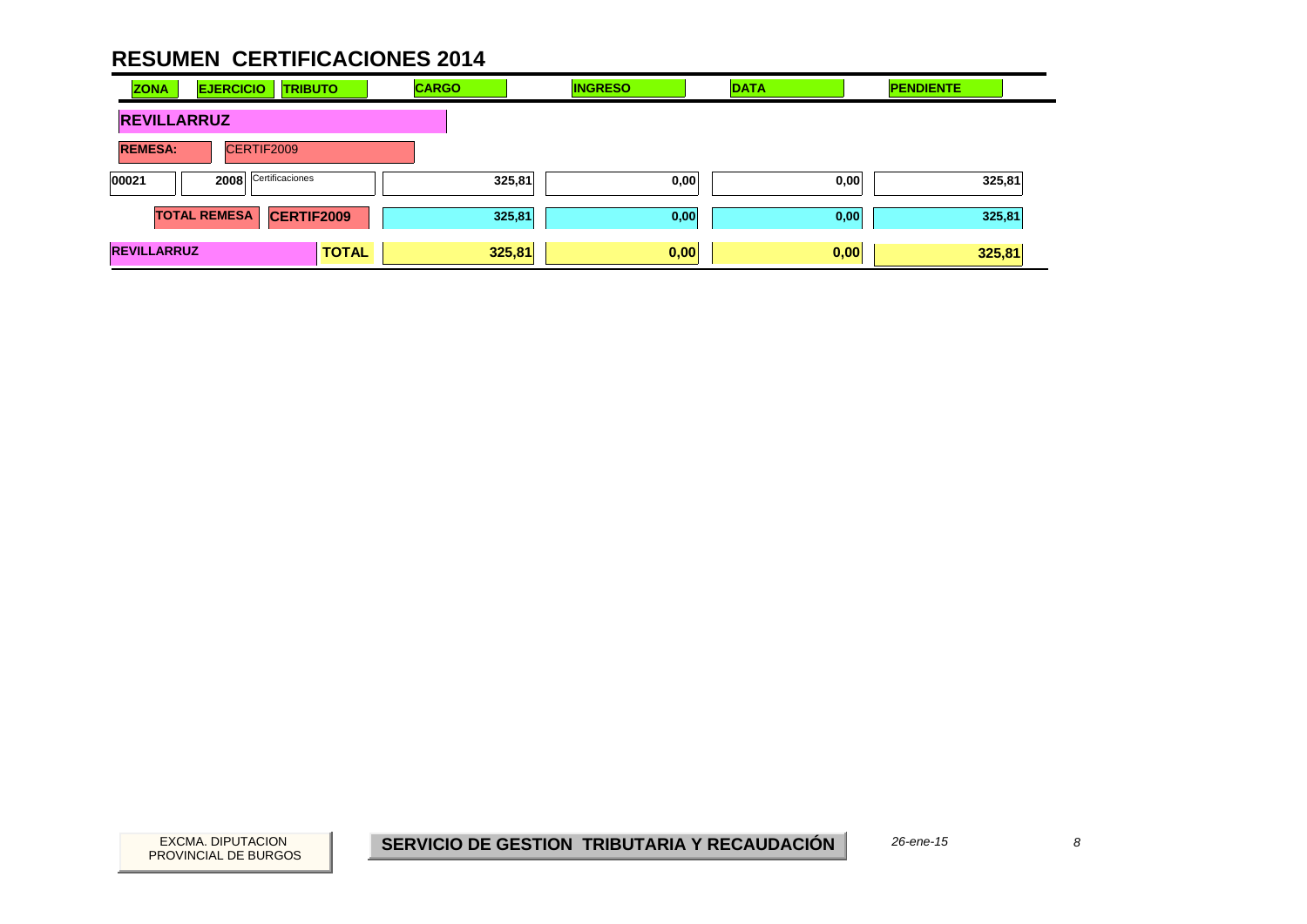| <b>ZONA</b><br><b>EJERCICIO</b><br><b>TRIBUTO</b> | <b>CARGO</b> | <b>INGRESO</b> | <b>DATA</b> | <b>PENDIENTE</b> |
|---------------------------------------------------|--------------|----------------|-------------|------------------|
| <b>SAN MAMES</b>                                  |              |                |             |                  |
| <b>REMESA:</b><br>CERTIF2013                      |              |                |             |                  |
| Certificaciones<br>2012<br>00021                  | 273,54       | 0,00           | 0,00        | 273,54           |
| <b>TOTAL REMESA</b><br>CERTIF2013                 | 273,54       | 0,00           | 0,00        | 273,54           |
| CERTIF2014<br><b>REMESA:</b>                      |              |                |             |                  |
| Certificaciones<br>2013<br>00021                  | 4.523,70     | 0,00           | 0,00        | 4.523,70         |
| <b>TOTAL REMESA</b><br>CERTIF2014                 | 4.523,70     | 0,00           | 0,00        | 4.523,70         |
| <b>SAN MAMES</b><br><b>TOTAL</b>                  | 4.797,24     | 0,00           | 0,00        | 4.797,24         |

PROVINCIAL DE BURGOS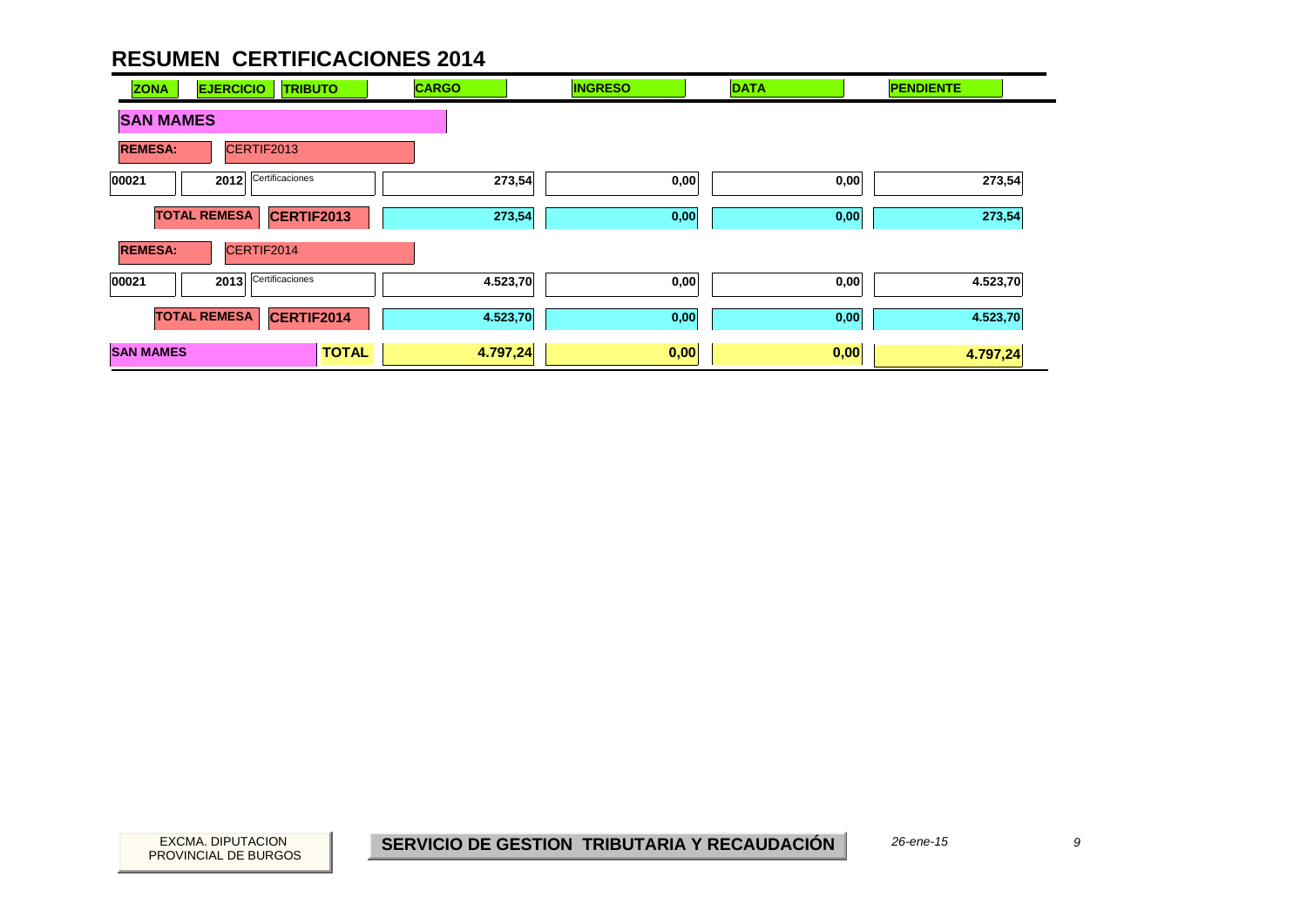| <b>ZONA</b>      | <b>EJERCICIO</b><br><b>TRIBUTO</b>       |              | <b>CARGO</b> | <b>INGRESO</b> | <b>DATA</b> | <b>PENDIENTE</b> |
|------------------|------------------------------------------|--------------|--------------|----------------|-------------|------------------|
| <b>SOTRAGERO</b> |                                          |              |              |                |             |                  |
| <b>REMESA:</b>   | CERTIF2007                               |              |              |                |             |                  |
| 00021            | Certificaciones<br>2005                  |              | 28.800,00    | 0,00           | 0,00        | 28.800,00        |
|                  | <b>TOTAL REMESA</b><br><b>CERTIF2007</b> |              | 28.800,00    | 0,00           | 0,00        | 28.800,00        |
| <b>SOTRAGERO</b> |                                          | <b>TOTAL</b> | 28.800,00    | 0,00           | 0,00        | 28.800,00        |

 $10<sup>10</sup>$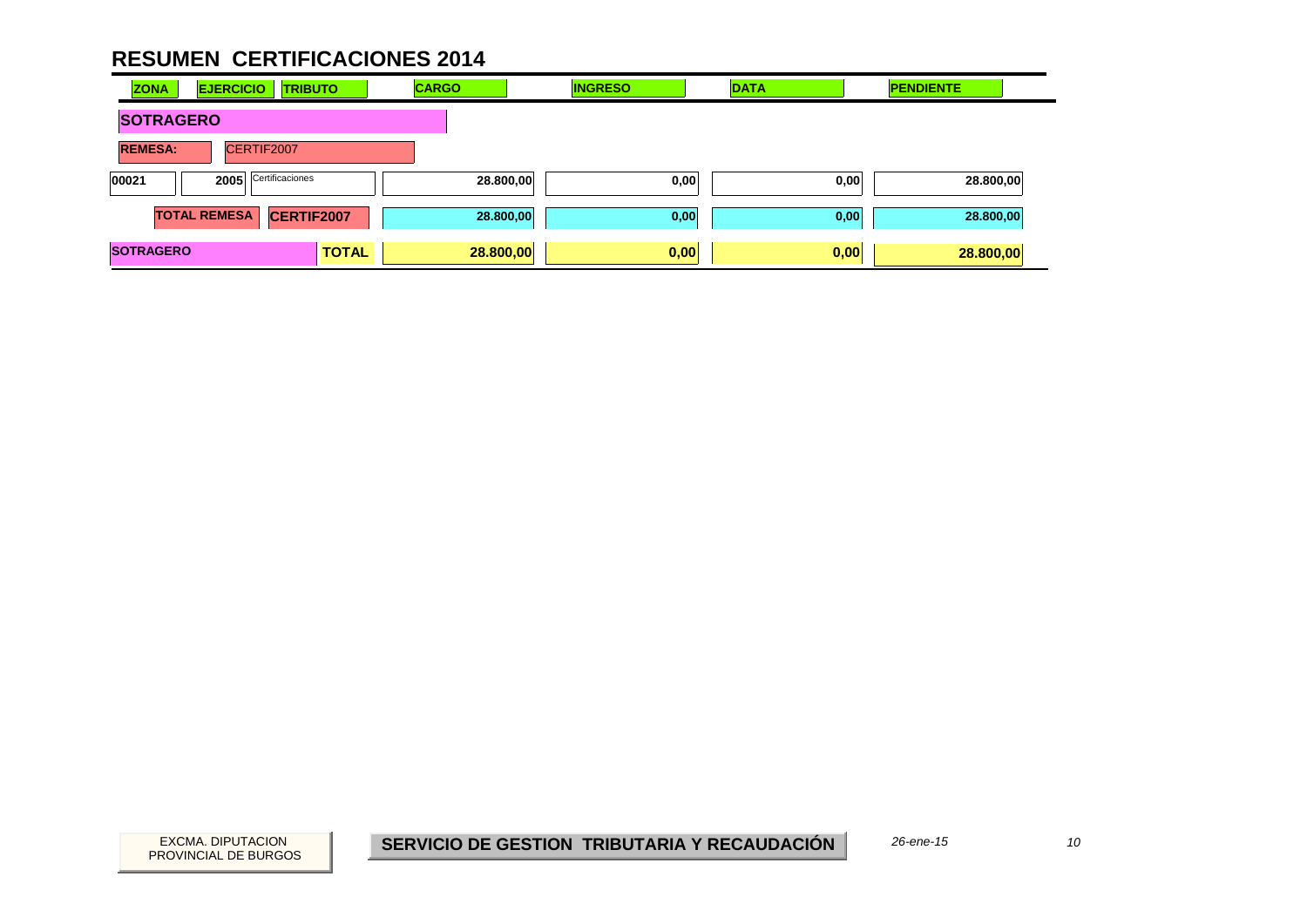PROVINCIAL DE BURGOS

| <b>ZONA</b>       | <b>EJERCICIO</b>                          | <b>TRIBUTO</b>    | <b>CARGO</b> | <b>INGRESO</b>                               | <b>DATA</b> | <b>PENDIENTE</b> |
|-------------------|-------------------------------------------|-------------------|--------------|----------------------------------------------|-------------|------------------|
| <b>VILLARIEZO</b> |                                           |                   |              |                                              |             |                  |
| <b>REMESA:</b>    |                                           | CERTIF2007        |              |                                              |             |                  |
| 00021             | 2007                                      | Certificaciones   | 583,10       | 0,00                                         | 0,00        | 583,10           |
|                   | <b>TOTAL REMESA</b>                       | <b>CERTIF2007</b> | 583,10       | 0,00                                         | 0,00        | 583,10           |
| <b>REMESA:</b>    |                                           | CERTIF2008        |              |                                              |             |                  |
| 00021             | 2007                                      | Certificaciones   | 27.645,85    | 0,00                                         | 0,00        | 27.645,85        |
|                   | <b>TOTAL REMESA</b>                       | CERTIF2008        | 27.645,85    | 0,00                                         | 0,00        | 27.645,85        |
| <b>REMESA:</b>    |                                           | CERTIF2010        |              |                                              |             |                  |
| 00021             | 2007                                      | Certificaciones   | 107,13       | 0,00                                         | 0,00        | 107,13           |
|                   | 2010                                      | Certificaciones   | 138,24       | 0,00                                         | 0,00        | 138,24           |
|                   | <b>TOTAL REMESA</b>                       | CERTIF2010        | 245,37       | 0,00                                         | 0,00        | 245,37           |
| <b>REMESA:</b>    |                                           | CERTIF2012        |              |                                              |             |                  |
| 00021             |                                           | Certificaciones   |              |                                              |             |                  |
|                   | 2010                                      |                   | 90,00        | 0,00                                         | 0,00        | 90,00            |
|                   | 2012                                      | Certificaciones   | 50,00        | 0,00                                         | 0,00        | 50,00            |
|                   | <b>TOTAL REMESA</b>                       | <b>CERTIF2012</b> | 140,00       | 0,00                                         | 0,00        | 140,00           |
| <b>REMESA:</b>    |                                           | CERTIF2013        |              |                                              |             |                  |
| 00021             | 2008                                      | Certificaciones   | 637,79       | 637,79                                       | 0,00        | 0,00             |
|                   | 2012                                      | Certificaciones   | 2.002,29     | 324,31                                       | 0,00        | 1.677,98         |
|                   | 2013                                      | Certificaciones   | 1.243,98     | 0,00                                         | 0,00        | 1.243,98         |
|                   | <b>TOTAL REMESA</b>                       | <b>CERTIF2013</b> | 3.884,06     | 962,10                                       | 0,00        | 2.921,96         |
| <b>REMESA:</b>    |                                           | CERTIF2014        |              |                                              |             |                  |
| 00021             | 2014                                      | Certificaciones   | 620,73       | 0,00                                         | 0,00        | 620,73           |
|                   |                                           |                   |              |                                              |             |                  |
|                   | EXCMA. DIPUTACION<br>PROVINCIAL DE BURGOS |                   |              | SERVICIO DE GESTION TRIBUTARIA Y RECAUDACIÓN |             | 26-ene-15        |

 $11$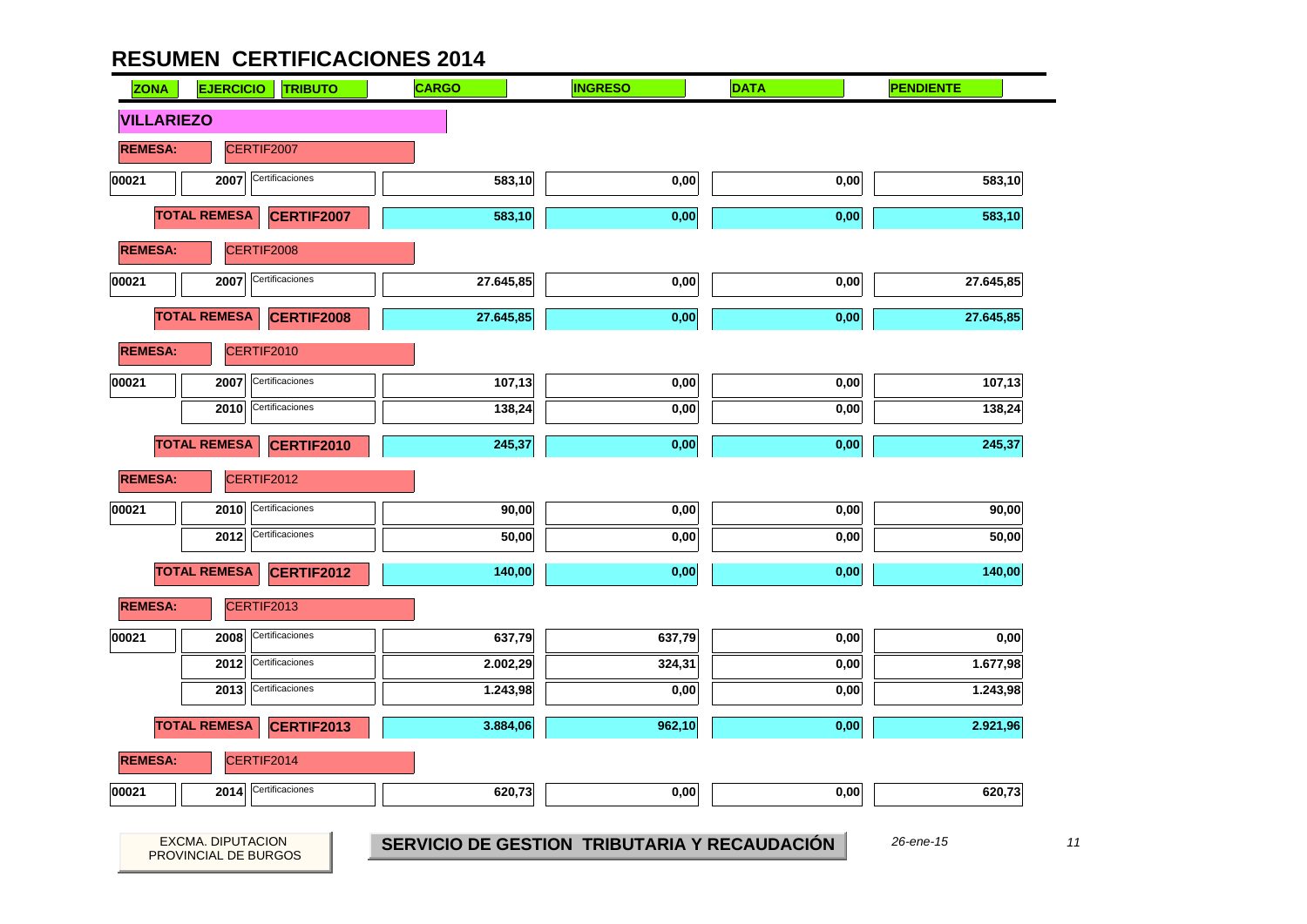| <b>ZONA</b><br><b>EJERCICIO</b> | <b>TRIBUTO</b>    | <b>CARGO</b> | <b>INGRESO</b> | <b>DATA</b> | <b>PENDIENTE</b> |
|---------------------------------|-------------------|--------------|----------------|-------------|------------------|
| <b>TOTAL REMESA</b>             | <b>CERTIF2014</b> | 620,73       | 0,00           | 0,00        | 620,73           |
| <b>VILLARIEZO</b>               | <b>TOTAL</b>      | 33.119,11    | 962,10         | 0,00        | 32.157,01        |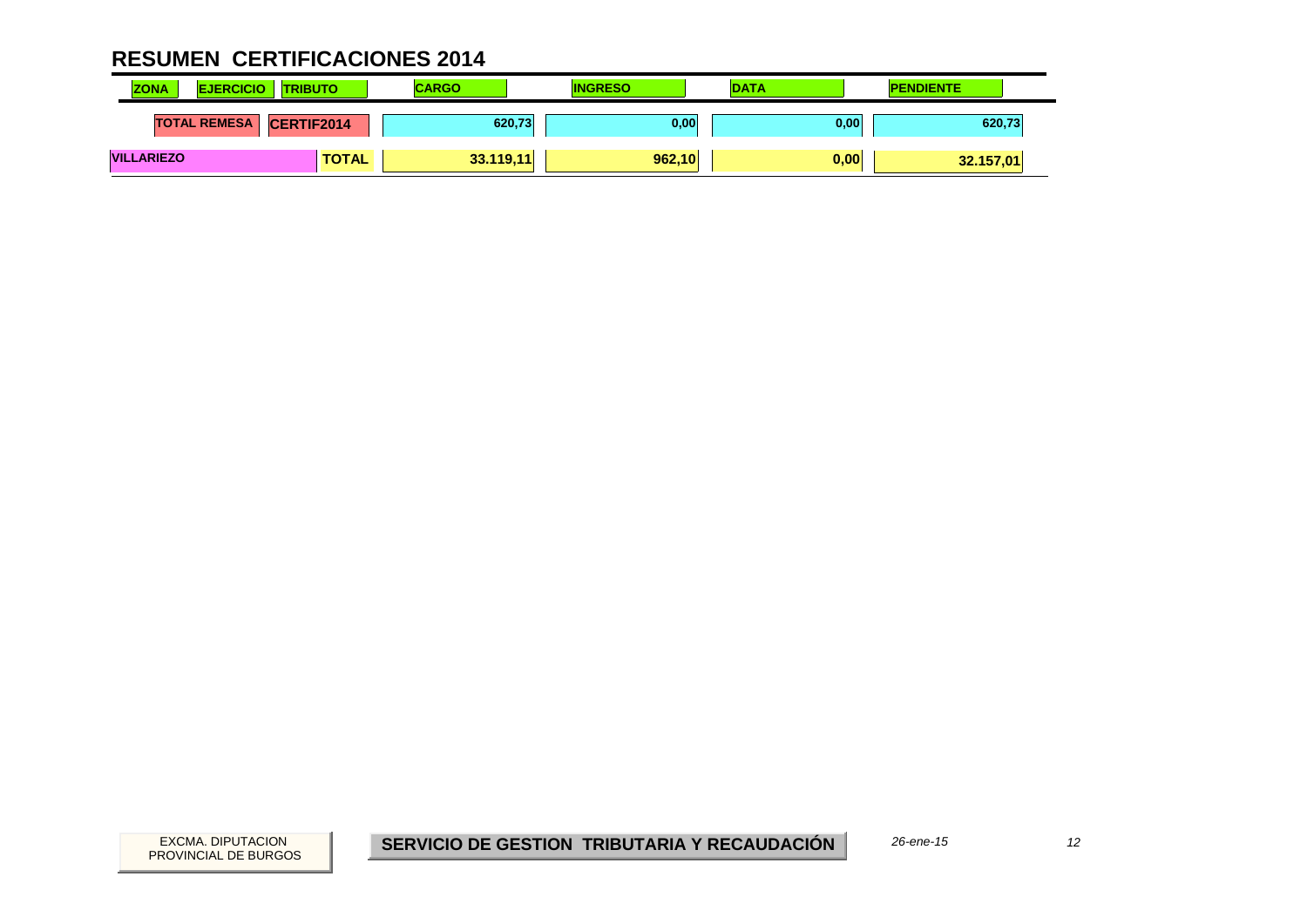| <b>ZONA</b>    | <b>EJERCICIO</b><br><b>TRIBUTO</b>          | <b>CARGO</b> | <b>INGRESO</b> | <b>DATA</b> | <b>PENDIENTE</b> |
|----------------|---------------------------------------------|--------------|----------------|-------------|------------------|
|                | <b>VILLASUR DE HERREROS</b>                 |              |                |             |                  |
| <b>REMESA:</b> | CERTIF2014                                  |              |                |             |                  |
| 00021          | Certificaciones<br>2013                     | 8,44         | 8,44           | 0,00        | 0,00             |
|                | <b>TOTAL REMESA</b><br>CERTIF2014           | 8,44         | 8,44           | 0,00        | 0,00             |
|                | <b>VILLASUR DE HERREROS</b><br><b>TOTAL</b> | 8,44         | 8,44           | 0,00        | 0,00             |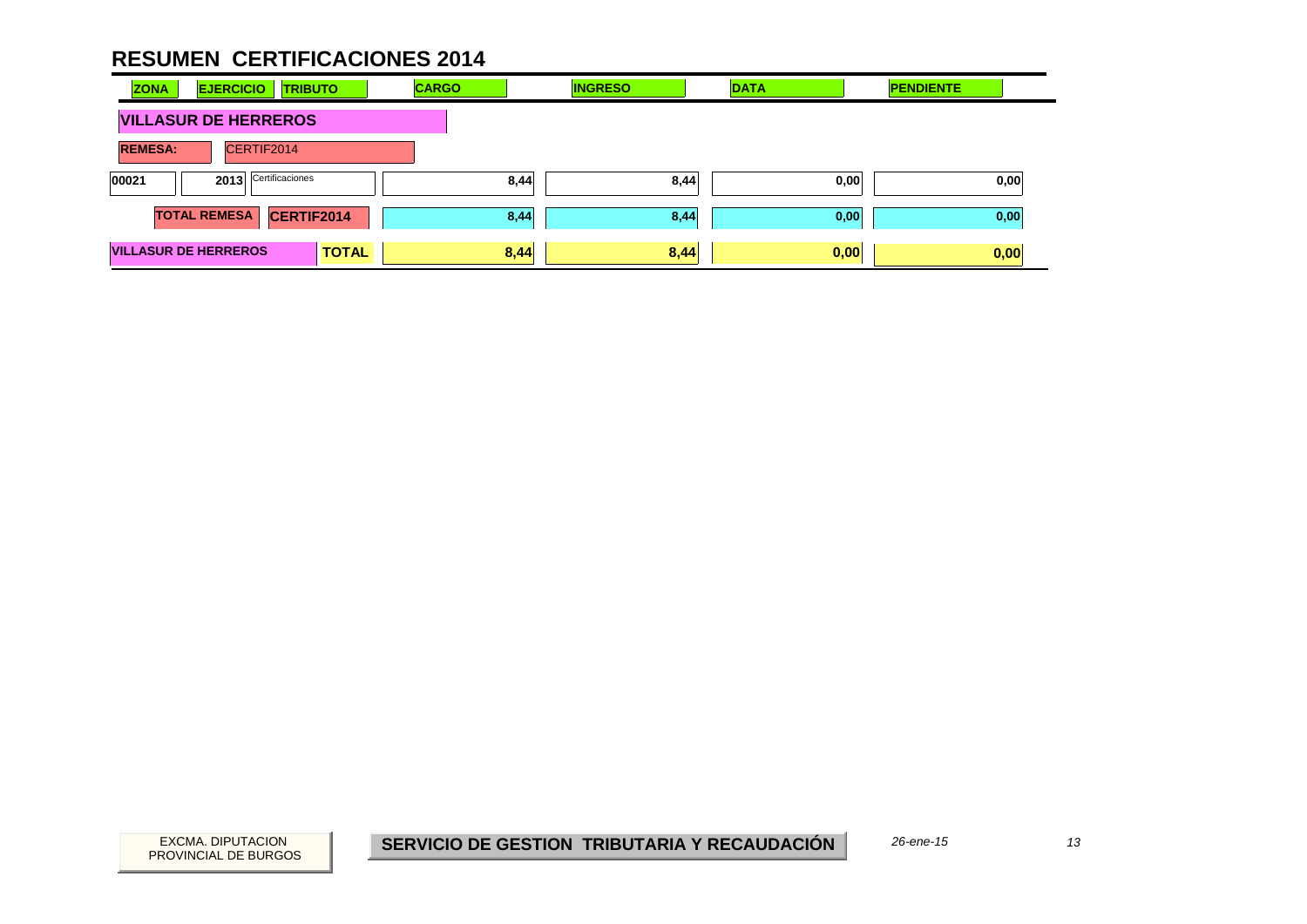| <b>ZONA</b> | 'ICI              | ----<br>50 | .<br>אט או | ΙN       |          | IENTE      |  |
|-------------|-------------------|------------|------------|----------|----------|------------|--|
|             | <b>TOTAL ZONA</b> | 00021      | 345.070.56 | 8.280.51 | 4.523.70 | 332.266,35 |  |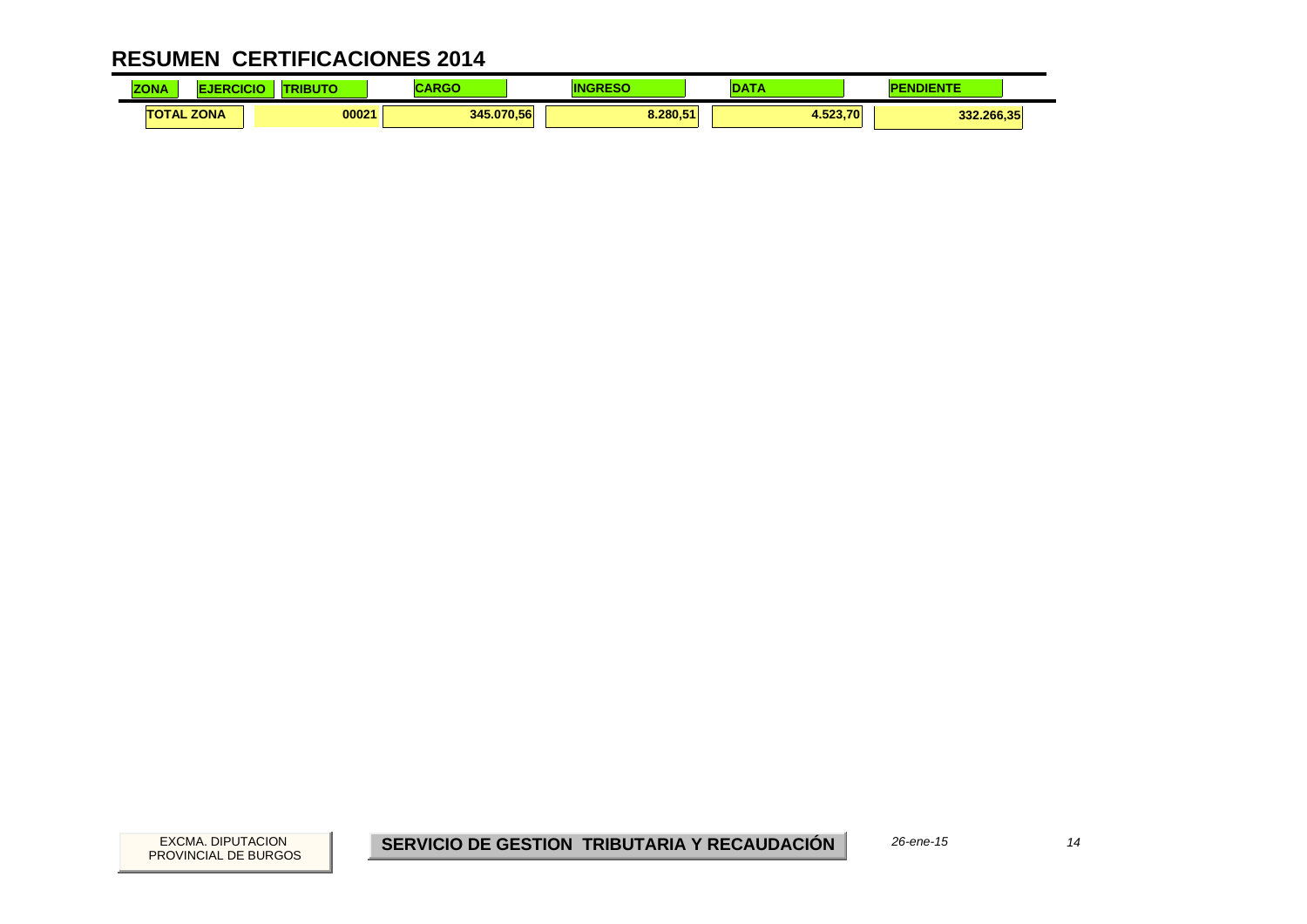| <b>ZONA</b>        | <b>EJERCICIO</b><br><b>TRIBUTO</b> | <b>CARGO</b> |           | <b>INGRESO</b> | <b>DATA</b> | <b>PENDIENTE</b> |
|--------------------|------------------------------------|--------------|-----------|----------------|-------------|------------------|
| <b>CASTROJERIZ</b> |                                    |              |           |                |             |                  |
| <b>REMESA:</b>     | CERTIF2010                         |              |           |                |             |                  |
| 00031              | Certificaciones<br>2007            |              | 18.985,38 | 0,00           | 18.985,38   | 0,00             |
|                    | <b>TOTAL REMESA</b><br>CERTIF2010  |              | 18.985,38 | 0,00           | 18.985,38   | 0,00             |
| <b>REMESA:</b>     | CERTIF2014                         |              |           |                |             |                  |
| 00031              | Certificaciones<br>2007            |              | 26.036,54 | 0,00           | 0,00        | 26.036,54        |
|                    | <b>TOTAL REMESA</b><br>CERTIF2014  |              | 26.036,54 | 0,00           | 0,00        | 26.036,54        |
| <b>CASTROJERIZ</b> |                                    | <b>TOTAL</b> | 45.021,92 | 0,00           | 18.985,38   | 26.036,54        |

PROVINCIAL DE BURGOS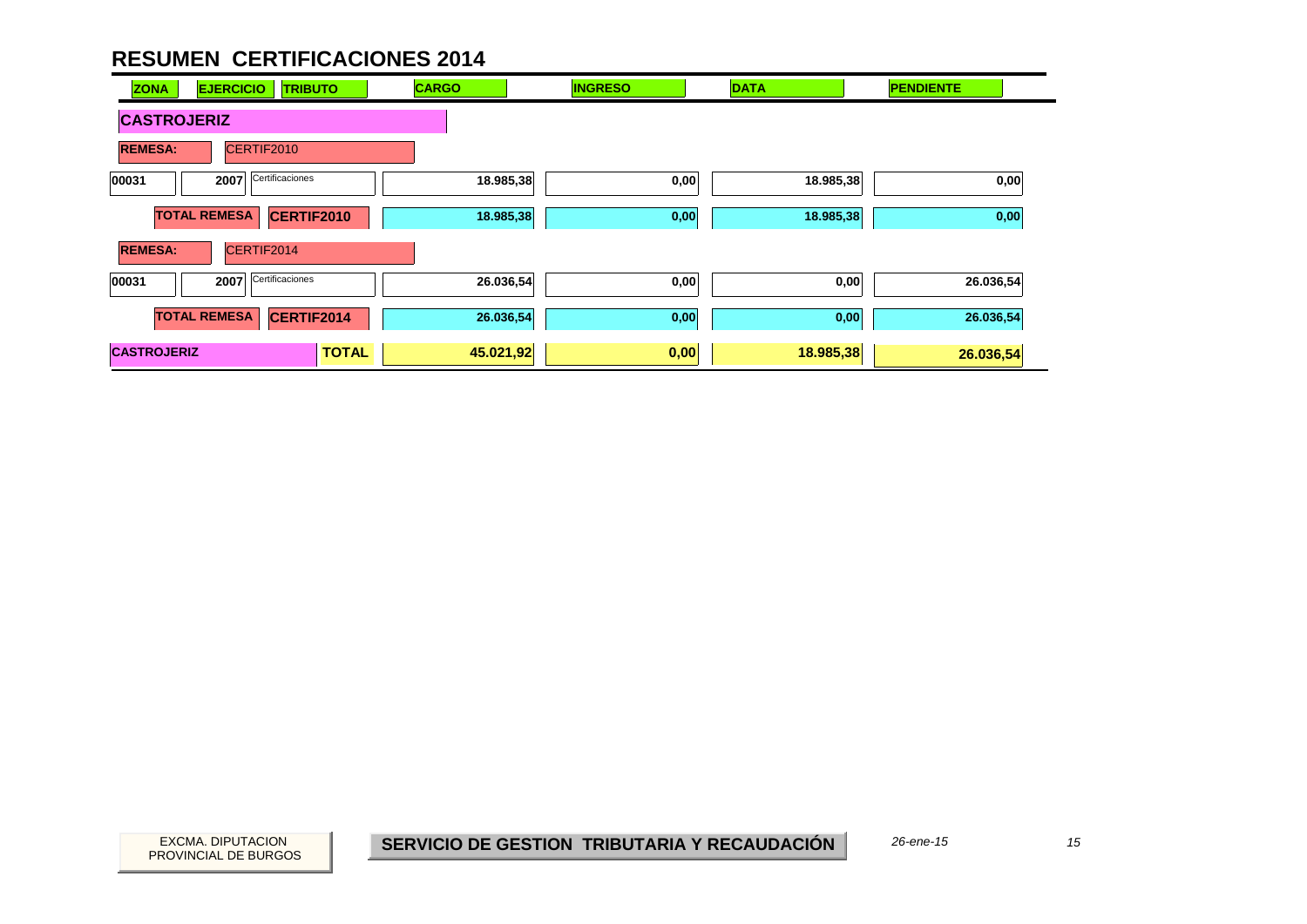| <b>ZONA</b>    | <b>EJERCICIO</b>    | <b>TRIBUTO</b>    |              | <b>CARGO</b> |          | <b>INGRESO</b> | <b>DATA</b> | <b>PENDIENTE</b> |  |
|----------------|---------------------|-------------------|--------------|--------------|----------|----------------|-------------|------------------|--|
| <b>HUMADA</b>  |                     |                   |              |              |          |                |             |                  |  |
| <b>REMESA:</b> |                     | CERTIF2009        |              |              |          |                |             |                  |  |
| 00031          | 2002                | Certificaciones   |              |              | 2.414,86 | 326,10         | 0,00        | 2.088,76         |  |
|                | <b>TOTAL REMESA</b> | <b>CERTIF2009</b> |              |              | 2.414,86 | 326,10         | 0,00        | 2.088,76         |  |
| <b>HUMADA</b>  |                     |                   | <b>TOTAL</b> | 2.414,86     |          | 326,10         | 0,00        | 2.088,76         |  |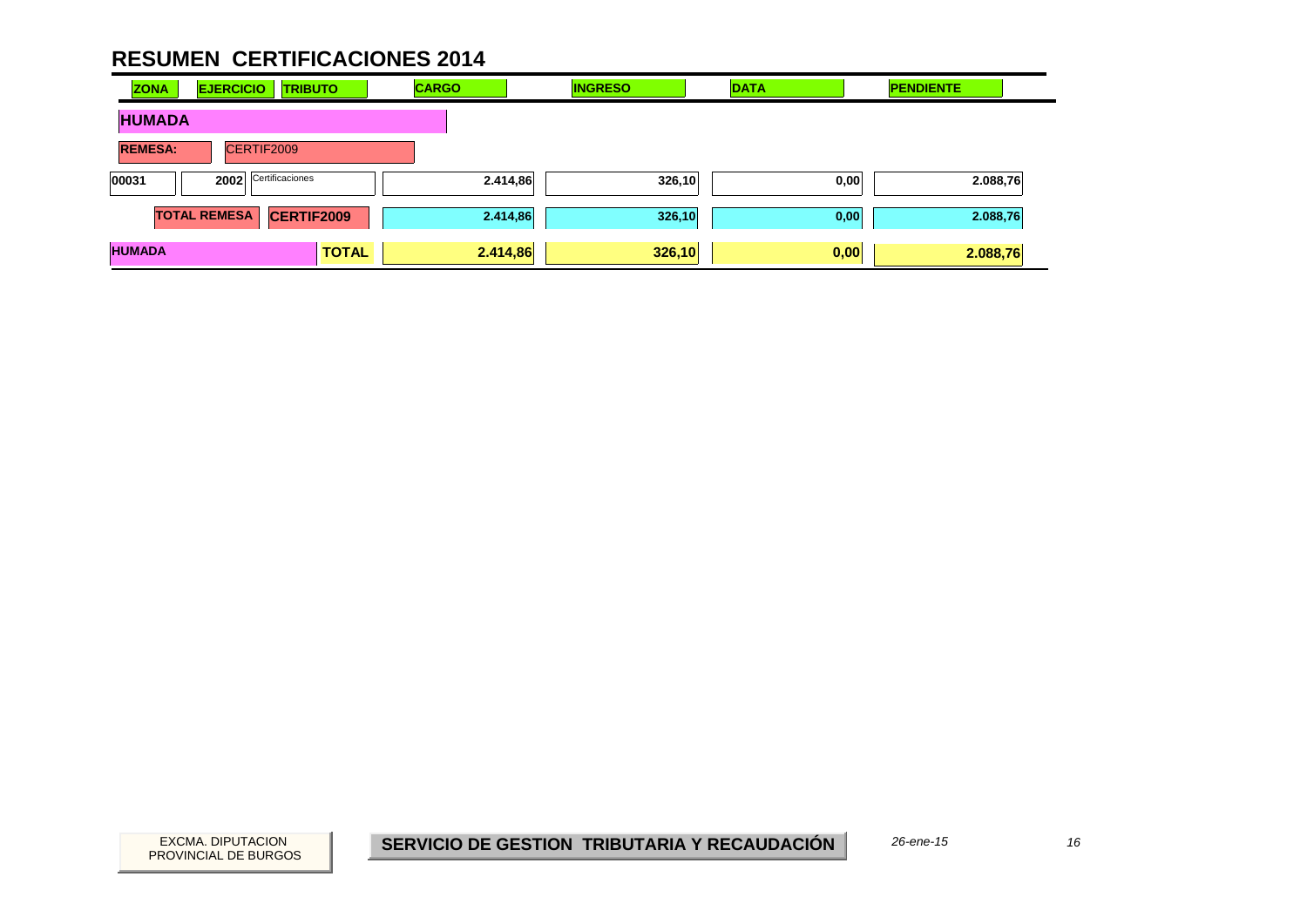| <b>ZONA</b><br><b>EJERCICIO</b><br><b>TRIBUTO</b> | <b>CARGO</b> | <b>INGRESO</b> | <b>DATA</b> | <b>PENDIENTE</b> |
|---------------------------------------------------|--------------|----------------|-------------|------------------|
| <b>MELGAR DE FERNAMENTAL</b>                      |              |                |             |                  |
| <b>REMESA:</b><br>CERTIF2014                      |              |                |             |                  |
| 2014 Certificaciones<br>00031                     | 254,28       | 0,00           | 0,00        | 254,28           |
| <b>TOTAL REMESA</b><br>CERTIF2014                 | 254,28       | 0,00           | 0,00        | 254,28           |
| <b>MELGAR DE FERNAMENTAL</b><br><b>TOTAL</b>      | 254,28       | 0,00           | 0,00        | 254,28           |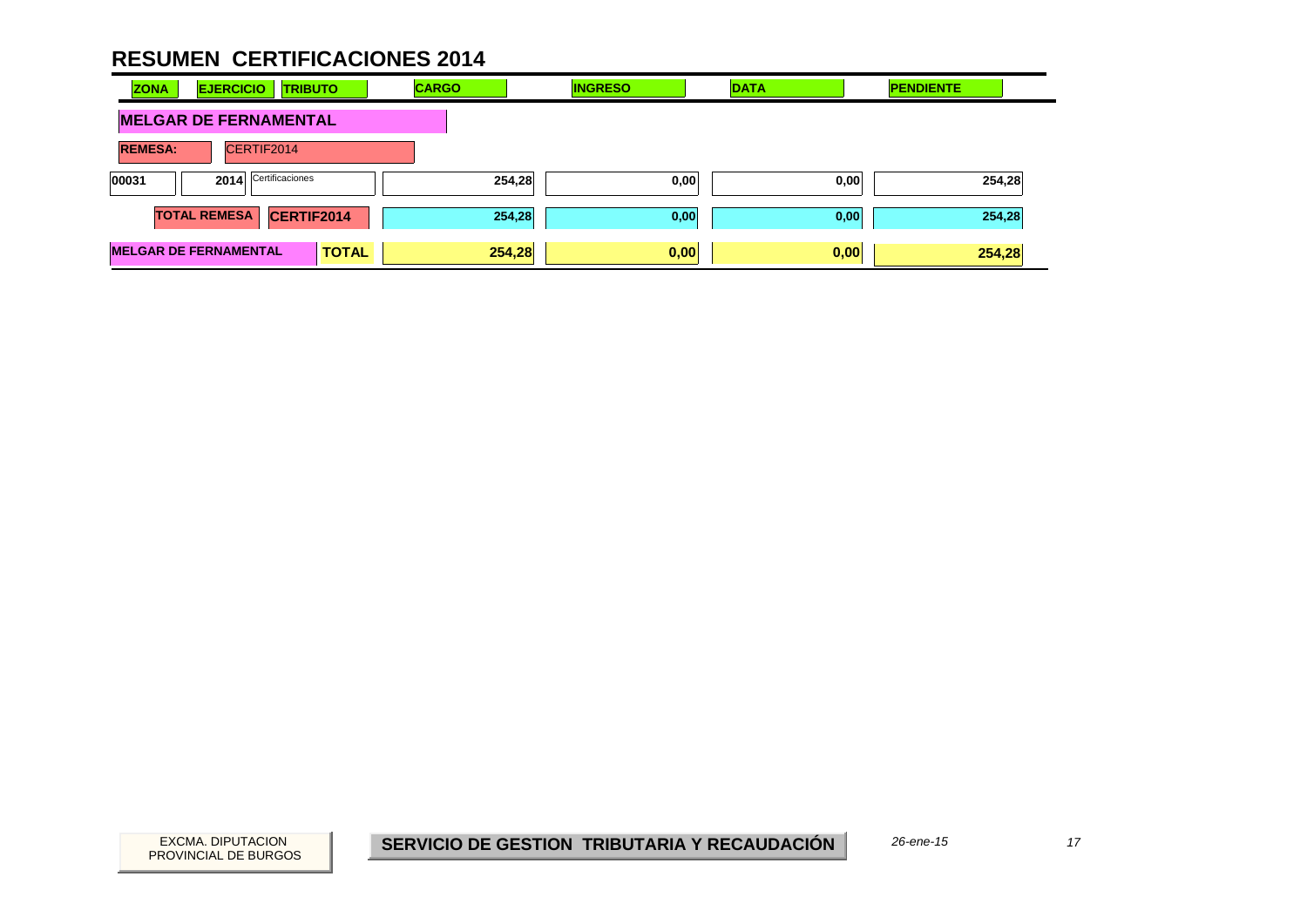| <b>ZONA</b>                  | <b>EJERCICIO</b><br><b>TRIBUTO</b> |              | <b>CARGO</b> | <b>INGRESO</b> | <b>DATA</b> | <b>PENDIENTE</b> |        |
|------------------------------|------------------------------------|--------------|--------------|----------------|-------------|------------------|--------|
| <b>VILLAMAYOR DE TREVIÑO</b> |                                    |              |              |                |             |                  |        |
| <b>REMESA:</b>               | CERTIF2013                         |              |              |                |             |                  |        |
| 00031                        | Certificaciones<br>2012            |              | 360,00       | 0,00           |             | 0,00             | 360,00 |
|                              | <b>TOTAL REMESA</b><br>CERTIF2013  |              |              | 360,00<br>0,00 |             | 0,00             | 360,00 |
|                              | <b>VILLAMAYOR DE TREVIÑO</b>       | <b>TOTAL</b> | 360,00       | 0,00           | 0,00        | 360,00           |        |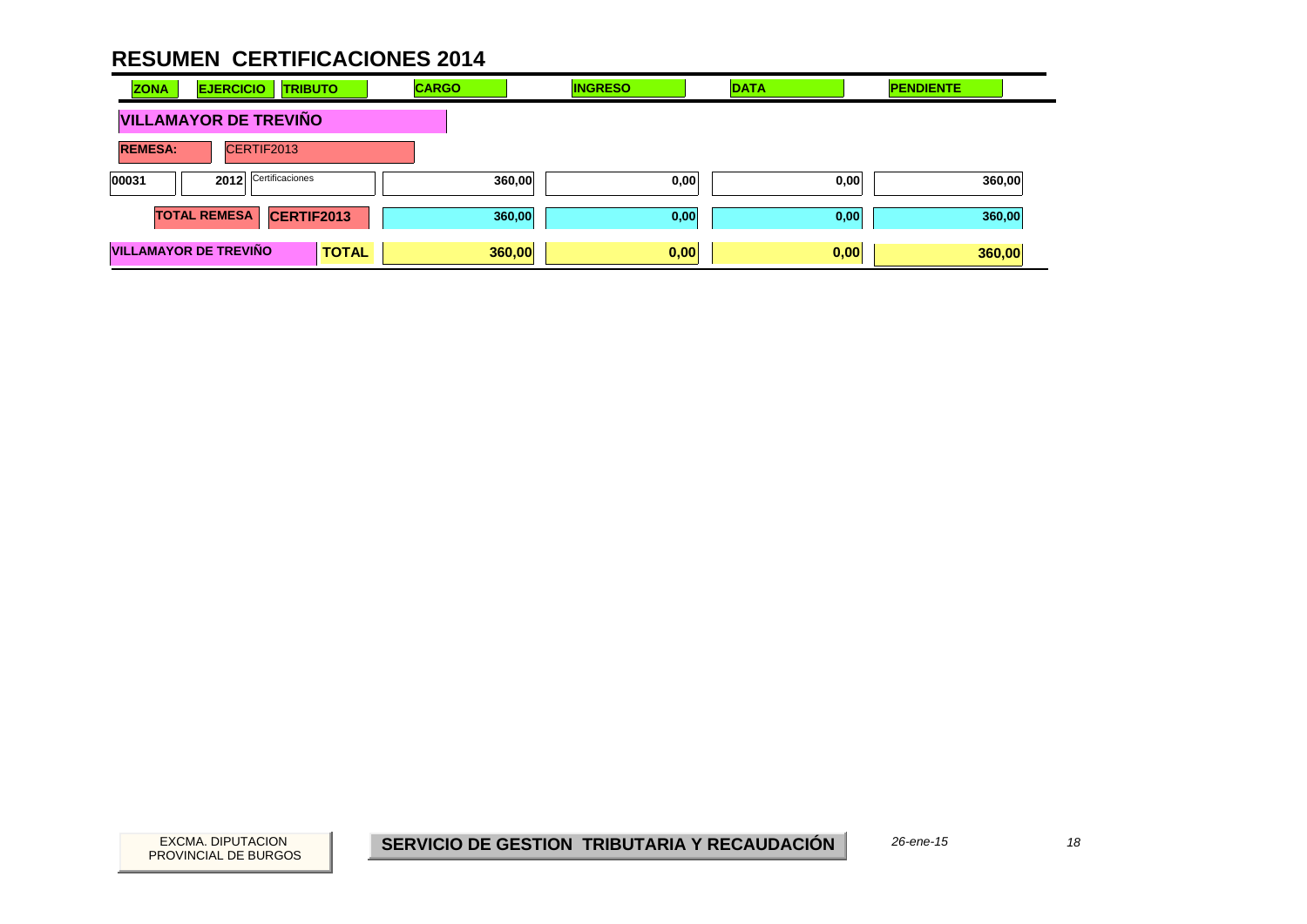| <b>ZONA</b>                  | <b>EJERCICIO</b>    | <b>TRIBUTO</b>       | <b>CARGO</b> | <b>INGRESO</b> | <b>DATA</b> | <b>PENDIENTE</b> |
|------------------------------|---------------------|----------------------|--------------|----------------|-------------|------------------|
| <b>VILLASANDINO</b>          |                     |                      |              |                |             |                  |
| <b>REMESA:</b><br>CERTIF2014 |                     |                      |              |                |             |                  |
| 00031                        | 2011                | Certificaciones      | 4.834,59     | 0,00           | 0,00        | 4.834,59         |
|                              | 2012                | Certificaciones      | 120,24       | 120,24         | 0,00        | 0,00             |
|                              | 2013                | Certificaciones      | 150,00       | 126,20         | 0,00        | 23,80            |
|                              |                     | 2014 Certificaciones | 41.273,95    | 41.273,95      | 0,00        | 0,00             |
|                              | <b>TOTAL REMESA</b> | CERTIF2014           | 46.378,78    | 41.520,39      | 0,00        | 4.858,39         |
| <b>VILLASANDINO</b>          |                     | <b>TOTAL</b>         | 46.378,78    | 41.520,39      | 0,00        | 4.858,39         |

19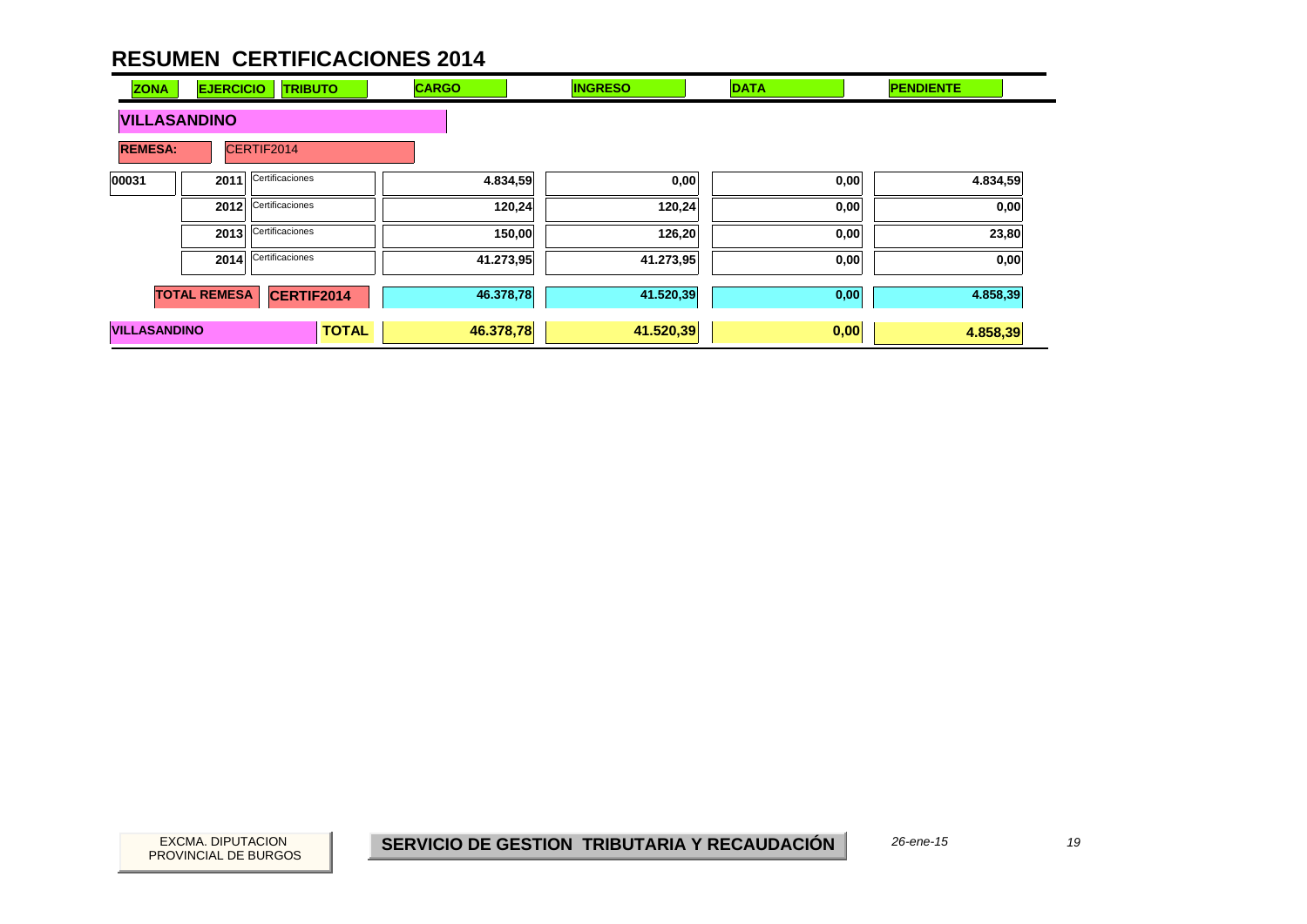| <b>ZONA</b>         | <b>EJERCICIO</b><br><b>TRIBUTO</b> | <b>CARGO</b> | <b>INGRESO</b> | <b>DATA</b> | <b>PENDIENTE</b> |
|---------------------|------------------------------------|--------------|----------------|-------------|------------------|
| <b>VILLAZOPEQUE</b> |                                    |              |                |             |                  |
| <b>REMESA:</b>      | CERTIF2012                         |              |                |             |                  |
| 00031               | Certificaciones<br>2009            | 4.696,45     | 0,00           | 0,00        | 4.696,45         |
|                     | <b>TOTAL REMESA</b><br>CERTIF2012  | 4.696,45     | 0,00           | 0,00        | 4.696,45         |
| <b>VILLAZOPEQUE</b> | <b>TOTAL</b>                       | 4.696,45     | 0,00           | 0,00        | 4.696,45         |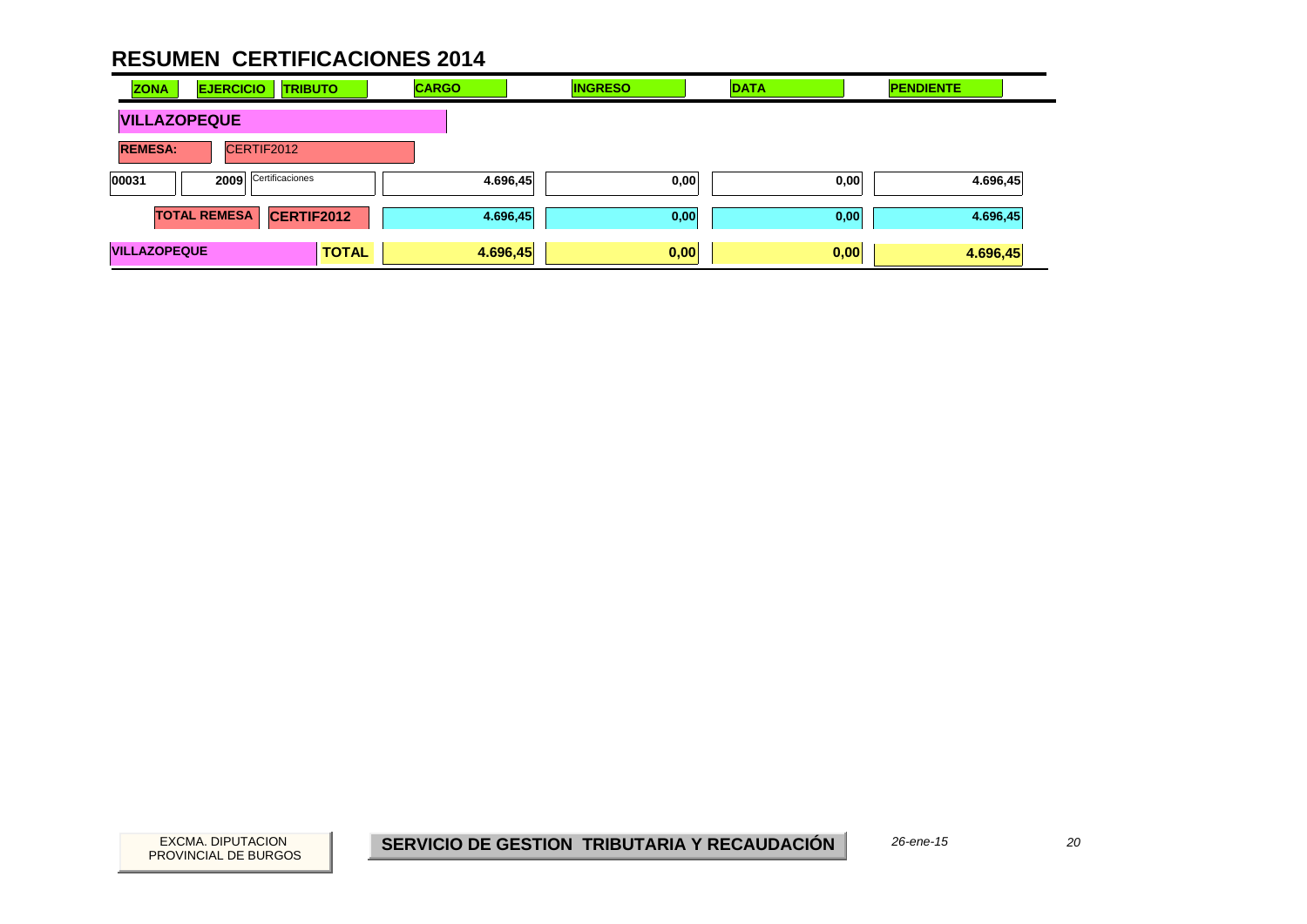| <b>ZONA</b> |                   | ----  | .<br>אט או |           | <b>ALCOHOL:</b> | <b><i><u>Property</u></i></b><br>F |
|-------------|-------------------|-------|------------|-----------|-----------------|------------------------------------|
|             | <b>TOTAL ZONA</b> | 00031 | 99.126,29  | 41.846.49 | 18.985.38       | 38.294,42                          |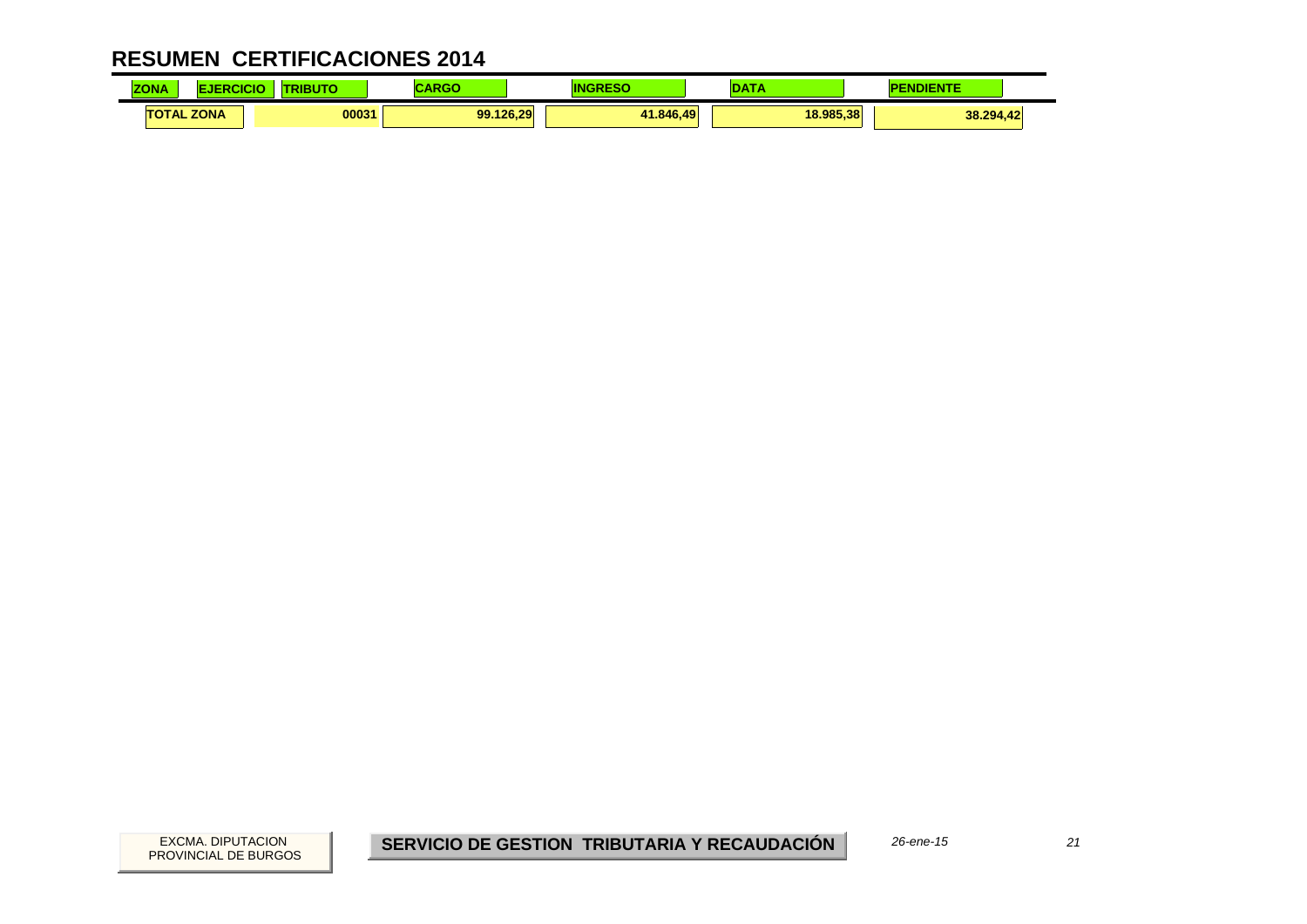| <b>ZONA</b>               | <b>EJERCICIO</b>        | <b>TRIBUTO</b> |              | <b>CARGO</b> |          | <b>INGRESO</b> | <b>DATA</b> |      | <b>PENDIENTE</b> |      |
|---------------------------|-------------------------|----------------|--------------|--------------|----------|----------------|-------------|------|------------------|------|
| <b>CAMPILLO DE ARANDA</b> |                         |                |              |              |          |                |             |      |                  |      |
| <b>REMESA:</b>            | CERTIF2014              |                |              |              |          |                |             |      |                  |      |
| 00041                     | Certificaciones<br>2010 |                |              | 1.380,00     | 1.380,00 |                | 0,00        |      | 0,00             |      |
|                           | <b>TOTAL REMESA</b>     | CERTIF2014     |              |              | 1.380,00 | 1.380,00       |             | 0,00 |                  | 0,00 |
| <b>CAMPILLO DE ARANDA</b> |                         |                | <b>TOTAL</b> |              | 1.380,00 | 1.380,00       |             | 0,00 |                  | 0,00 |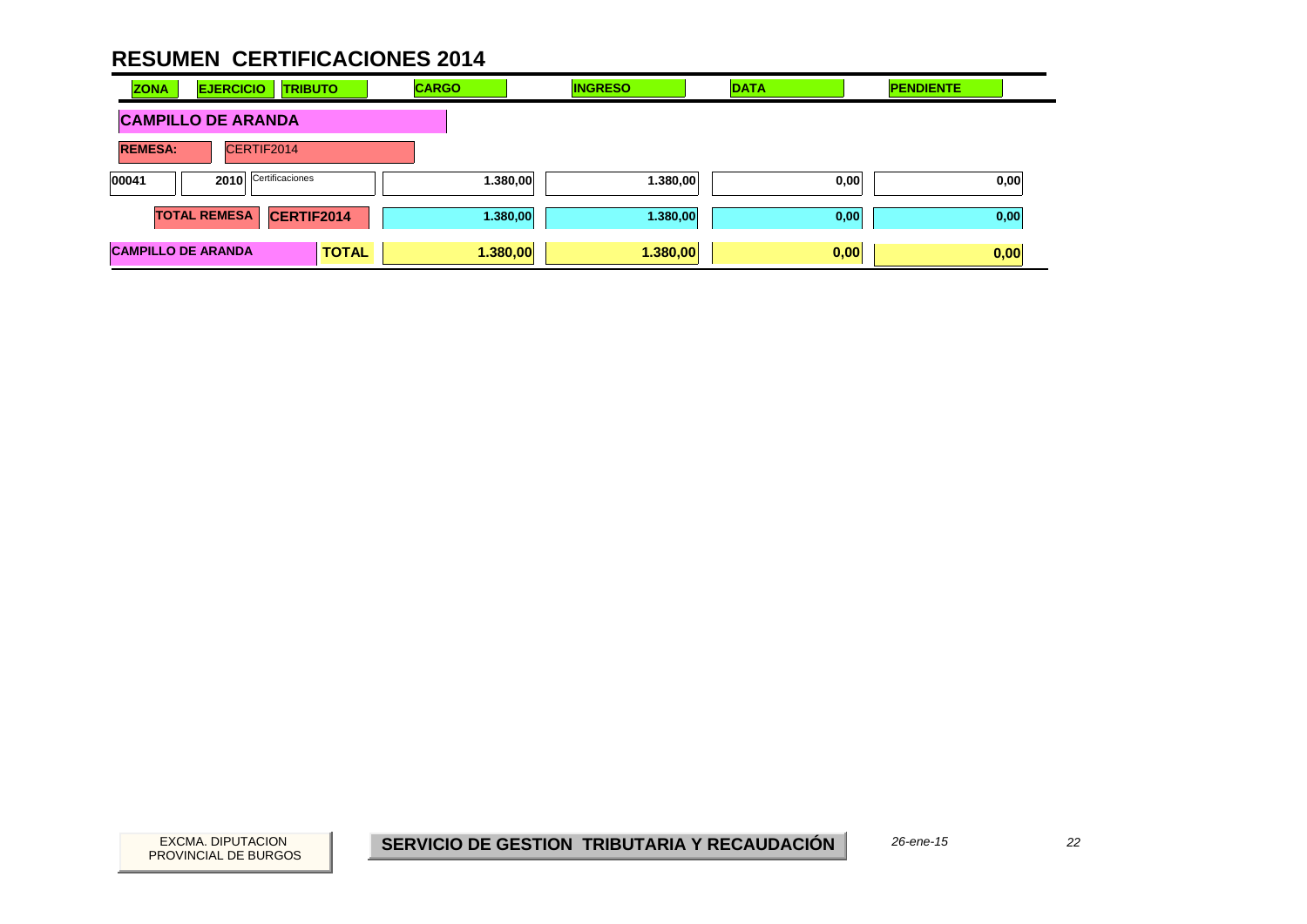| <b>ZONA</b>                 | <b>EJERCICIO</b>                         | <b>TRIBUTO</b> | <b>CARGO</b> | <b>INGRESO</b> | <b>DATA</b> | <b>PENDIENTE</b> |  |
|-----------------------------|------------------------------------------|----------------|--------------|----------------|-------------|------------------|--|
| <b>CASTRILLO DE LA VEGA</b> |                                          |                |              |                |             |                  |  |
| <b>REMESA:</b>              | CERTIF2012                               |                |              |                |             |                  |  |
| 00041                       | Certificaciones<br>2011                  |                | 2.215,64     | 133,92         | 0,00        | 2.081,72         |  |
|                             | <b>TOTAL REMESA</b><br><b>CERTIF2012</b> |                | 2.215,64     | 133,92         | 0,00        | 2.081,72         |  |
| <b>CASTRILLO DE LA VEGA</b> |                                          | <b>TOTAL</b>   | 2.215,64     | 133,92         | 0,00        | 2.081,72         |  |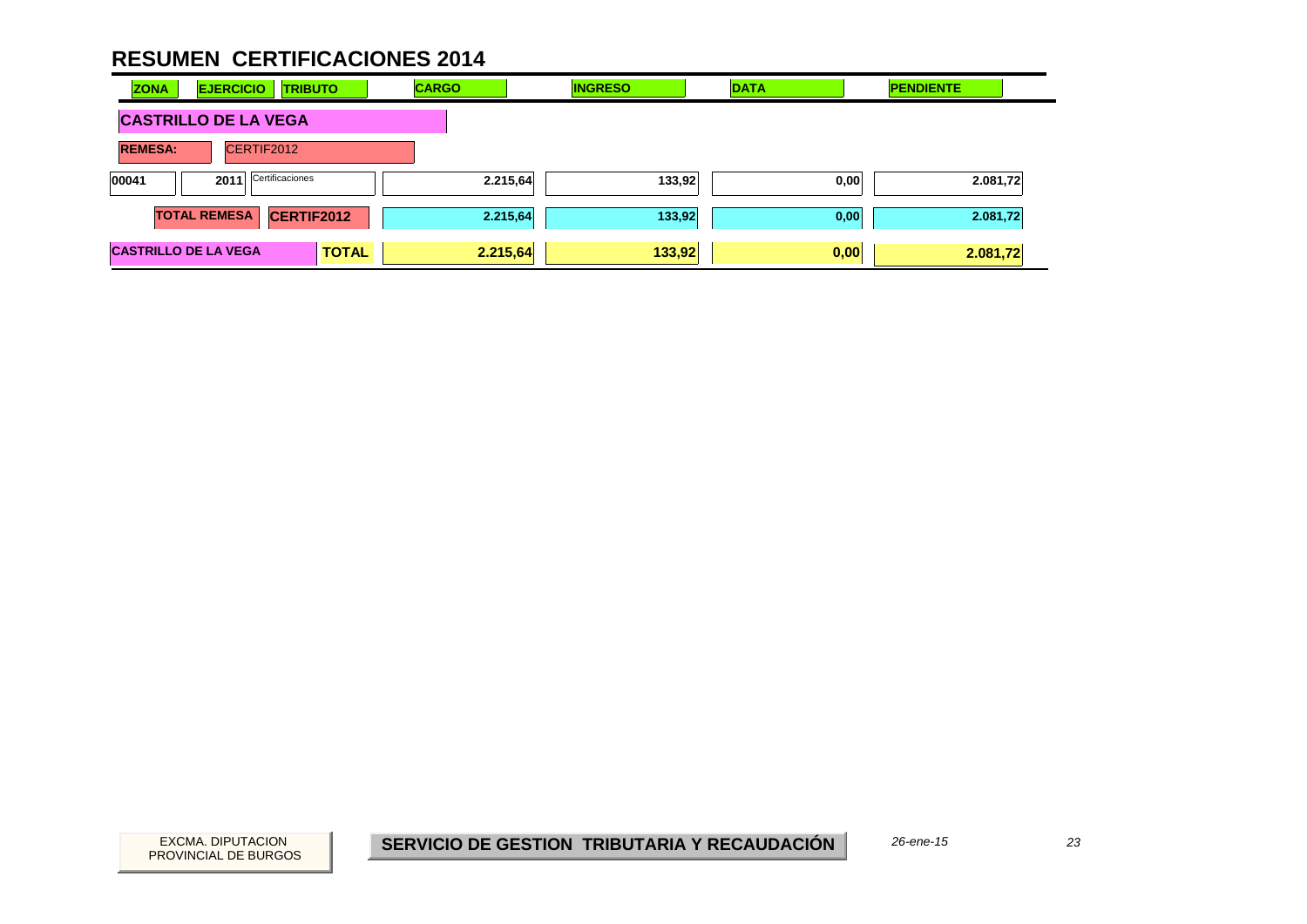| <b>EJERCICIO</b><br><b>ZONA</b><br><b>TRIBUTO</b> | <b>CARGO</b> | <b>INGRESO</b> | <b>DATA</b> | <b>PENDIENTE</b> |
|---------------------------------------------------|--------------|----------------|-------------|------------------|
| <b>ROA DE DUERO</b>                               |              |                |             |                  |
| CERROA2012<br><b>REMESA:</b>                      |              |                |             |                  |
| Certificaciones<br>00041<br>2012                  | 1.579,71     | 40,84          | 370,43      | 1.168,44         |
| <b>TOTAL REMESA</b><br><b>CERROA2012</b>          | 1.579,71     | 40,84          | 370,43      | 1.168,44         |
| CERROA2013<br><b>REMESA:</b>                      |              |                |             |                  |
| Certificaciones<br>00041<br>2013                  | 63.675,12    | 2.524,73       | 19.184,26   | 41.966,13        |
| <b>TOTAL REMESA</b><br><b>CERROA2013</b>          | 63.675,12    | 2.524,73       | 19.184,26   | 41.966,13        |
| <b>REMESA:</b><br>CERROA2014                      |              |                |             |                  |
| Certificaciones<br>00041<br>2010                  | 2.963,51     | 1.680,84       | 0,00        | 1.282,67         |
| Certificaciones<br>2014                           | 70.415,79    | 54.359,45      | 370,43      | 15.685,91        |
| <b>TOTAL REMESA</b><br>CERROA2014                 | 73.379,30    | 56.040,29      | 370,43      | 16.968,58        |
| <b>ROA DE DUERO</b><br><b>TOTAL</b>               | 138.634,13   | 58.605,86      | 19.925,12   | 60.103,15        |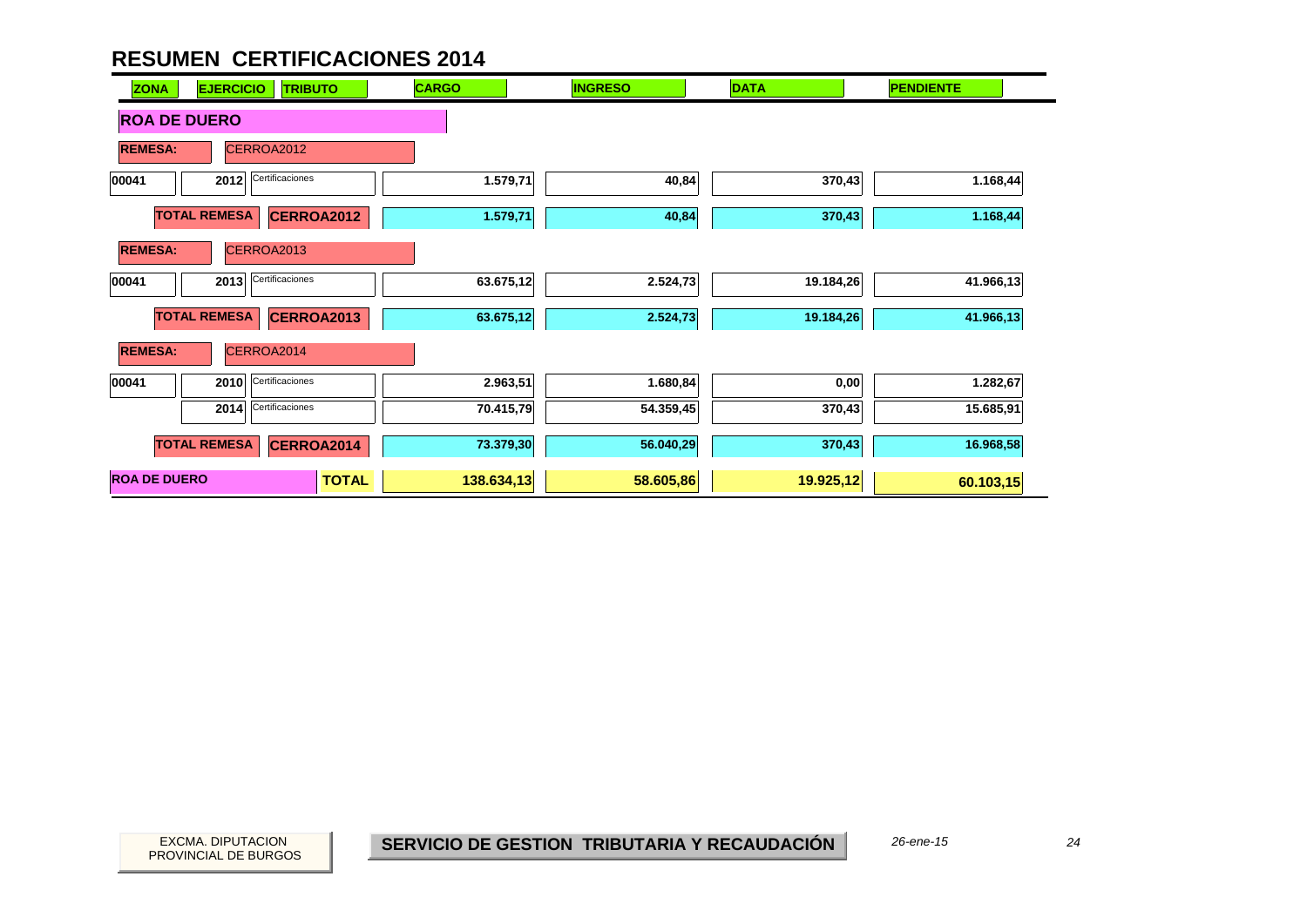| <b>ZONA</b>    | <b>EJERCICIO</b>    | <b>TRIBUTO</b>    | <b>CARGO</b> | <b>INGRESO</b> | <b>DATA</b> | <b>PENDIENTE</b> |
|----------------|---------------------|-------------------|--------------|----------------|-------------|------------------|
| <b>ZAZUAR</b>  |                     |                   |              |                |             |                  |
| <b>REMESA:</b> | CERTIF2006          |                   |              |                |             |                  |
| 00041          | 2006                | Certificaciones   | 5.763,74     | 0,00           | 5.763,74    | 0,00             |
|                | <b>TOTAL REMESA</b> | <b>CERTIF2006</b> | 5.763,74     | 0,00           | 5.763,74    | 0,00             |
| <b>ZAZUAR</b>  |                     | <b>TOTAL</b>      | 5.763,74     | 0,00           | 5.763,74    | 0,00             |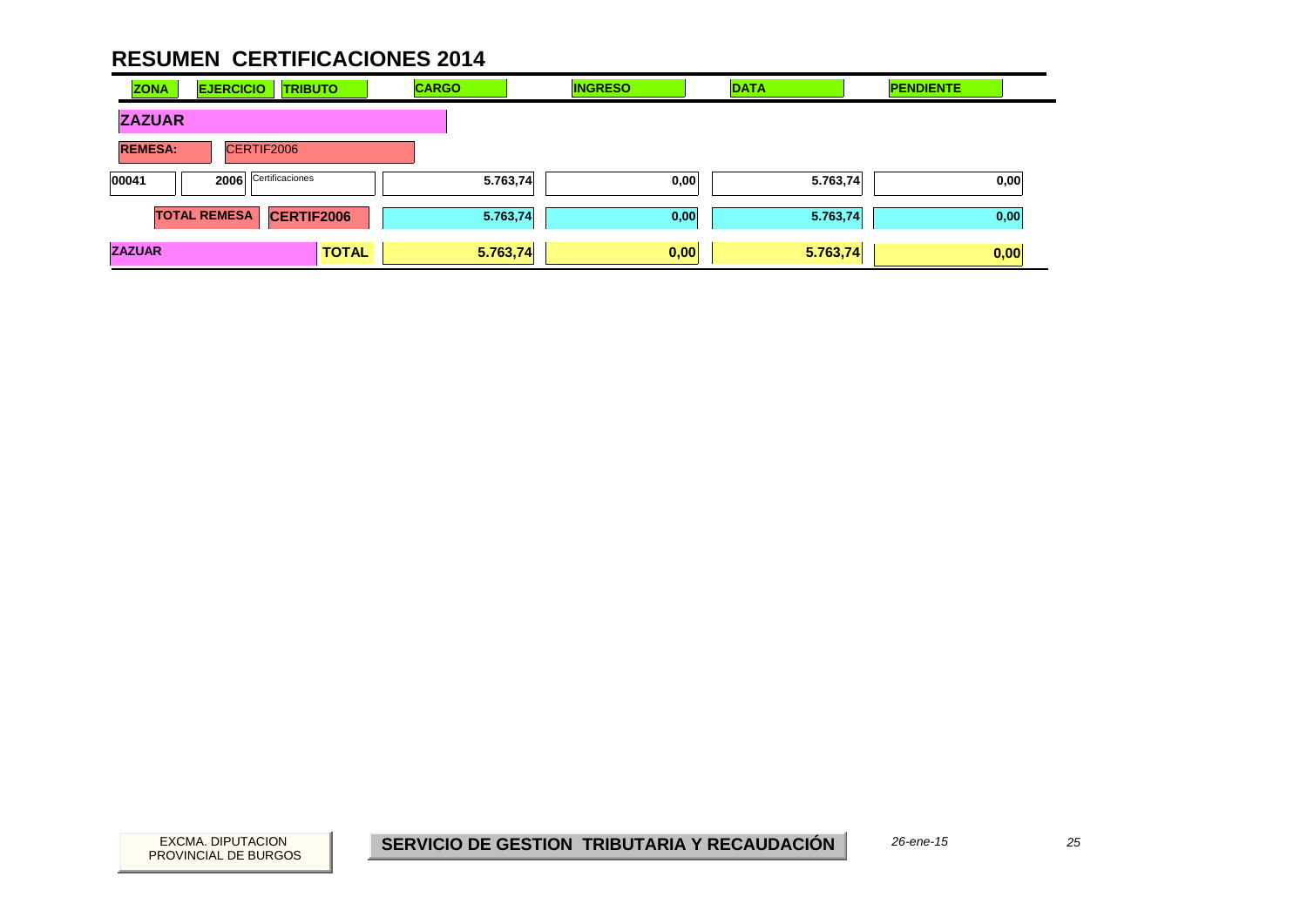| <b>COLA</b><br><b>ZONA</b> | CICK | .     |            |           | <b>CONTRACTOR</b> | <b><i><u>Property</u></i></b> |
|----------------------------|------|-------|------------|-----------|-------------------|-------------------------------|
| <b>TOTAL ZONA</b>          |      | 00041 | 147.993.51 | 60.119,78 | 25.688.86         | 62.184,87                     |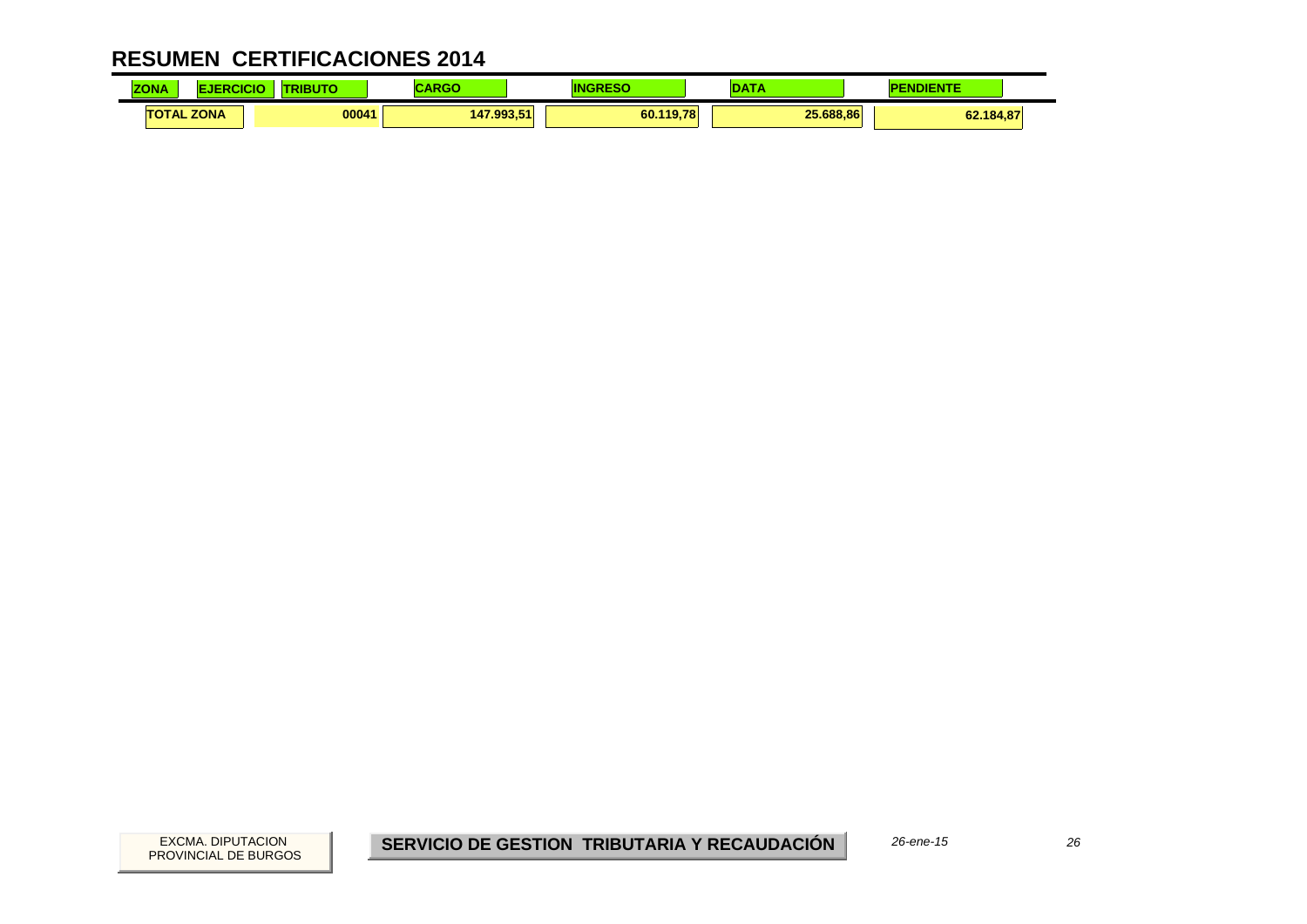| <b>ZONA</b><br><b>EJERCICIO</b><br><b>TRIBUTO</b> | <b>CARGO</b> | <b>INGRESO</b> | <b>DATA</b> | <b>PENDIENTE</b> |
|---------------------------------------------------|--------------|----------------|-------------|------------------|
| <b>CASCAJARES DE BUREBA</b>                       |              |                |             |                  |
| <b>REMESA:</b><br>CERTIF2013                      |              |                |             |                  |
| 2013 Certificaciones<br>00061                     | 40,50        | 40,50          | 0,00        | 0,00             |
| <b>TOTAL REMESA</b><br>CERTIF2013                 | 40,50        | 40,50          | 0,00        | 0,00             |
| <b>CASCAJARES DE BUREBA</b><br><b>TOTAL</b>       | 40,50        | 40,50          | 0,00        | 0,00             |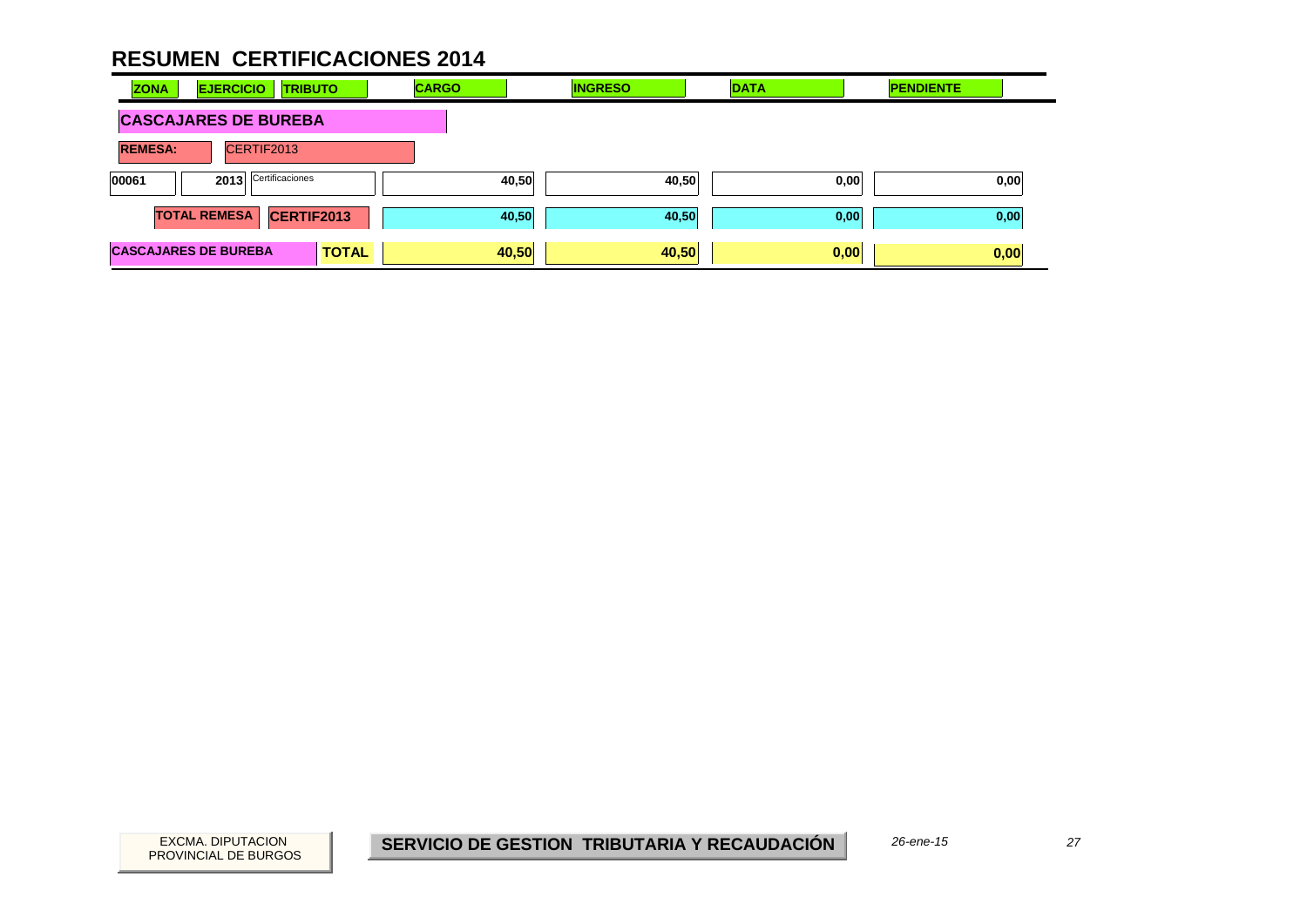| <b>ZONA</b>    | <b>EJERCICIO</b>          | <b>TRIBUTO</b>    | <b>CARGO</b> | <b>INGRESO</b> | <b>DATA</b> | <b>PENDIENTE</b> |
|----------------|---------------------------|-------------------|--------------|----------------|-------------|------------------|
|                | <b>CONDADO DE TREVIÑO</b> |                   |              |                |             |                  |
| <b>REMESA:</b> |                           | CERTIF2005        |              |                |             |                  |
| 00061          | 2002                      | Certificaciones   | 1.114,47     | 0,00           | 0,00        | 1.114,47         |
|                | 2004                      | Certificaciones   | 6.010,12     | 0,00           | 0,00        | 6.010,12         |
|                | 2005                      | Certificaciones   | 113,02       | 0,00           | 0,00        | 113,02           |
|                | <b>TOTAL REMESA</b>       | <b>CERTIF2005</b> | 7.237,61     | 0,00           | 0,00        | 7.237,61         |
| <b>REMESA:</b> |                           | CERTIF2008        |              |                |             |                  |
| 00061          | 2007                      | Certificaciones   | 601,00       | 0,00           | 0,00        | 601,00           |
|                | <b>TOTAL REMESA</b>       | <b>CERTIF2008</b> | 601,00       | 0,00           | 0,00        | 601,00           |
| <b>REMESA:</b> |                           | CERTIF2009        |              |                |             |                  |
| 00061          | 2007                      | Certificaciones   | 120,00       | 0,00           | 0,00        | 120,00           |
|                | 2008                      | Certificaciones   | 7.362,38     | 0,00           | 0,00        | 7.362,38         |
|                | 2009                      | Certificaciones   | 601,00       | 0,00           | 0,00        | 601,00           |
|                | <b>TOTAL REMESA</b>       | <b>CERTIF2009</b> | 8.083,38     | 0,00           | 0,00        | 8.083,38         |
| <b>REMESA:</b> |                           | CERTIF2011        |              |                |             |                  |
| 00061          | 2007                      | Certificaciones   | 1.103,88     | 0,00           | 0,00        | 1.103,88         |
|                | 2009                      | Certificaciones   | 601,00       | 0,00           | 0,00        | 601,00           |
|                | 2010                      | Certificaciones   | 1.601,00     | 0,00           | 0,00        | 1.601,00         |
|                | <b>TOTAL REMESA</b>       | CERTIF2011        | 3.305,88     | 0,00           | 0,00        | 3.305,88         |
| <b>REMESA:</b> |                           | CERTIF2012        |              |                |             |                  |
| 00061          | 2009                      | Certificaciones   | 610,24       | 0,00           | 0,00        | 610,24           |
|                | 2010                      | Certificaciones   | 364,00       | 0,00           | 0,00        | 364,00           |
|                | 2011                      | Certificaciones   | 2.936,75     | 0,00           | 0,00        | 2.936,75         |

28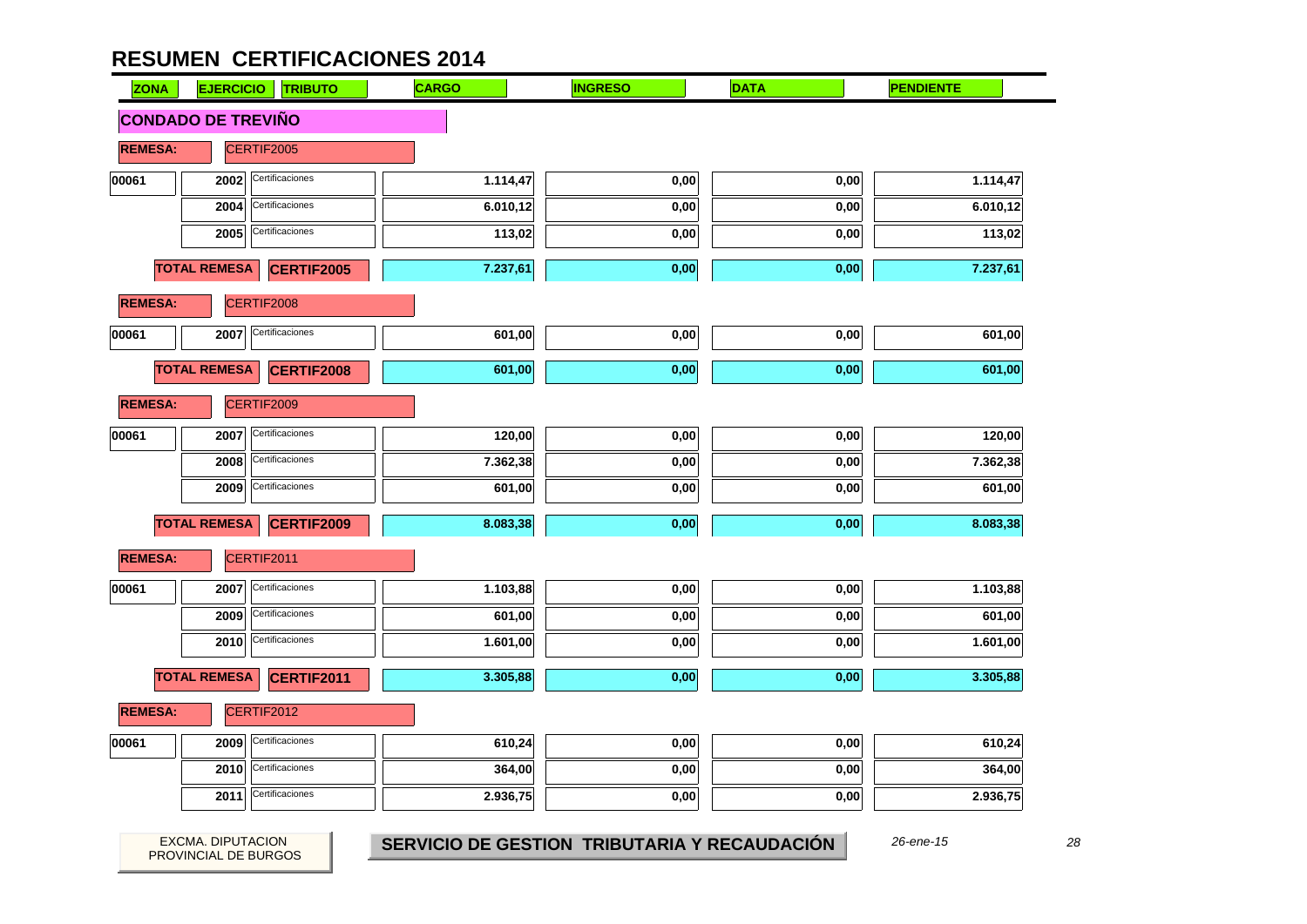| <b>ZONA</b>               | <b>EJERCICIO</b>    | <b>TRIBUTO</b>  |              | <b>CARGO</b> | <b>INGRESO</b> | <b>DATA</b> | <b>PENDIENTE</b> |  |
|---------------------------|---------------------|-----------------|--------------|--------------|----------------|-------------|------------------|--|
|                           | <b>TOTAL REMESA</b> | CERTIF2012      |              | 3.910,99     | 0,00           | 0,00        | 3.910,99         |  |
| <b>REMESA:</b>            |                     | CERTIF2013      |              |              |                |             |                  |  |
| 00061                     | 2011                | Certificaciones |              | 2.041,64     | 0,00           | 0,00        | 2.041,64         |  |
|                           | 2012                | Certificaciones |              | 19.114,75    | 0,00           | 0,00        | 19.114,75        |  |
|                           | <b>TOTAL REMESA</b> | CERTIF2013      |              | 21.156,39    | 0,00           | 0,00        | 21.156,39        |  |
| <b>CONDADO DE TREVIÑO</b> |                     |                 | <b>TOTAL</b> | 44.295,25    | 0,00           | 0,00        | 44.295,25        |  |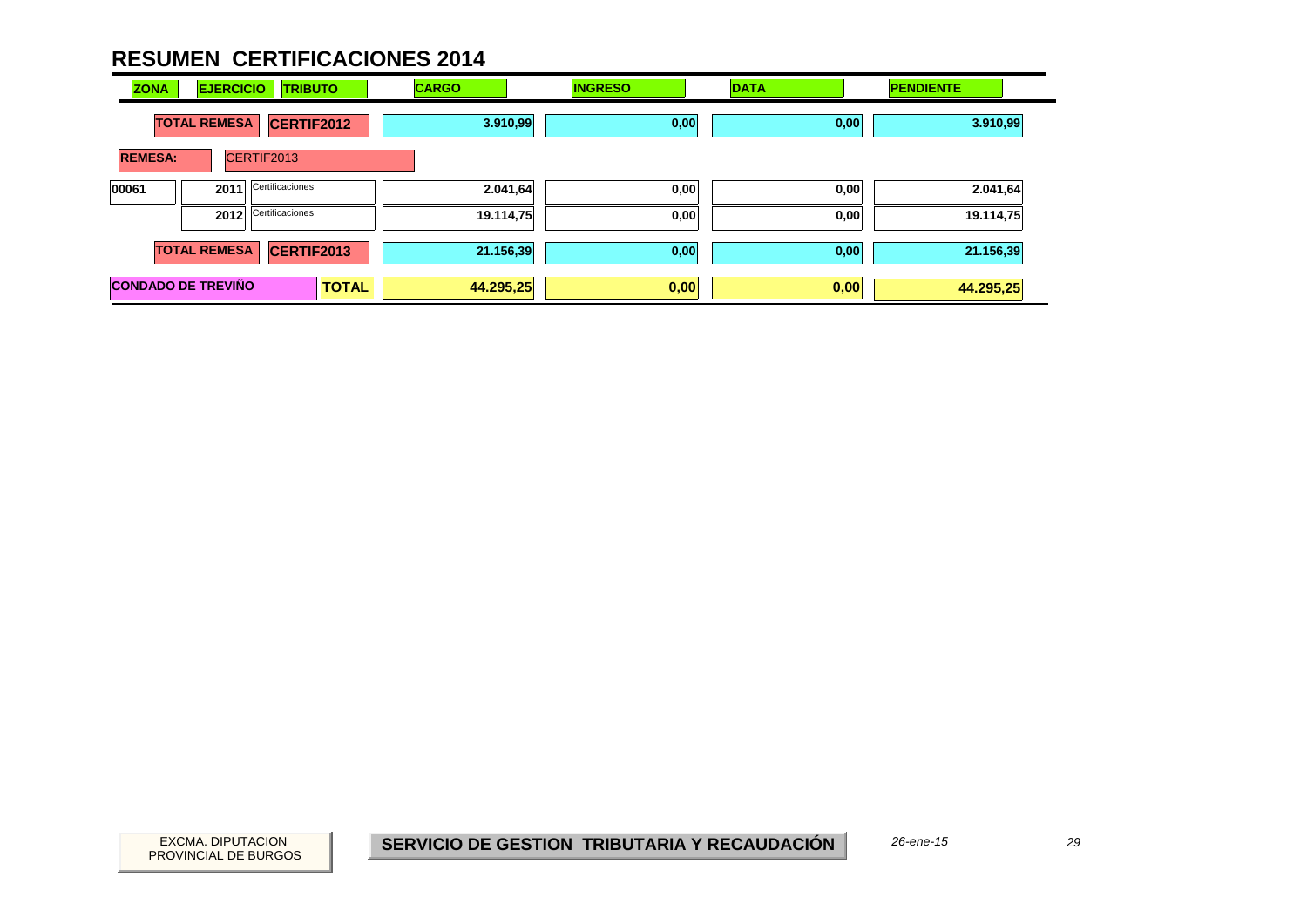| <b>ZONA</b>     | <b>EJERCICIO</b><br><b>TRIBUTO</b> | <b>CARGO</b> | <b>INGRESO</b> | <b>DATA</b> | <b>PENDIENTE</b> |
|-----------------|------------------------------------|--------------|----------------|-------------|------------------|
| <b>PANCORBO</b> |                                    |              |                |             |                  |
| <b>REMESA:</b>  | CERTIF2011                         |              |                |             |                  |
| 00061           | Certificaciones<br>2007            | 1.900,40     | 95,08          | 0,00        | 1.805,32         |
|                 | Certificaciones<br>2008            | 33,00        | 0,00           | 0,00        | 33,00            |
|                 | Certificaciones<br>2009            | 33,00        | 0,00           | 0,00        | 33,00            |
|                 | Certificaciones<br>2010            | 33,00        | 0,00           | 0,00        | 33,00            |
|                 | <b>TOTAL REMESA</b><br>CERTIF2011  | 1.999,40     | 95,08          | 0,00        | 1.904,32         |
| <b>REMESA:</b>  | CERTIF2012                         |              |                |             |                  |
| 00061           | Certificaciones<br>2011            | 33,00        | 0,00           | 0,00        | 33,00            |
|                 | <b>TOTAL REMESA</b><br>CERTIF2012  | 33,00        | $0,\!00$       | 0,00        | 33,00            |
| <b>REMESA:</b>  | CERTIF2014                         |              |                |             |                  |
| 00061           | Certificaciones<br>2012            | 33,00        | 0,00           | 0,00        | 33,00            |
|                 | Certificaciones<br>2013            | 33,00        | 0,00           | 0,00        | 33,00            |
|                 | <b>TOTAL REMESA</b><br>CERTIF2014  | 66,00        | 0,00           | 0,00        | 66,00            |
| <b>PANCORBO</b> | <b>TOTAL</b>                       | 2.098,40     | 95,08          | 0,00        | 2.003,32         |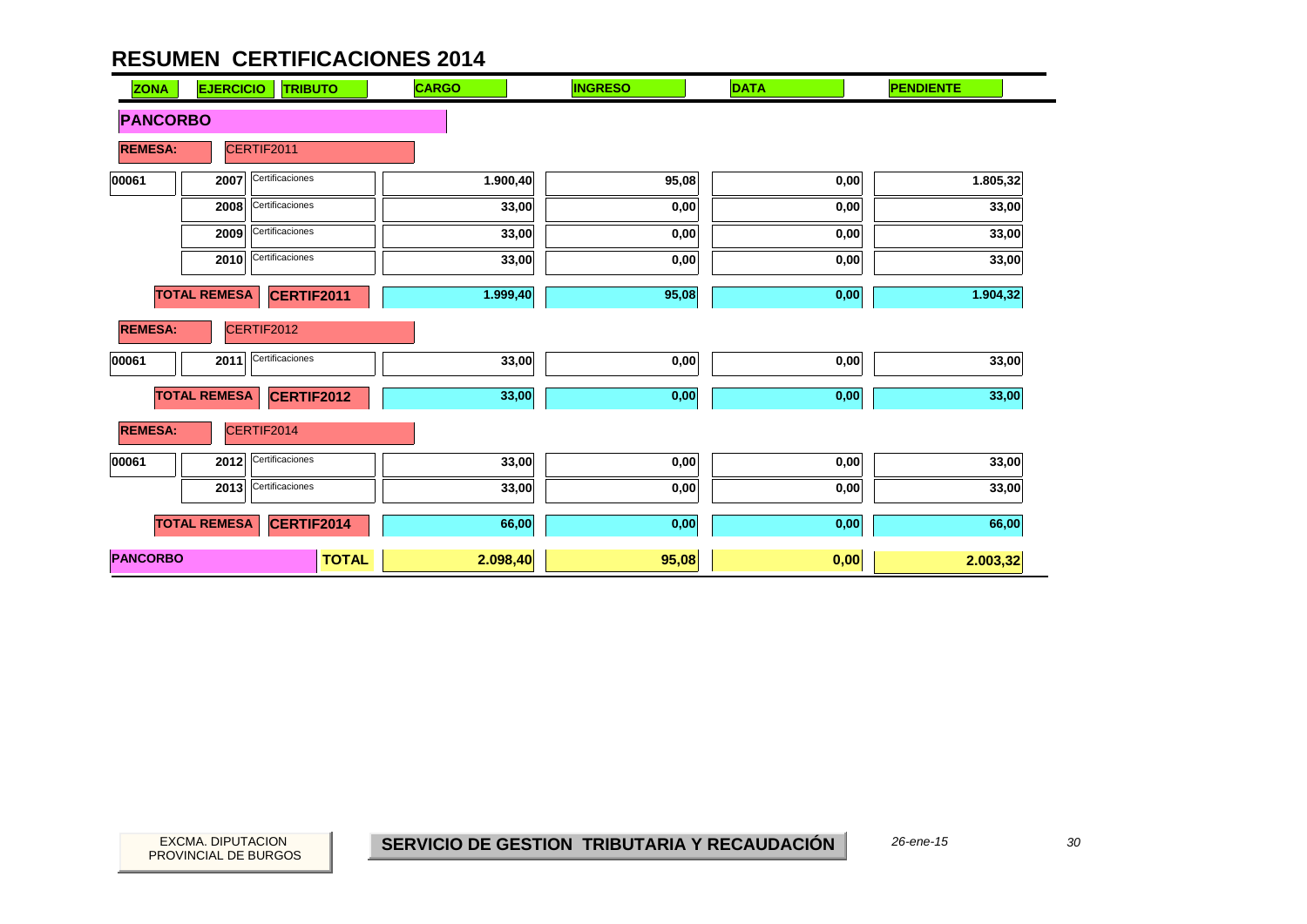| <b>ZONA</b>                  | <b>EJERCICIO</b>        | <b>TRIBUTO</b> | <b>CARGO</b> | <b>INGRESO</b> | <b>DATA</b> | <b>PENDIENTE</b> |
|------------------------------|-------------------------|----------------|--------------|----------------|-------------|------------------|
| <b>QUINTANAELEZ</b>          |                         |                |              |                |             |                  |
| CERTIF2014<br><b>REMESA:</b> |                         |                |              |                |             |                  |
| 00061                        | Certificaciones<br>2013 |                | 9,03         | 9,03           | 0,00        | 0,00             |
|                              | <b>TOTAL REMESA</b>     | CERTIF2014     | 9,03         | 9,03           | 0,00        | 0,00             |
| <b>QUINTANAELEZ</b>          |                         | <b>TOTAL</b>   | 9,03         | 9,03           | 0,00        | 0,00             |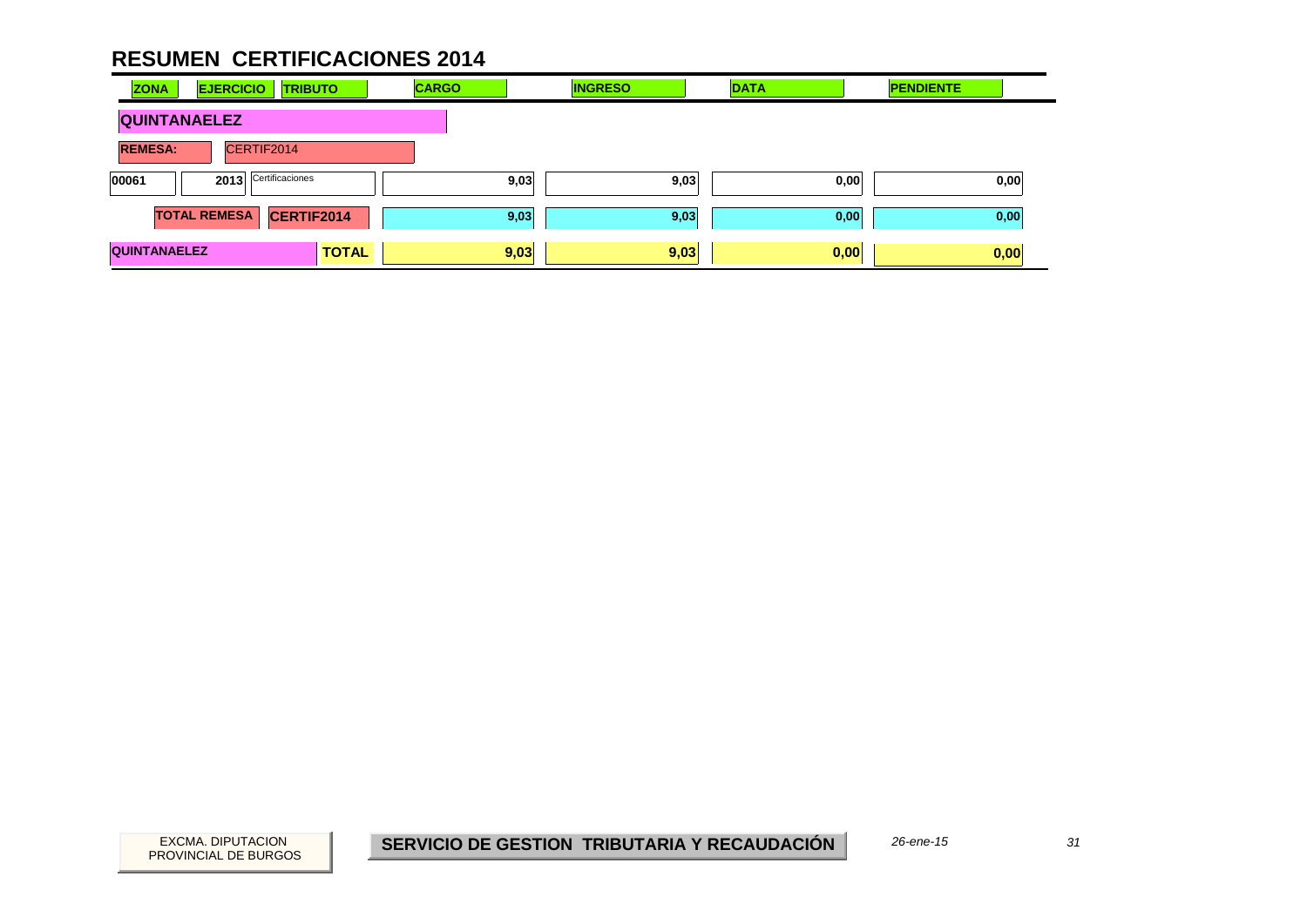| <b>ZONA</b>    | <b>EJERCICIO</b><br><b>TRIBUTO</b> | <b>CARGO</b> | <b>INGRESO</b> | <b>DATA</b> | <b>PENDIENTE</b> |
|----------------|------------------------------------|--------------|----------------|-------------|------------------|
| <b>VILEÑA</b>  |                                    |              |                |             |                  |
| <b>REMESA:</b> | CERTIF2014                         |              |                |             |                  |
| 00061          | Certificaciones<br>2013            | 5,96         | 5,96           | 0,00        | 0,00             |
|                | <b>TOTAL REMESA</b><br>CERTIF2014  | 5,96         | 5,96           | 0,00        | 0,00             |
| <b>VILEÑA</b>  | <b>TOTAL</b>                       | 5,96         | 5,96           | 0,00        | 0,00             |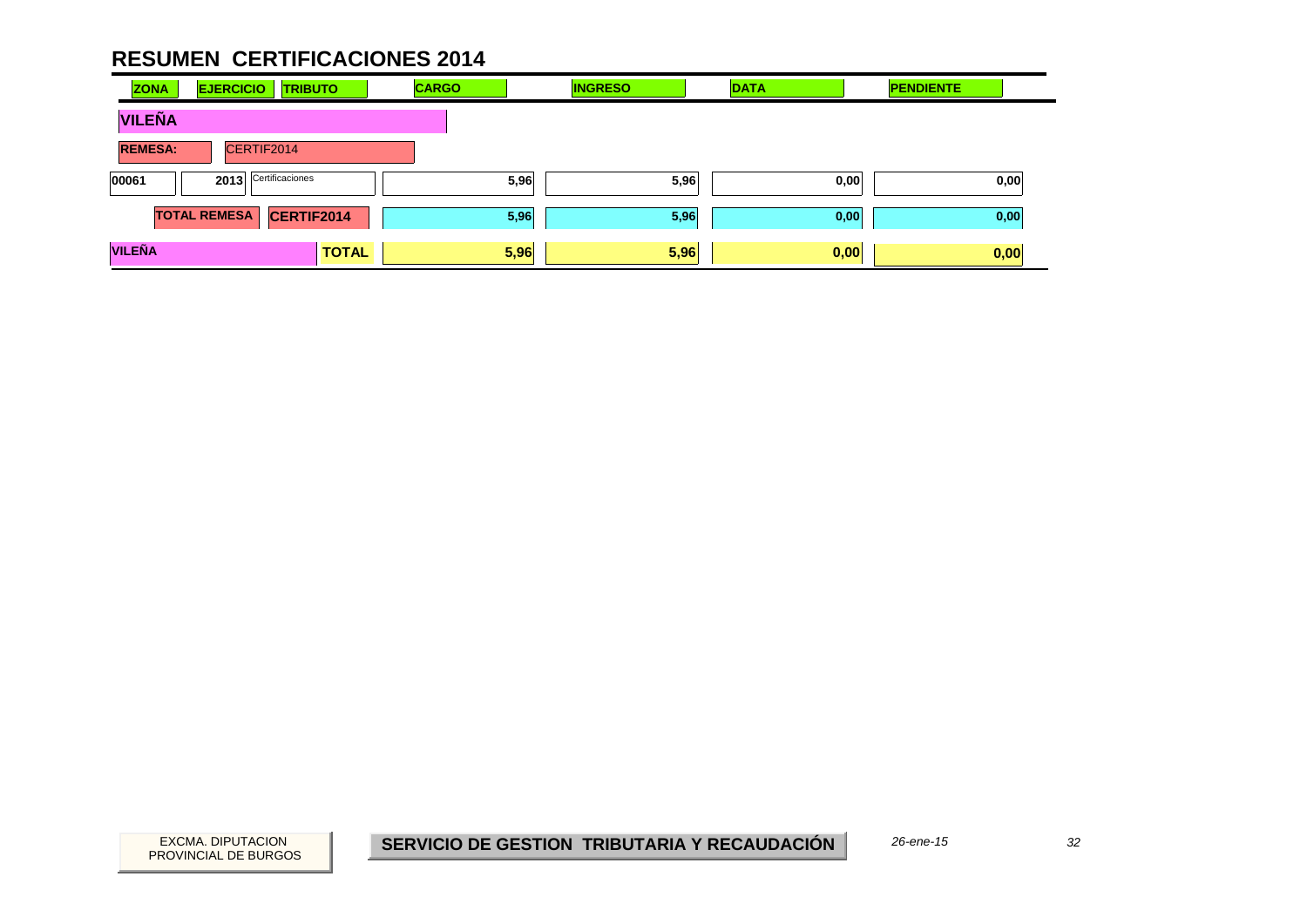| <b>COLOR</b><br><b>ZONA</b> | CICIO | 1. IT C | .       |              | a mar | 1777<br><b>ADIF</b><br>1 C I V 1 E |  |
|-----------------------------|-------|---------|---------|--------------|-------|------------------------------------|--|
| <b>TOTAL ZONA</b>           |       | 00061   | 46.449. | 150.57<br>14 |       | 0,00<br>46.298,57                  |  |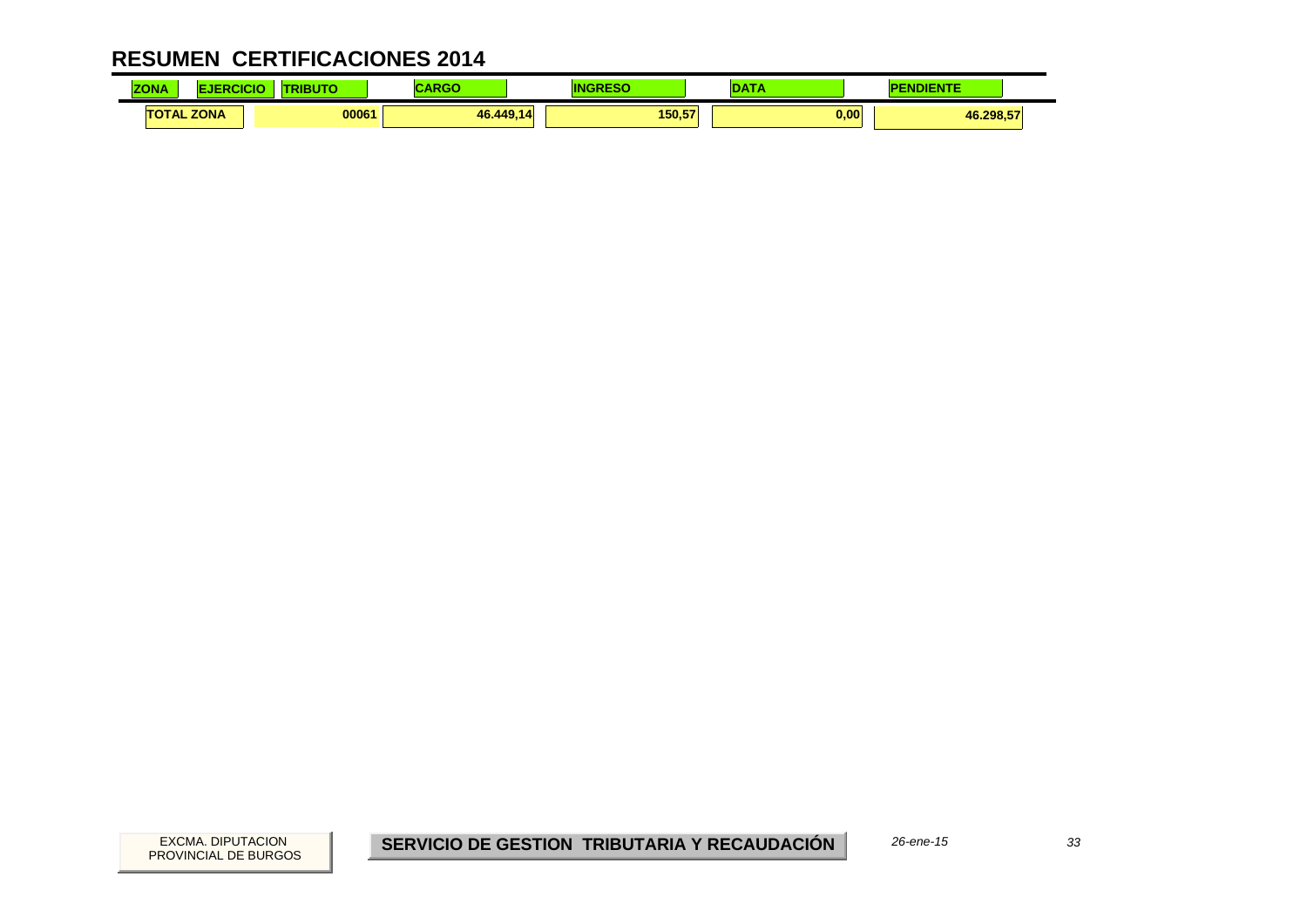| <b>ZONA</b>     | <b>EJERCICIO</b>    | <b>TRIBUTO</b>  |              | <b>CARGO</b> |          | <b>INGRESO</b> | <b>DATA</b> |      | <b>PENDIENTE</b> |  |
|-----------------|---------------------|-----------------|--------------|--------------|----------|----------------|-------------|------|------------------|--|
| <b>FONTIOSO</b> |                     |                 |              |              |          |                |             |      |                  |  |
| <b>REMESA:</b>  |                     | CERTIF2013      |              |              |          |                |             |      |                  |  |
| 00081           | 2013                | Certificaciones |              |              | 7.381,00 | 4.515,77       |             | 0,00 | 2.865,23         |  |
|                 | <b>TOTAL REMESA</b> | CERTIF2013      |              |              | 7.381,00 | 4.515,77       |             | 0,00 | 2.865,23         |  |
| <b>FONTIOSO</b> |                     |                 | <b>TOTAL</b> | 7.381,00     |          | 4.515,77       |             | 0,00 | 2.865,23         |  |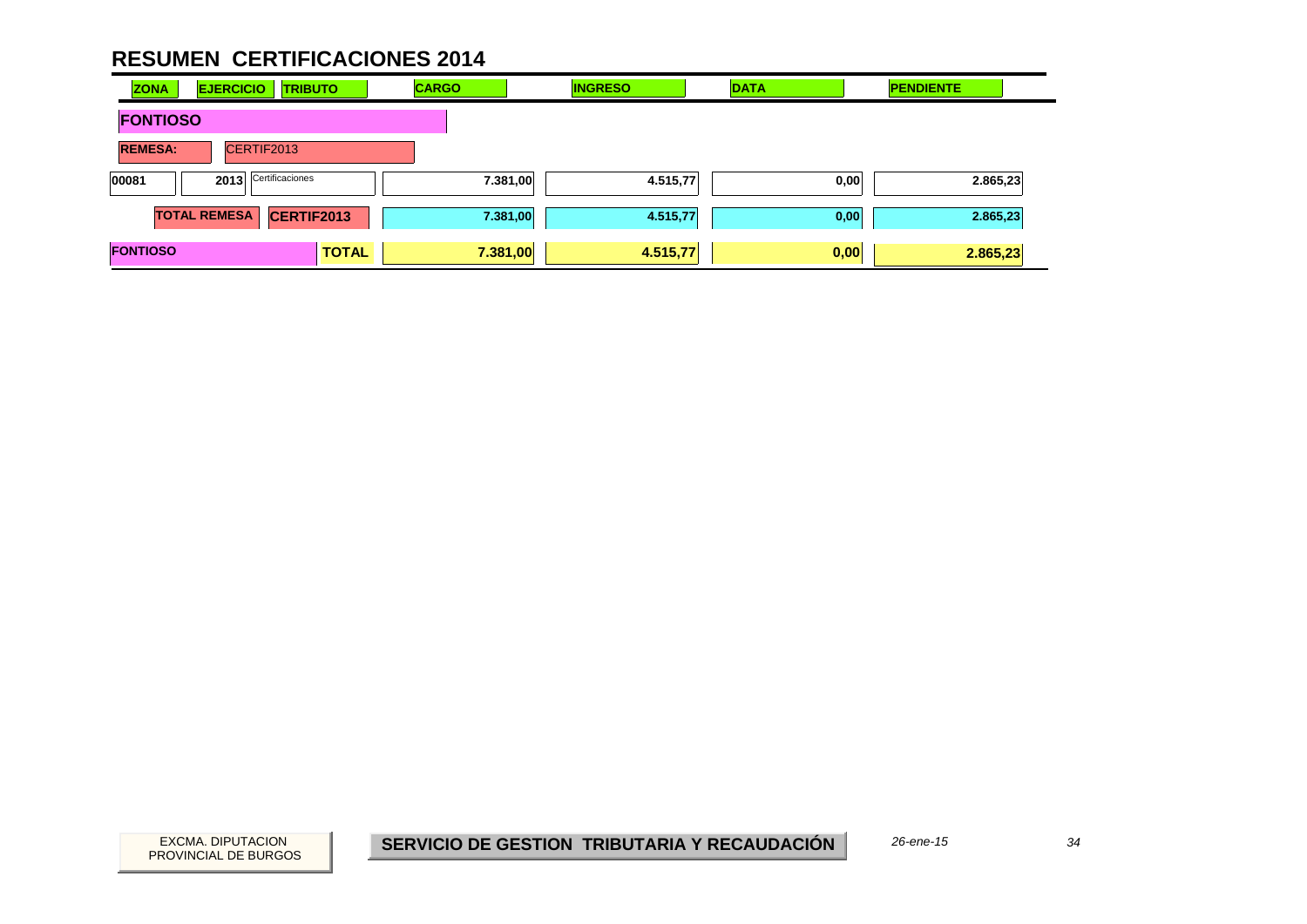| <b>ZONA</b>    | <b>EJERCICIO</b>    | <b>TRIBUTO</b>    | <b>CARGO</b> | <b>INGRESO</b> | <b>DATA</b> | <b>PENDIENTE</b> |
|----------------|---------------------|-------------------|--------------|----------------|-------------|------------------|
| <b>LERMA</b>   |                     |                   |              |                |             |                  |
| <b>REMESA:</b> |                     | CERTIF2009        |              |                |             |                  |
| 00081          | 2007                | Certificaciones   | 14.504,88    | 0,00           | 0,00        | 14.504,88        |
|                | <b>TOTAL REMESA</b> | <b>CERTIF2009</b> | 14.504,88    | 0,00           | 0,00        | 14.504,88        |
| <b>REMESA:</b> |                     | CERTIF2014        |              |                |             |                  |
| 00081          | 2010                | Certificaciones   | 7.852,67     | 2.293,65       | 0,00        | 5.559,02         |
|                | 2011                | Certificaciones   | 1.598,35     | 0,00           | 0,00        | 1.598,35         |
|                | 2012                | Certificaciones   | 21.051,69    | 1.197,93       | 209,02      | 19.644,74        |
|                | 2013                | Certificaciones   | 4.112,45     | 545,62         | 0,00        | 3.566,83         |
|                | 2014                | Certificaciones   | 84,00        | 84,00          | 0,00        | 0,00             |
|                | <b>TOTAL REMESA</b> | <b>CERTIF2014</b> | 34.699,16    | 4.121,20       | 209,02      | 30.368,94        |
| <b>LERMA</b>   |                     | <b>TOTAL</b>      | 49.204,04    | 4.121,20       | 209,02      | 44.873,82        |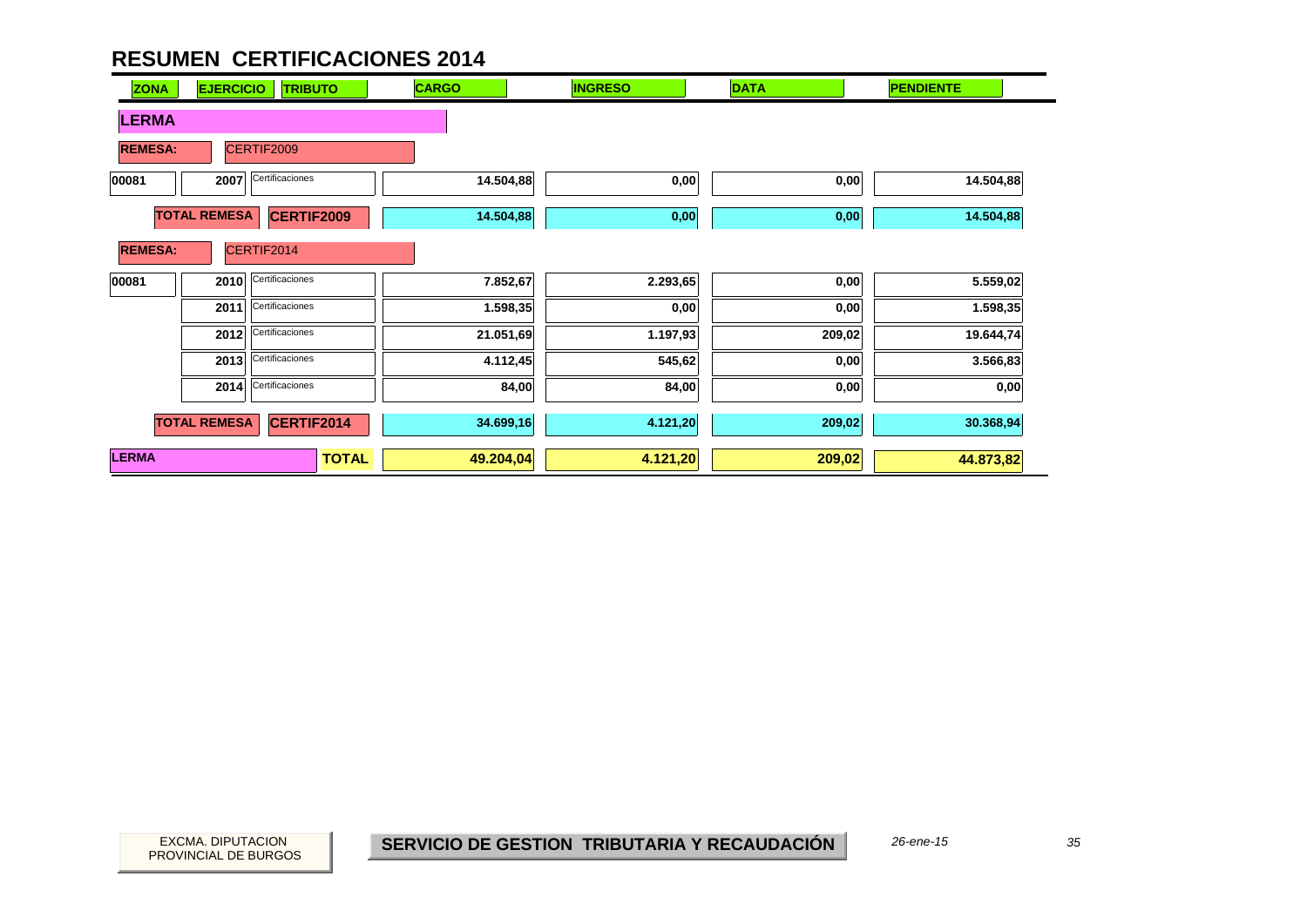| <b>ZONA</b>               | <b>EJERCICIO</b><br><b>TRIBUTO</b> |              | <b>CARGO</b> | <b>INGRESO</b> | <b>DATA</b> | <b>PENDIENTE</b> |
|---------------------------|------------------------------------|--------------|--------------|----------------|-------------|------------------|
|                           | <b>MADRIGAL DEL MONTE</b>          |              |              |                |             |                  |
| <b>REMESA:</b>            | CERTIF2012                         |              |              |                |             |                  |
| 00081                     | Certificaciones<br>2011            |              | 78.039,40    | 0,00           | 0,00        | 78.039,40        |
|                           | <b>TOTAL REMESA</b><br>CERTIF2012  |              | 78.039,40    | 0,00           | 0,00        | 78.039,40        |
| <b>REMESA:</b>            | CERTIF2014                         |              |              |                |             |                  |
| 00081                     | Certificaciones<br>2014            |              | 42.384,43    | 0,00           | 0,00        | 42.384,43        |
|                           | <b>TOTAL REMESA</b><br>CERTIF2014  |              | 42.384,43    | 0,00           | 0,00        | 42.384,43        |
| <b>MADRIGAL DEL MONTE</b> |                                    | <b>TOTAL</b> | 120.423,83   | 0,00           | 0,00        | 120.423,83       |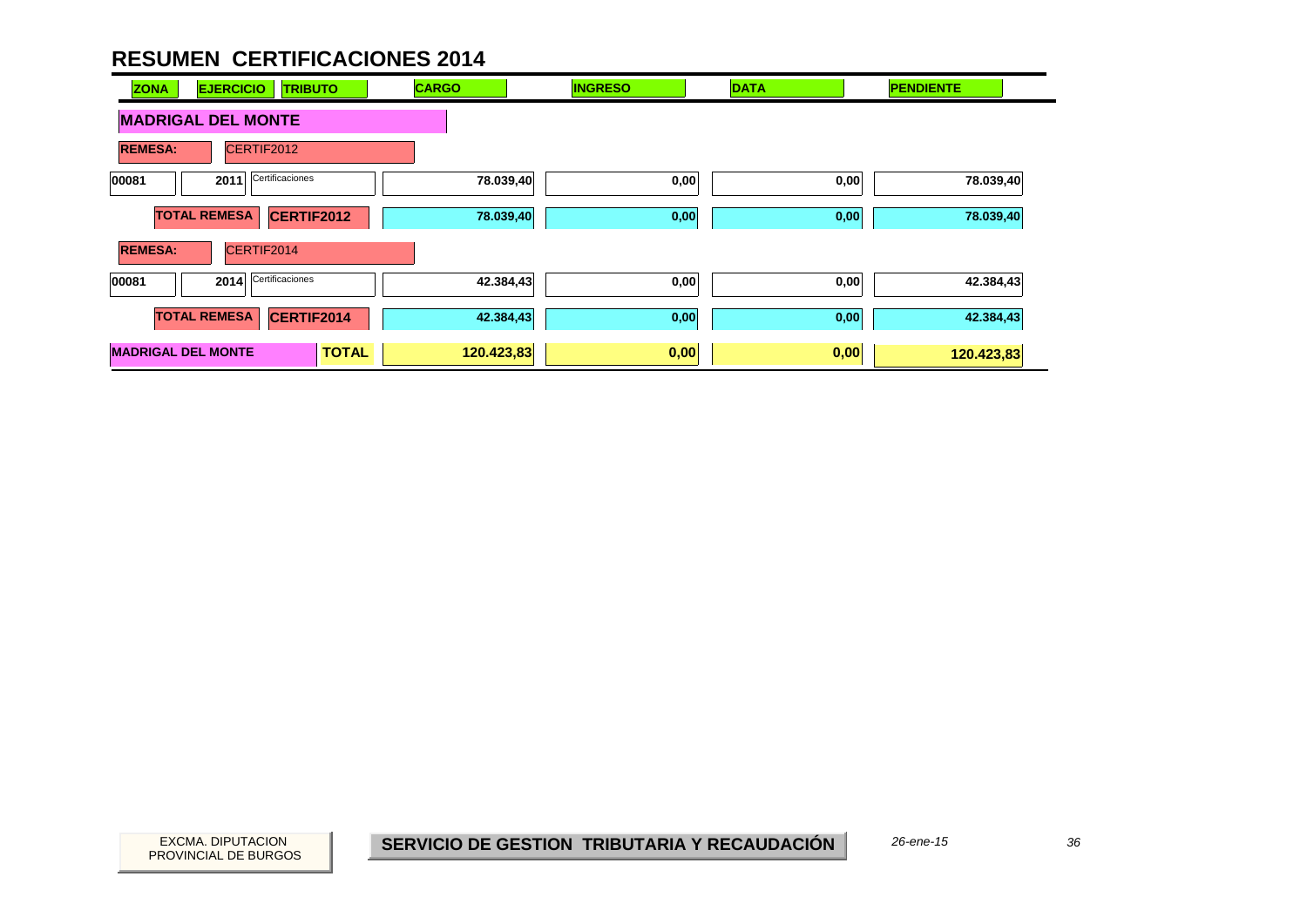| <b>ZONA</b>                  | <b>EJERCICIO</b><br><b>TRIBUTO</b> |              | <b>CARGO</b> | <b>INGRESO</b> | <b>DATA</b> | <b>PENDIENTE</b> |
|------------------------------|------------------------------------|--------------|--------------|----------------|-------------|------------------|
| <b>PERAL DE ARLANZA</b>      |                                    |              |              |                |             |                  |
| <b>REMESA:</b><br>CERTIF2014 |                                    |              |              |                |             |                  |
| 00081                        | Certificaciones<br>2012            |              | 2.067,80     | 2.067,80       | 0,00        | 0,00             |
|                              | <b>TOTAL REMESA</b><br>CERTIF2014  |              | 2.067,80     | 2.067,80       | 0,00        | 0,00             |
| <b>PERAL DE ARLANZA</b>      |                                    | <b>TOTAL</b> | 2.067,80     | 2.067,80       | 0,00        | 0,00             |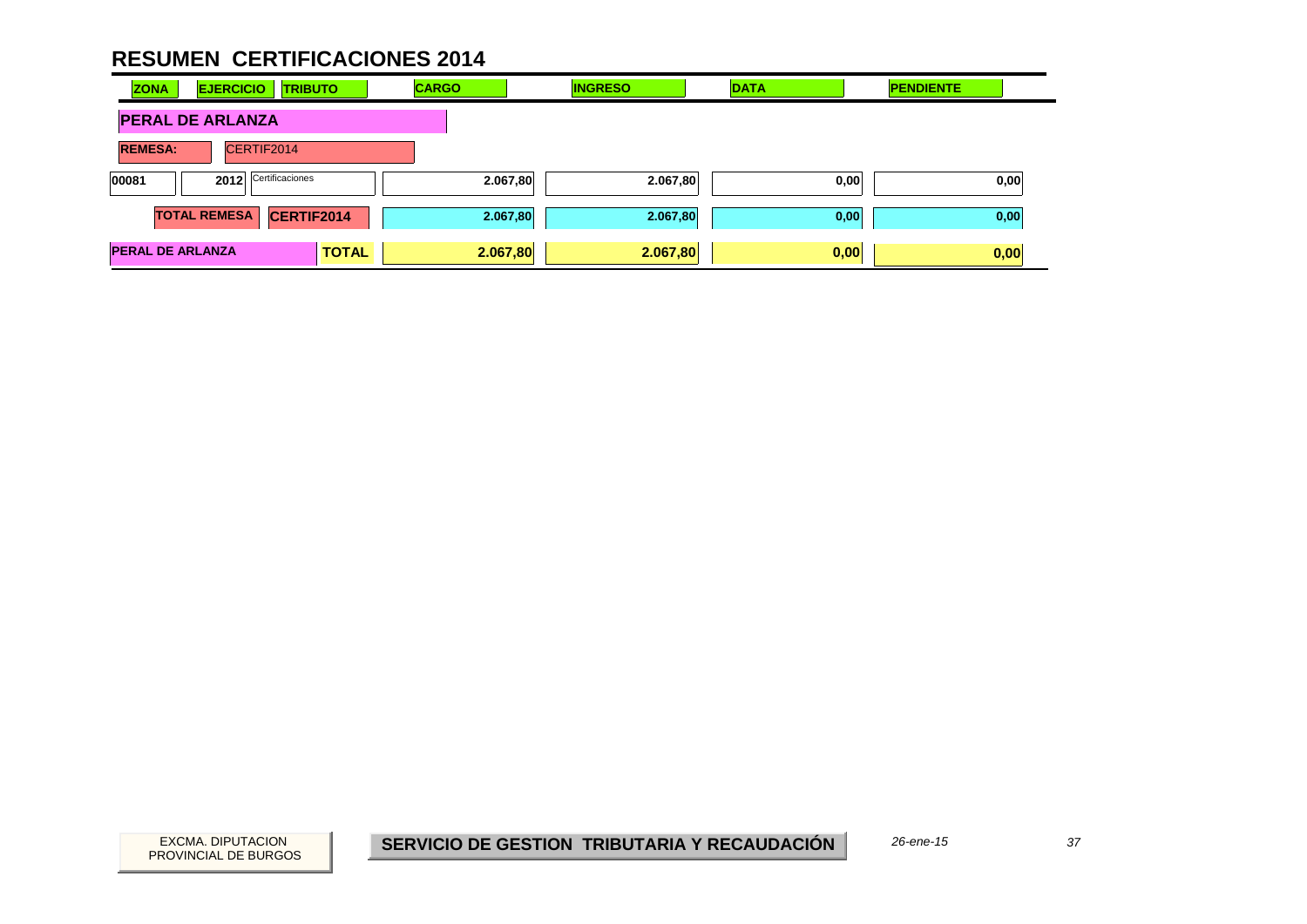| <b>ZONA</b>       | .icic | <b>BUT</b> | $\blacksquare$<br>æ | I١            | ---    | NDIENTE    |  |
|-------------------|-------|------------|---------------------|---------------|--------|------------|--|
| <b>TOTAL ZONA</b> |       | 00081      | 179.076.67          | 10.704<br>$-$ | 209.02 | 168.162,88 |  |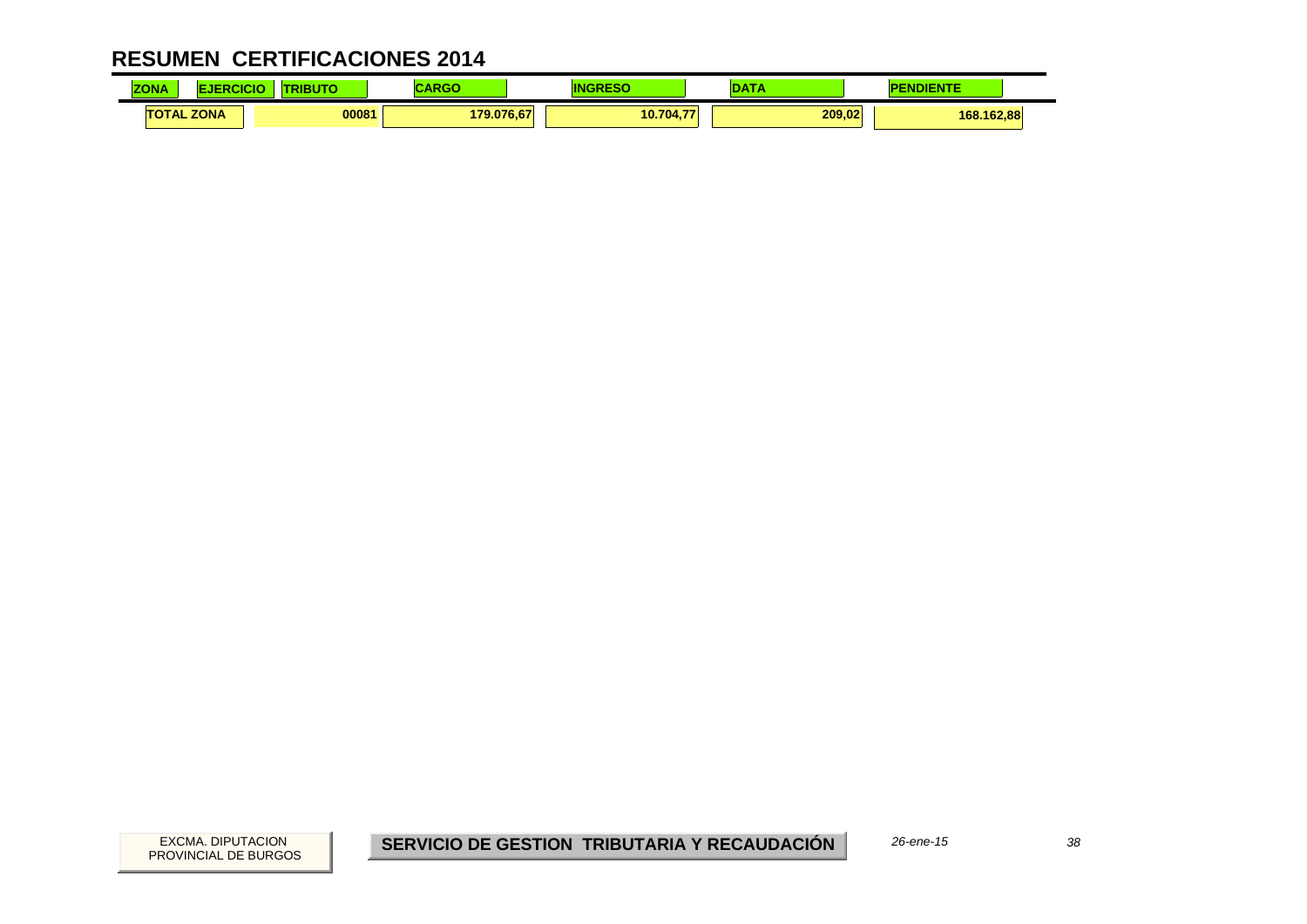| <b>ZONA</b>    | <b>EJERCICIO</b><br><b>TRIBUTO</b>       |              | <b>CARGO</b> | <b>INGRESO</b> | <b>DATA</b> | <b>PENDIENTE</b> |
|----------------|------------------------------------------|--------------|--------------|----------------|-------------|------------------|
|                | <b>BARBADILLO DEL MERCADO</b>            |              |              |                |             |                  |
| <b>REMESA:</b> | CERTIF2012                               |              |              |                |             |                  |
| 00111          | Certificaciones<br>2012                  |              | 5.659,84     | 3.084,84       | 0,00        | 2.575,00         |
|                | <b>TOTAL REMESA</b><br>CERTIF2012        |              | 5.659,84     | 3.084,84       | 0,00        | 2.575,00         |
| <b>REMESA:</b> | CERTIF2013                               |              |              |                |             |                  |
| 00111          | Certificaciones<br>2012                  |              | 17.432,57    | 17.432,57      | 0,00        | 0,00             |
|                | <b>TOTAL REMESA</b><br><b>CERTIF2013</b> |              | 17.432,57    | 17.432,57      | 0,00        | 0,00             |
|                | <b>BARBADILLO DEL MERCADO</b>            | <b>TOTAL</b> | 23.092,41    | 20.517,41      | 0,00        | 2.575,00         |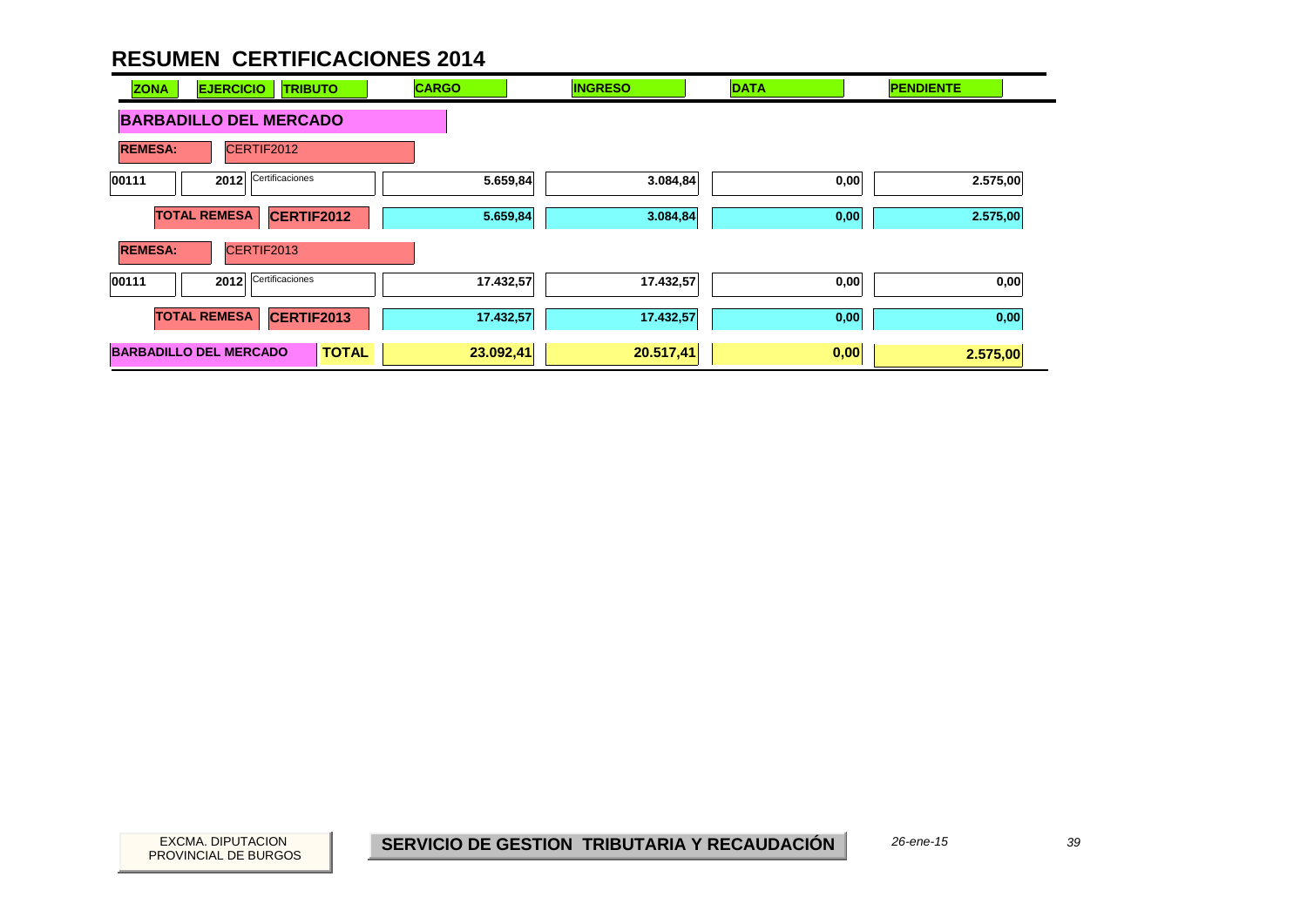| <b>ZONA</b>       | <b>EJERCICIO</b><br><b>TRIBUTO</b> | <b>CARGO</b> | <b>INGRESO</b> | <b>DATA</b> | <b>PENDIENTE</b> |
|-------------------|------------------------------------|--------------|----------------|-------------|------------------|
| <b>HORTIGUELA</b> |                                    |              |                |             |                  |
| <b>REMESA:</b>    | CERTIF2014                         |              |                |             |                  |
| 00111             | 2013 Certificaciones               |              | 6,60<br>6,60   | 0,00        | 0,00             |
|                   | CERTIF2014<br><b>TOTAL REMESA</b>  |              | 6,60<br>6,60   | 0,00        | 0,00             |
| <b>HORTIGUELA</b> | <b>TOTAL</b>                       |              | 6,60<br>6,60   | 0,00        | 0,00             |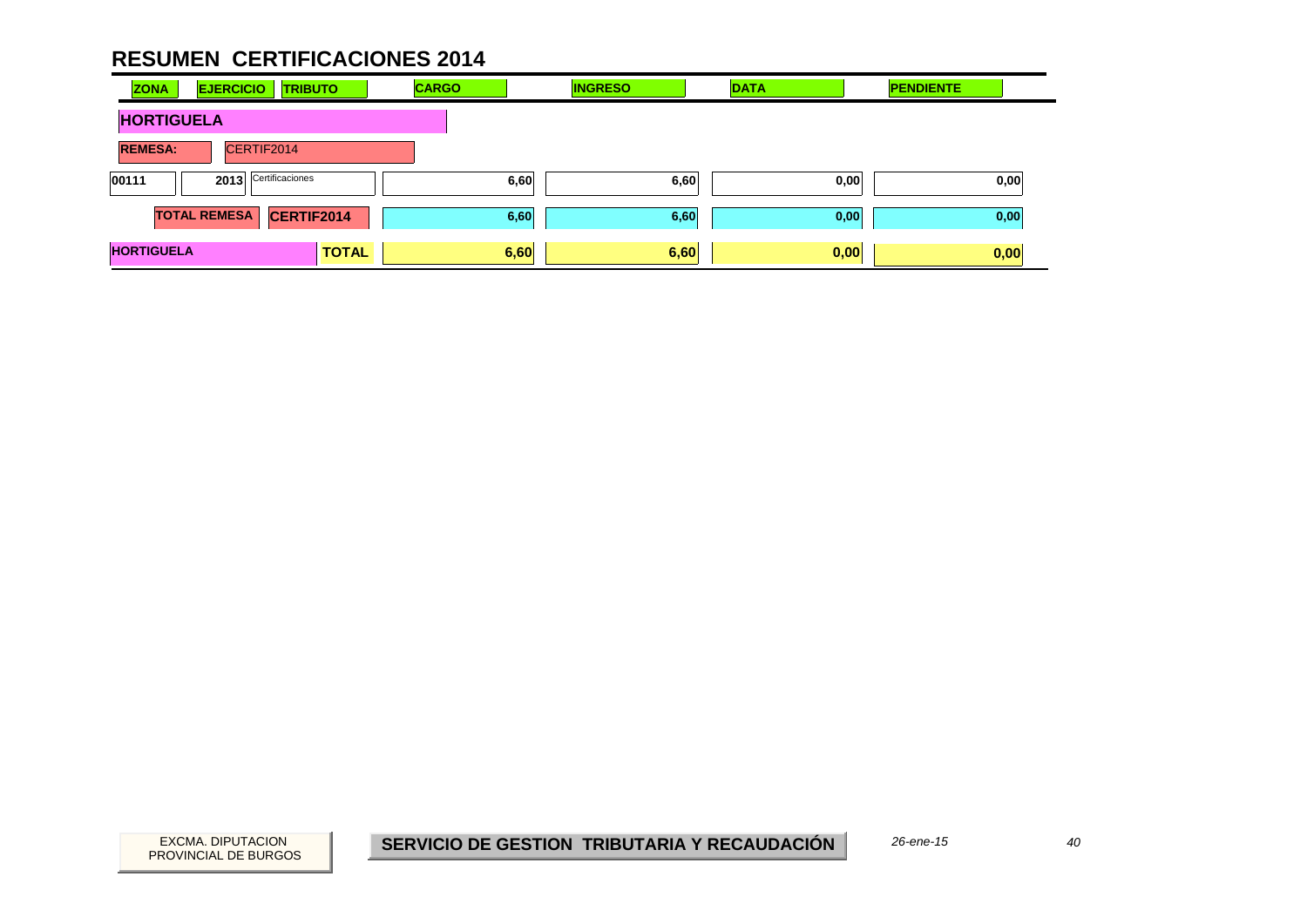| <b>ZONA</b>                  | <b>EJERCICIO</b><br><b>TRIBUTO</b> |              | <b>CARGO</b> | <b>INGRESO</b> | <b>DATA</b> | <b>PENDIENTE</b> |
|------------------------------|------------------------------------|--------------|--------------|----------------|-------------|------------------|
|                              | <b>QUINTANAR DE LA SIERRA</b>      |              |              |                |             |                  |
| CERTIF2011<br><b>REMESA:</b> |                                    |              |              |                |             |                  |
| 00111                        | Certificaciones<br>2011            |              | 251.116,32   | 0,00           | 251.116,32  | 0,00             |
|                              | <b>TOTAL REMESA</b><br>CERTIF2011  |              | 251.116,32   | 0,00           | 251.116,32  | 0,00             |
|                              | <b>QUINTANAR DE LA SIERRA</b>      | <b>TOTAL</b> | 251.116,32   | 0,00           | 251.116,32  | 0,00             |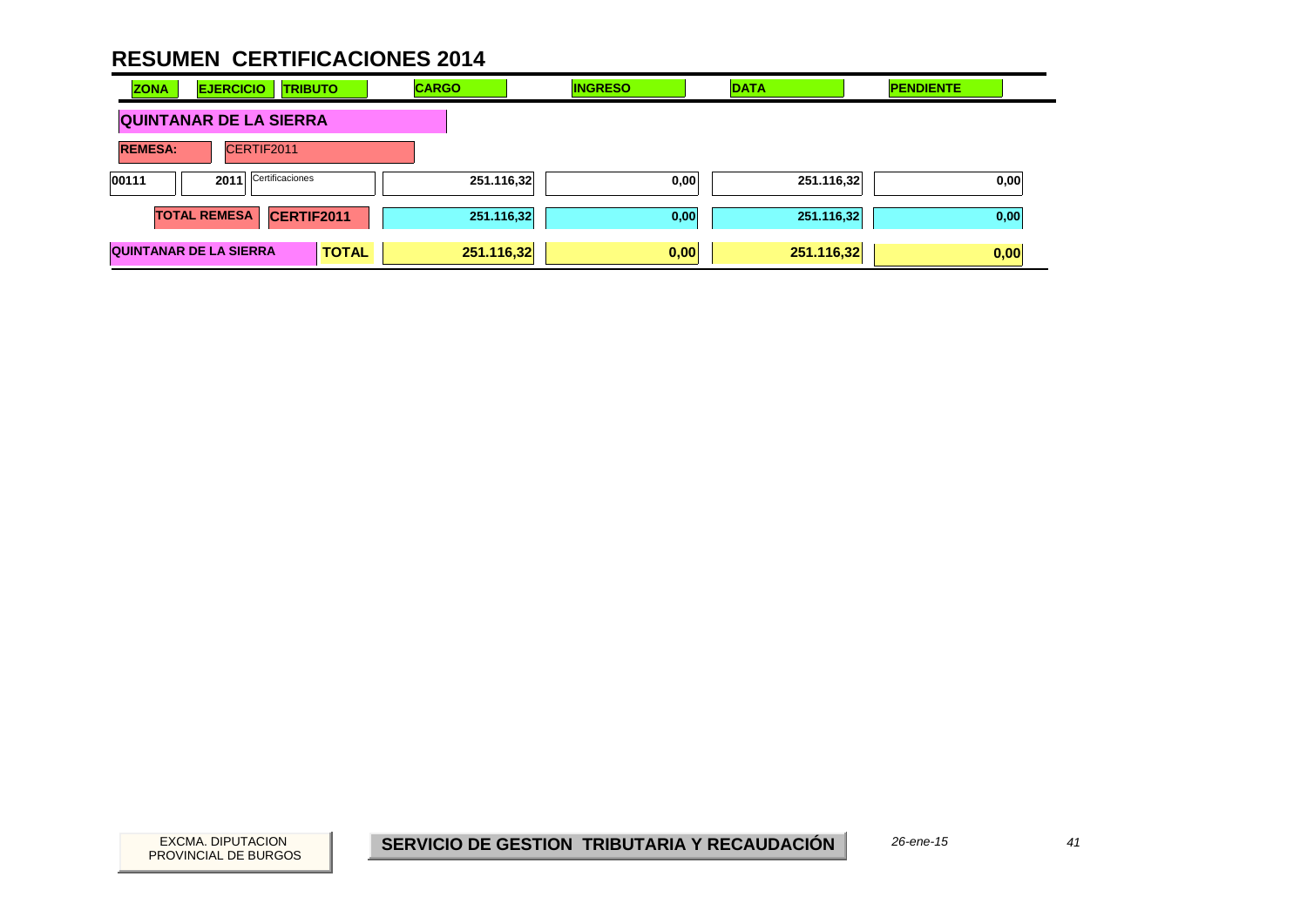| <b>EJERCICIO</b><br><b>ZONA</b><br><b>TRIBUTO</b> | <b>CARGO</b> | <b>INGRESO</b> | <b>DATA</b>       | <b>PENDIENTE</b> |
|---------------------------------------------------|--------------|----------------|-------------------|------------------|
| <b>SALAS DE LOS INFANTES</b>                      |              |                |                   |                  |
| <b>REMESA:</b><br>CERTIF2010                      |              |                |                   |                  |
| Certificaciones<br>00111<br>2009                  | 27.339,83    | 26.693,83      | 0,00              | 646,00           |
| <b>TOTAL REMESA</b><br><b>CERTIF2010</b>          | 27.339,83    | 26.693,83      | $\mathbf{0{,}00}$ | 646,00           |
| CERTIF2011<br><b>REMESA:</b>                      |              |                |                   |                  |
| Certificaciones<br>2010<br>00111                  | 150,71       | 0,00           | 0,00              | 150,71           |
| <b>TOTAL REMESA</b><br>CERTIF2011                 | 150,71       | 0,00           | 0,00              | 150,71           |
| <b>REMESA:</b><br>CERTIF2013                      |              |                |                   |                  |
| Certificaciones<br>00111<br>2010                  | 72,69        | 15,00          | 31,29             | 26,40            |
| Certificaciones<br>2011                           | 71,73        | 11,25          | 0,00              | 60,48            |
| <b>TOTAL REMESA</b><br>CERTIF2013                 | 144,42       | 26,25          | 31,29             | 86,88            |
| <b>SALAS DE LOS INFANTES</b><br><b>TOTAL</b>      | 27.634,96    | 26.720,08      | 31,29             | 883,59           |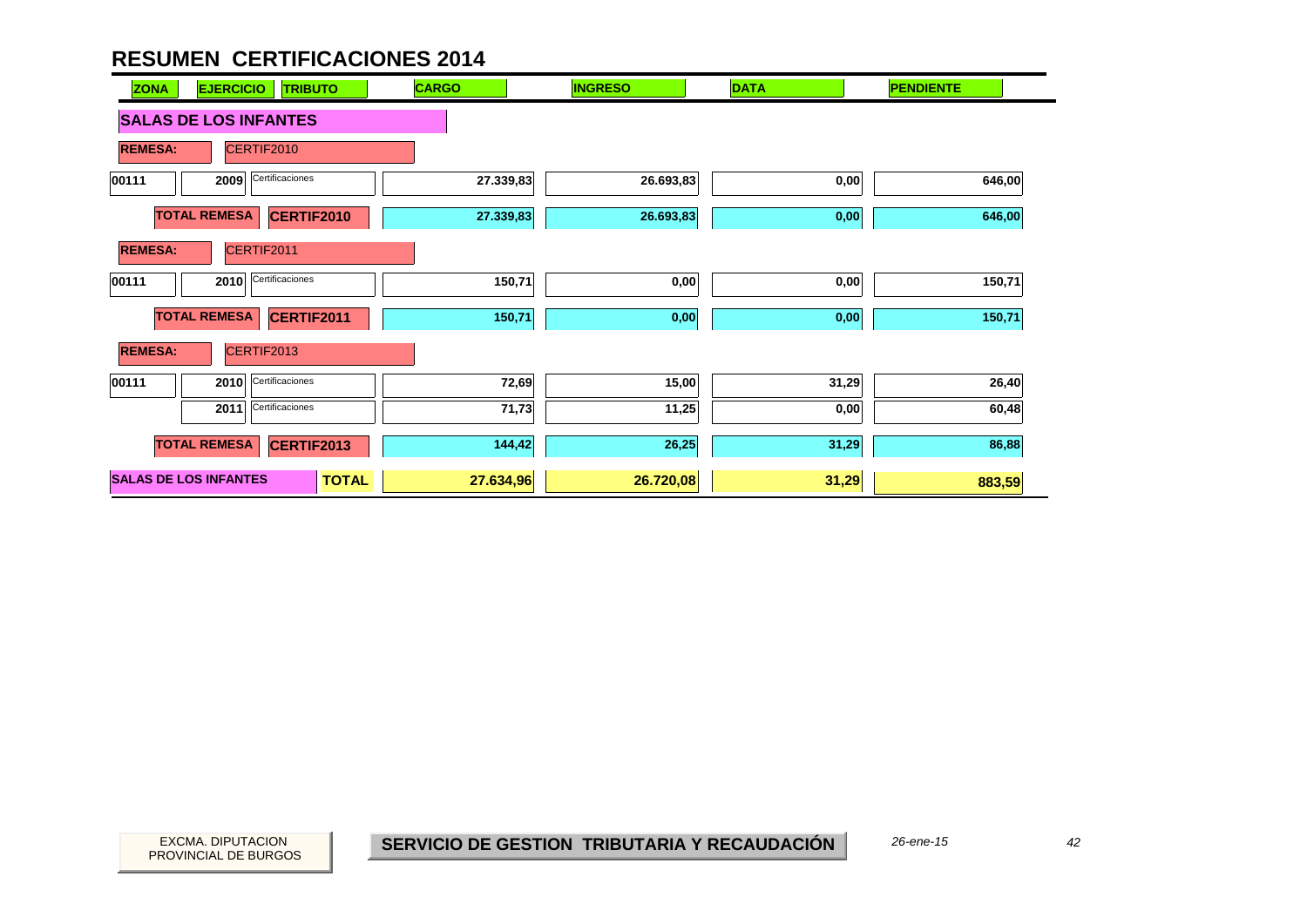| <b>ZONA</b> |                   | ----<br>5U | $\blacksquare$<br>ant of the second second second second second second second second second second second second second second s |           | <b>ALCOHOL:</b> | <b>IDIENTE</b><br>P |
|-------------|-------------------|------------|----------------------------------------------------------------------------------------------------------------------------------|-----------|-----------------|---------------------|
|             | <b>TOTAL ZONA</b> | 00111      | 301.850.29                                                                                                                       | 47.244.09 | 251.147,61      | 3.458,59            |

 $43$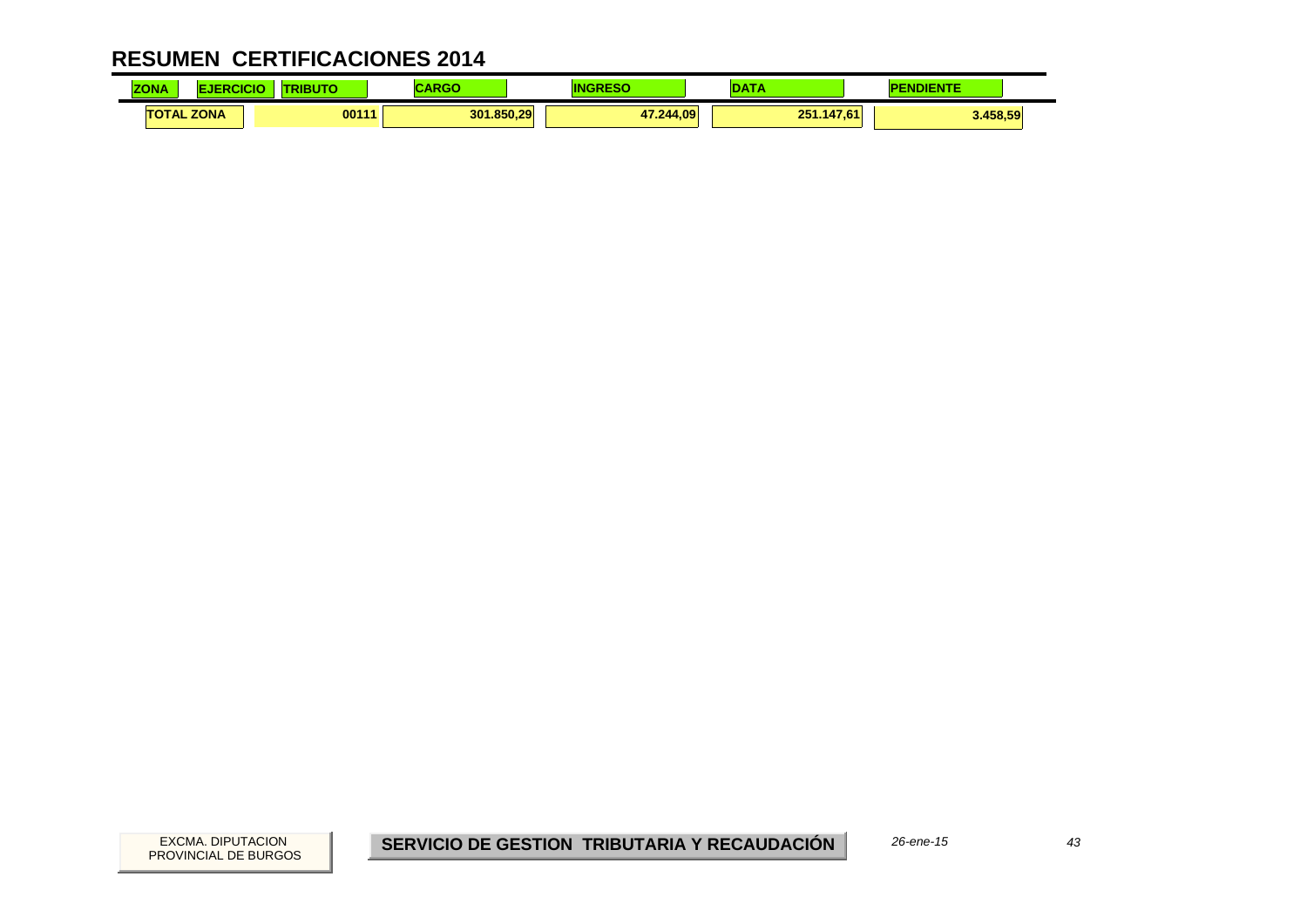| <b>ZONA</b>                | <b>EJERCICIO</b><br><b>TRIBUTO</b>       | <b>CARGO</b> | <b>INGRESO</b> | <b>DATA</b> | <b>PENDIENTE</b> |
|----------------------------|------------------------------------------|--------------|----------------|-------------|------------------|
|                            | <b>MERINDAD DE MONTIJA</b>               |              |                |             |                  |
| <b>REMESA:</b>             | CERTIF2008                               |              |                |             |                  |
| 00141                      | Certificaciones<br>2008                  | 19.673,60    | 0,00           | 0,00        | 19.673,60        |
|                            | <b>TOTAL REMESA</b><br><b>CERTIF2008</b> | 19.673,60    | 0,00           | 0,00        | 19.673,60        |
| <b>REMESA:</b>             | CERTIF2010                               |              |                |             |                  |
| 00141                      | Certificaciones<br>2009                  | 9.543,13     | 0,00           | 0,00        | 9.543,13         |
|                            | <b>TOTAL REMESA</b><br><b>CERTIF2010</b> | 9.543,13     | 0,00           | 0,00        | 9.543,13         |
| <b>REMESA:</b>             | CERTIF2012                               |              |                |             |                  |
| 00141                      | Certificaciones<br>2011                  | 3.753,81     | 0,00           | 0,00        | 3.753,81         |
|                            | <b>TOTAL REMESA</b><br><b>CERTIF2012</b> | 3.753,81     | 0,00           | 0,00        | 3.753,81         |
| <b>REMESA:</b>             | CERTIF2014                               |              |                |             |                  |
| 00141                      | Certificaciones<br>2010                  | 1.013,77     | 766,27         | 0,00        | 247,50           |
|                            | Certificaciones<br>2012                  | 107,62       | 107,62         | 0,00        | 0,00             |
|                            | <b>TOTAL REMESA</b><br>CERTIF2014        | 1.121,39     | 873,89         | 0,00        | 247,50           |
| <b>MERINDAD DE MONTIJA</b> | <b>TOTAL</b>                             | 34.091,93    | 873,89         | 0,00        | 33.218,04        |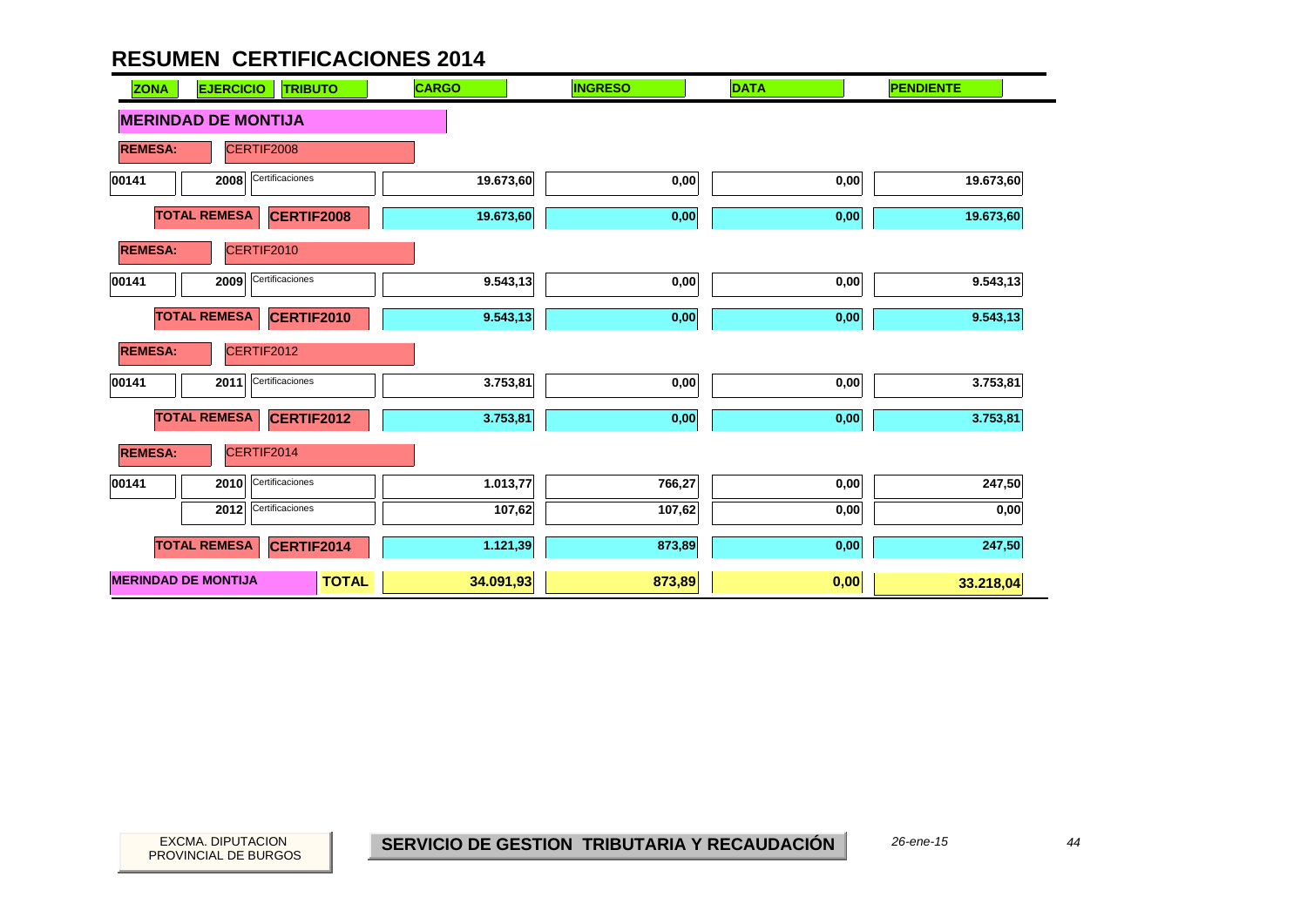| <b>ZONA</b>          | <b>EJERCICIO</b>    | <b>TRIBUTO</b>    | <b>CARGO</b>             | <b>INGRESO</b> | <b>DATA</b> | <b>PENDIENTE</b> |
|----------------------|---------------------|-------------------|--------------------------|----------------|-------------|------------------|
| <b>VALLE DE LOSA</b> |                     |                   |                          |                |             |                  |
| <b>REMESA:</b>       |                     | CERTIF2012        |                          |                |             |                  |
| 00141                | 2008                | Certificaciones   | 7.851,42                 | 0,00           | 0,00        | 7.851,42         |
|                      | 2010                | Certificaciones   | 232,19                   | 0,00           | 0,00        | 232,19           |
|                      | 2011                | Certificaciones   | 186,48                   | 0,00           | 0,00        | 186,48           |
|                      | <b>TOTAL REMESA</b> | <b>CERTIF2012</b> | 8.270,09                 | 0,00           | 0,00        | 8.270,09         |
| <b>REMESA:</b>       |                     | CERTIF2013        |                          |                |             |                  |
| 00141                | 2012                | Certificaciones   | 600,00                   | 0,00           | 0,00        | 600,00           |
|                      | <b>TOTAL REMESA</b> | <b>CERTIF2013</b> | 600,00                   | 0,00           | 0,00        | 600,00           |
| <b>VALLE DE LOSA</b> |                     |                   | <b>TOTAL</b><br>8.870,09 | 0,00           | 0,00        | 8.870,09         |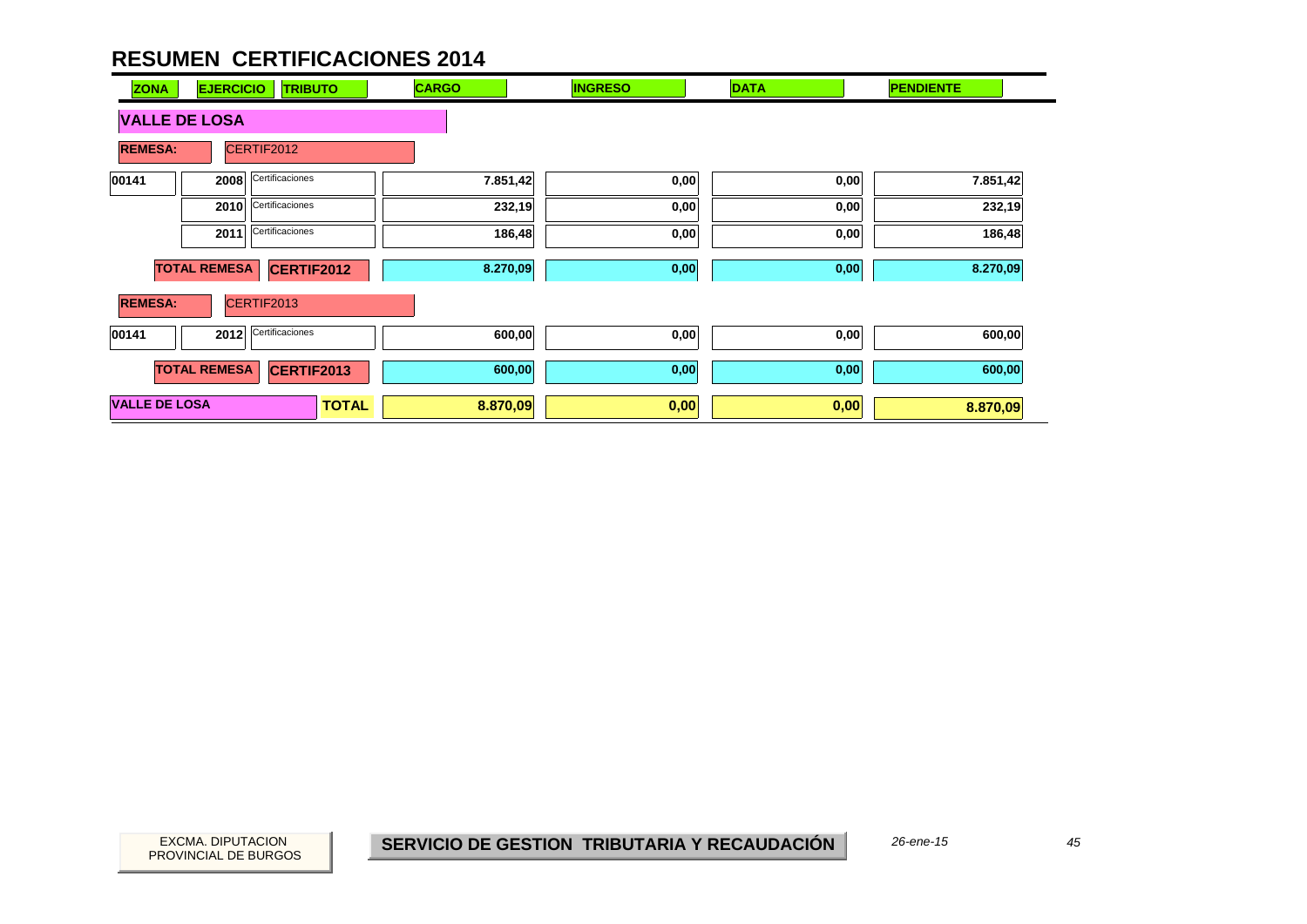| <b>ZONA</b>               | <b>EJERCICIO</b>     | <b>TRIBUTO</b> | <b>CARGO</b> |       | <b>INGRESO</b> | <b>DATA</b> | <b>PENDIENTE</b> |
|---------------------------|----------------------|----------------|--------------|-------|----------------|-------------|------------------|
| <b>VALLE DE MANZANEDO</b> |                      |                |              |       |                |             |                  |
| <b>REMESA:</b>            | CERTIF2014           |                |              |       |                |             |                  |
| 00141                     | 2014 Certificaciones |                |              | 76,16 | 0,00           | 0,00        | 76,16            |
|                           | <b>TOTAL REMESA</b>  | CERTIF2014     |              | 76,16 | 0,00           | 0,00        | 76,16            |
| <b>VALLE DE MANZANEDO</b> |                      | <b>TOTAL</b>   |              | 76,16 | 0,00           | 0,00        | 76,16            |

46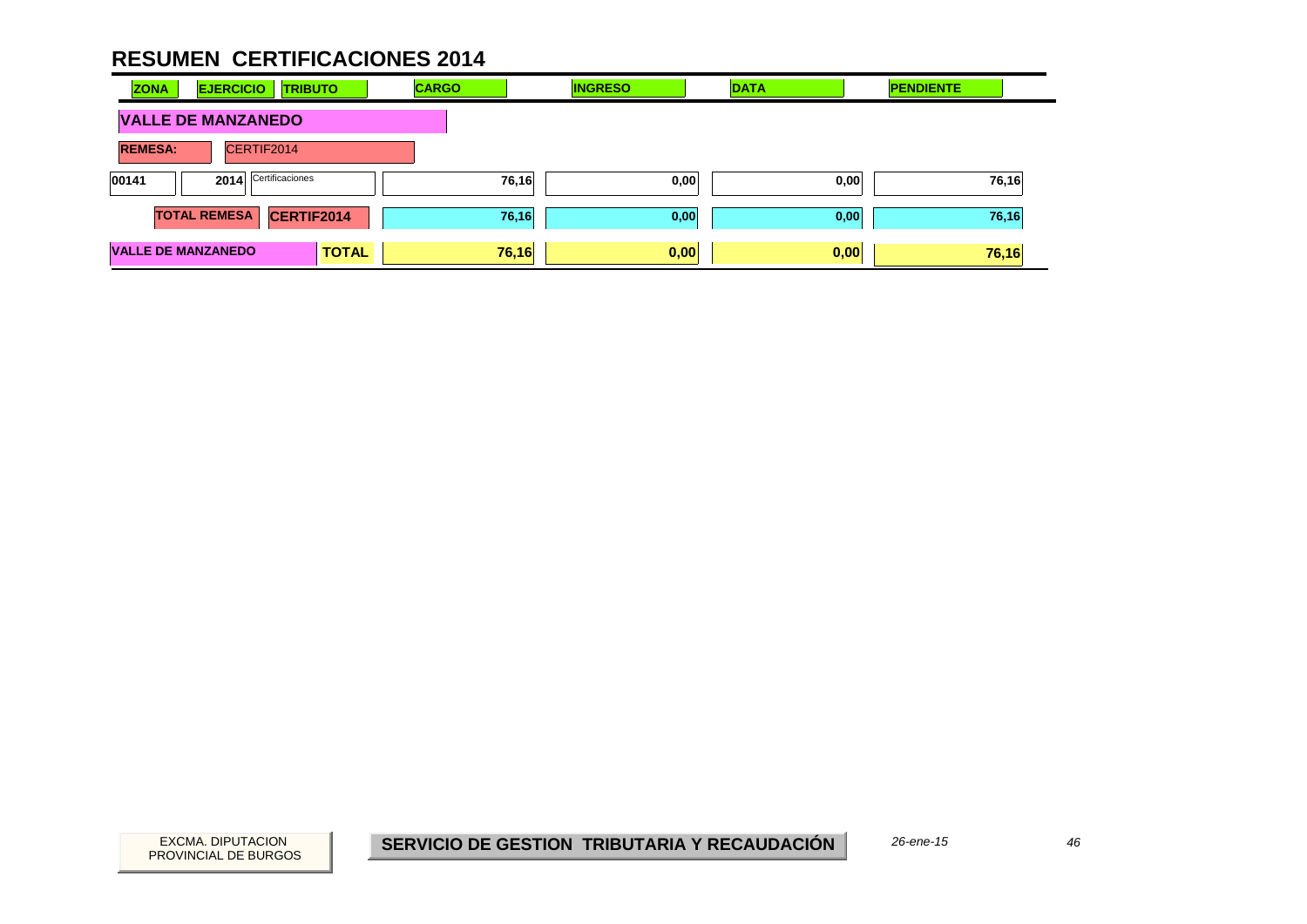| <b>ZONA</b>    | <b>EJERCICIO</b>                          | <b>TRIBUTO</b>    | <b>CARGO</b> | <b>INGRESO</b>                               | <b>DATA</b> | <b>PENDIENTE</b> |
|----------------|-------------------------------------------|-------------------|--------------|----------------------------------------------|-------------|------------------|
|                | <b>VALLE DE MENA</b>                      |                   |              |                                              |             |                  |
| <b>REMESA:</b> |                                           | CERTIF2001        |              |                                              |             |                  |
| 00141          | 1999                                      | Certificaciones   | 60,10        | 0,00                                         | 60,10       | 0,00             |
|                | 2000                                      | Certificaciones   | 56,88        | 0,00                                         | 26,83       | 30,05            |
|                | 2001                                      | Certificaciones   | 5.119,76     | 0,00                                         | 0,00        | 5.119,76         |
|                | <b>TOTAL REMESA</b>                       | CERTIF2001        | 5.236,74     | 0,00                                         | 86,93       | 5.149,81         |
| <b>REMESA:</b> |                                           | CERTIF2008        |              |                                              |             |                  |
| 00141          | 2006                                      | Certificaciones   | 63.843,15    | 10.085,03                                    | 0,00        | 53.758,12        |
|                | <b>TOTAL REMESA</b>                       | <b>CERTIF2008</b> | 63.843,15    | 10.085,03                                    | 0,00        | 53.758,12        |
| <b>REMESA:</b> |                                           | CERTIF2011        |              |                                              |             |                  |
| 00141          | 2006                                      | Certificaciones   | 11.131,15    | 0,00                                         | 0,00        | 11.131,15        |
|                | 2007                                      | Certificaciones   | 688,05       | 434,51                                       | 0,00        | 253,54           |
|                | 2008                                      | Certificaciones   | 165,16       | 0,00                                         | 0,00        | 165,16           |
|                | 2009                                      | Certificaciones   | 7.234,09     | 2.637,02                                     | 0,00        | 4.597,07         |
|                | <b>TOTAL REMESA</b>                       | CERTIF2011        | 19.218,45    | 3.071,53                                     | 0,00        | 16.146,92        |
| <b>REMESA:</b> |                                           | CERTIF2012        |              |                                              |             |                  |
| 00141          | 2010                                      | Certificaciones   | 855,88       | 23,00                                        | 0,00        | 832,88           |
|                | 2011                                      | Certificaciones   | 52.507,37    | 0,00                                         | 0,00        | 52.507,37        |
|                | <b>TOTAL REMESA</b>                       | CERTIF2012        | 53.363,25    | 23,00                                        | 0,00        | 53.340,25        |
| <b>REMESA:</b> |                                           | CERTIF2013        |              |                                              |             |                  |
| 00141          | 2011                                      | Certificaciones   | 2.067,94     | 115,00                                       | 0,00        | 1.952,94         |
|                | 2012                                      | Certificaciones   | 13,80        | 0,00                                         | 0,00        | 13,80            |
|                | <b>TOTAL REMESA</b>                       | CERTIF2013        | 2.081,74     | 115,00                                       | 0,00        | 1.966,74         |
|                | EXCMA. DIPUTACION<br>PROVINCIAL DE BURGOS |                   |              | SERVICIO DE GESTION TRIBUTARIA Y RECAUDACIÓN |             | 26-ene-15        |

47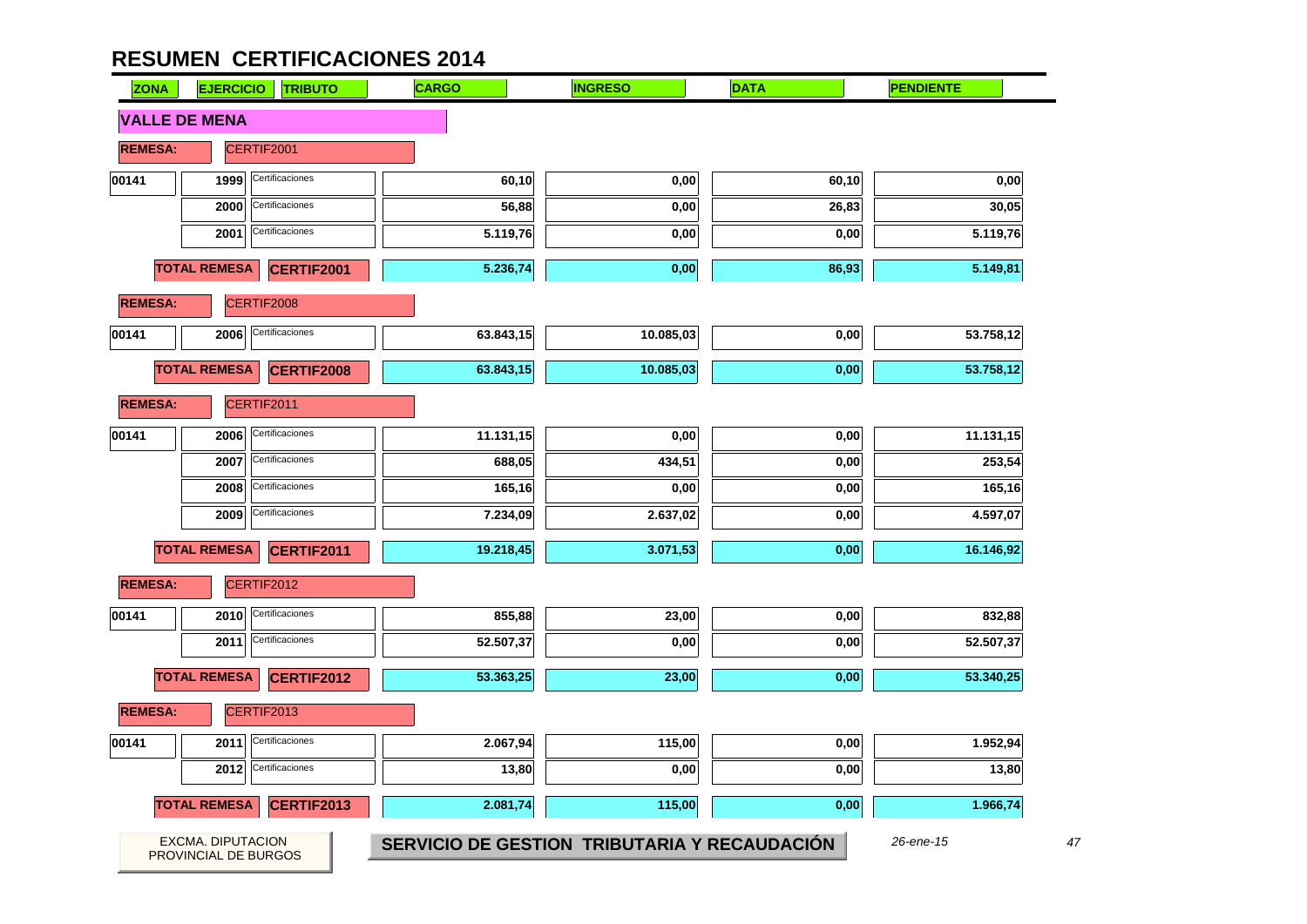| <b>ZONA</b>                    |              | <b>RG</b>           | -St       | DAT   |            |
|--------------------------------|--------------|---------------------|-----------|-------|------------|
| <b>VALLE</b><br><b>DE MENA</b> | <b>TOTAL</b> | 743.33<br>143.<br>. | 13.294.56 | 86,93 | 130.361,84 |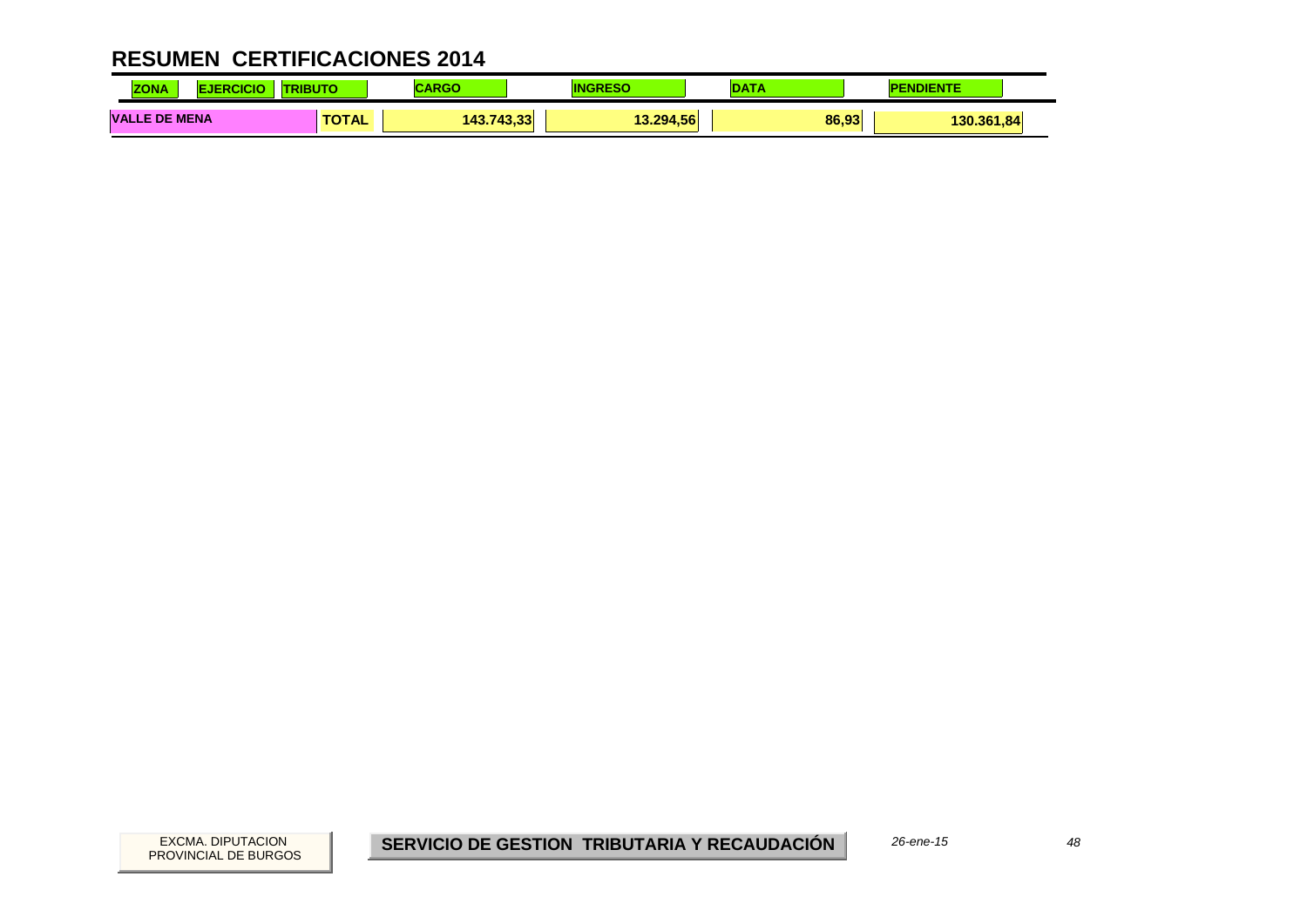| <b>ZONA</b>       | <b>EJERCICIO</b><br><b>TRIBUTO</b>       |              | <b>CARGO</b> | <b>INGRESO</b> | <b>DATA</b> | <b>PENDIENTE</b> |
|-------------------|------------------------------------------|--------------|--------------|----------------|-------------|------------------|
| <b>VILLARCAYO</b> |                                          |              |              |                |             |                  |
| <b>REMESA:</b>    | CERTIF2010                               |              |              |                |             |                  |
| 00141             | Certificaciones<br>2006                  |              | 922,85       | 0,00           | 0,00        | 922,85           |
|                   | Certificaciones<br>2007                  |              | 2.076,15     | 191,23         | 0,00        | 1.884,92         |
|                   | Certificaciones<br>2008                  |              | 5.833,00     | 198,28         | 0,00        | 5.634,72         |
|                   | Certificaciones<br>2009                  |              | 651,02       | 0,00           | 0,00        | 651,02           |
|                   | <b>TOTAL REMESA</b><br><b>CERTIF2010</b> |              | 9.483,02     | 389,51         | 0,00        | 9.093,51         |
| <b>REMESA:</b>    | CERTIF2012                               |              |              |                |             |                  |
| 00141             | Certificaciones<br>2008                  |              | 1.627,65     | 18,41          | 0,00        | 1.609,24         |
|                   | Certificaciones<br>2009                  |              | 1.450,89     | 439,60         | 0,00        | 1.011,29         |
|                   | Certificaciones<br>2010                  |              | 1.437,94     | 0,00           | 0,00        | 1.437,94         |
|                   | Certificaciones<br>2011                  |              | 175,28       | 175,28         | 0,00        | 0,00             |
|                   | <b>TOTAL REMESA</b><br><b>CERTIF2012</b> |              | 4.691,76     | 633,29         | 0,00        | 4.058,47         |
| <b>REMESA:</b>    | CERTIF2013                               |              |              |                |             |                  |
| 00141             | Certificaciones<br>2009                  |              | 1.419,01     | 908,07         | 0,00        | 510,94           |
|                   | Certificaciones<br>2010                  |              | 729,91       | 244,59         | 0,00        | 485,32           |
|                   | Certificaciones<br>2011                  |              | 546,21       | 539,36         | 0,00        | 6,85             |
|                   | Certificaciones<br>2012                  |              | 1.396,49     | 31,26          | 998,71      | 366,52           |
|                   | <b>TOTAL REMESA</b><br><b>CERTIF2013</b> |              | 4.091,62     | 1.723,28       | 998,71      | 1.369,63         |
| <b>VILLARCAYO</b> |                                          | <b>TOTAL</b> | 18.266,40    | 2.746,08       | 998,71      | 14.521,61        |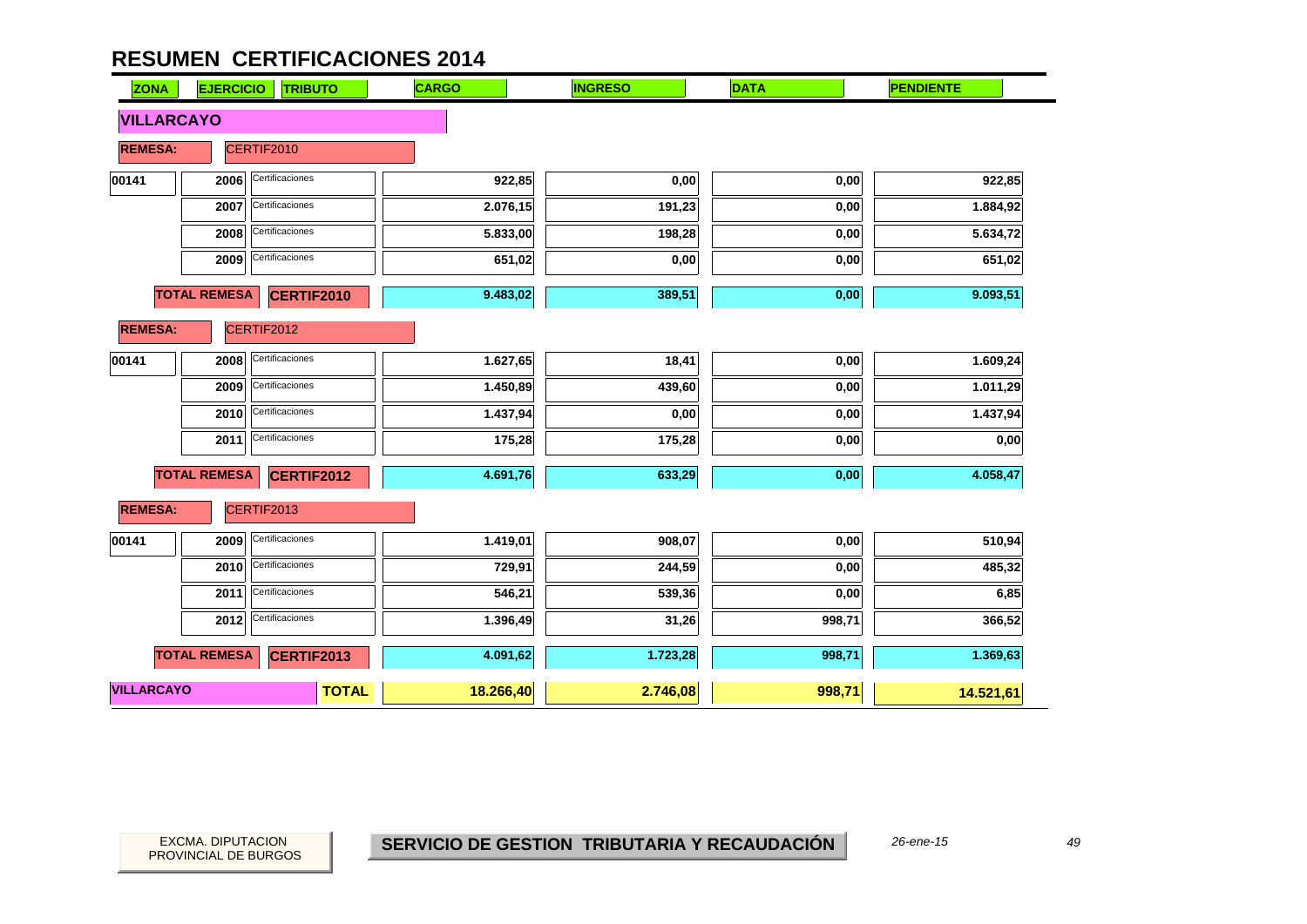| <b>ZONA</b> |                   | ----  | .<br>אט או |           | $\sim$  | <b><i><u>Property</u></i></b><br>P |
|-------------|-------------------|-------|------------|-----------|---------|------------------------------------|
|             | <b>TOTAL ZONA</b> | 00141 | 205.047,91 | 16.914,53 | .085.64 | 187.047,74                         |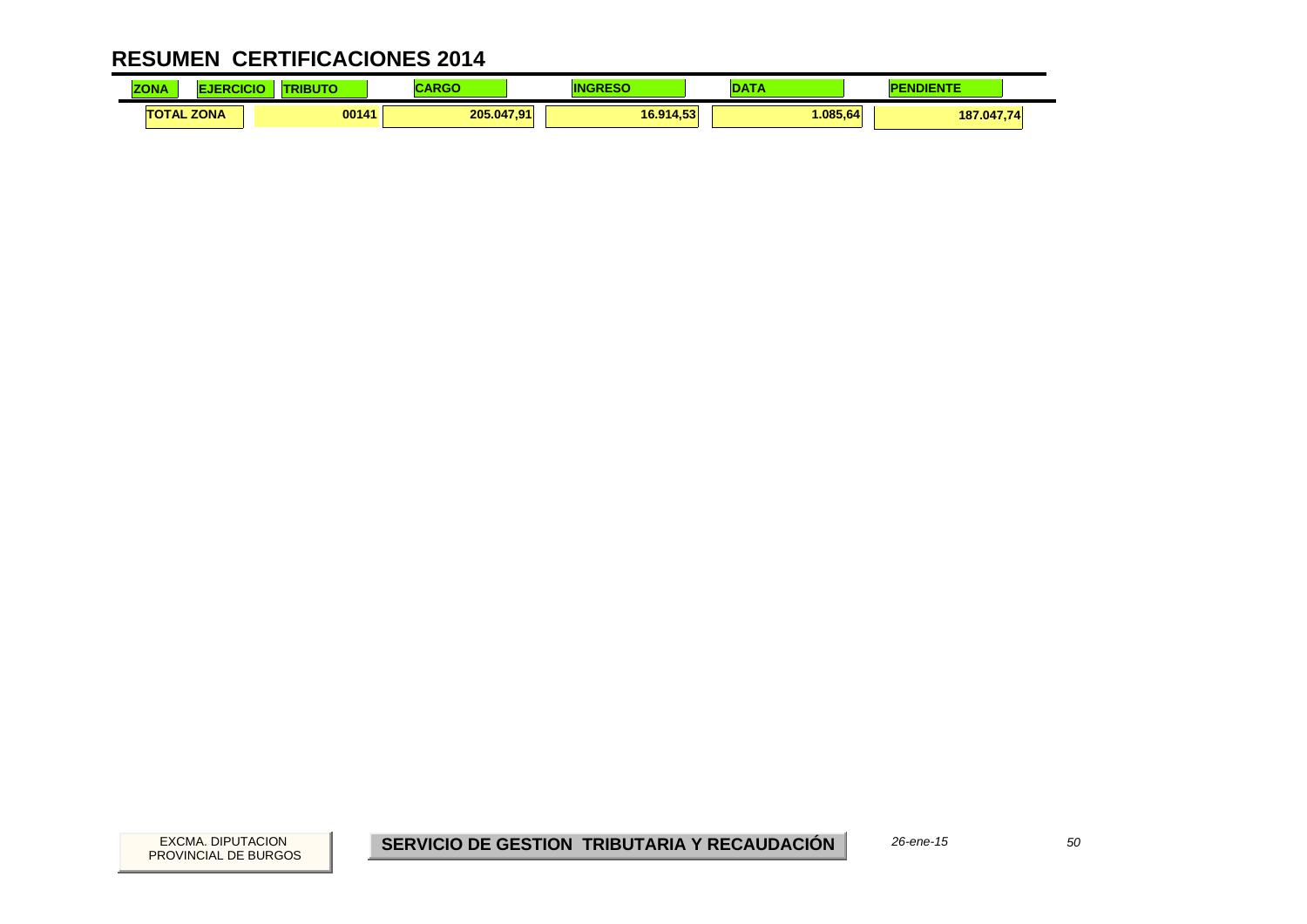| <b>ZONA</b>    | <b>EJERCICIO</b>           | <b>TRIBUTO</b>  | <b>CARGO</b> | <b>INGRESO</b> | <b>DATA</b> | <b>PENDIENTE</b> |
|----------------|----------------------------|-----------------|--------------|----------------|-------------|------------------|
|                | <b>BOVEDA DE LA RIBERA</b> |                 |              |                |             |                  |
| <b>REMESA:</b> |                            | CERTIF2014      |              |                |             |                  |
| 00142          | 2010                       | Certificaciones | 12.020,24    | 0,00           | 0,00        | 12.020,24        |
|                | 2011                       | Certificaciones | 12.020,24    | 0,00           | 0,00        | 12.020,24        |
|                | 2012                       | Certificaciones | 12.020,24    | 0,00           | 0,00        | 12.020,24        |
|                | 2013                       | Certificaciones | 12.020,24    | 0,00           | 0,00        | 12.020,24        |
|                | <b>TOTAL REMESA</b>        | CERTIF2014      | 48.080,96    | 0,00           | 0,00        | 48.080,96        |
|                | <b>BOVEDA DE LA RIBERA</b> | <b>TOTAL</b>    | 48.080,96    | 0,00           | 0,00        | 48.080,96        |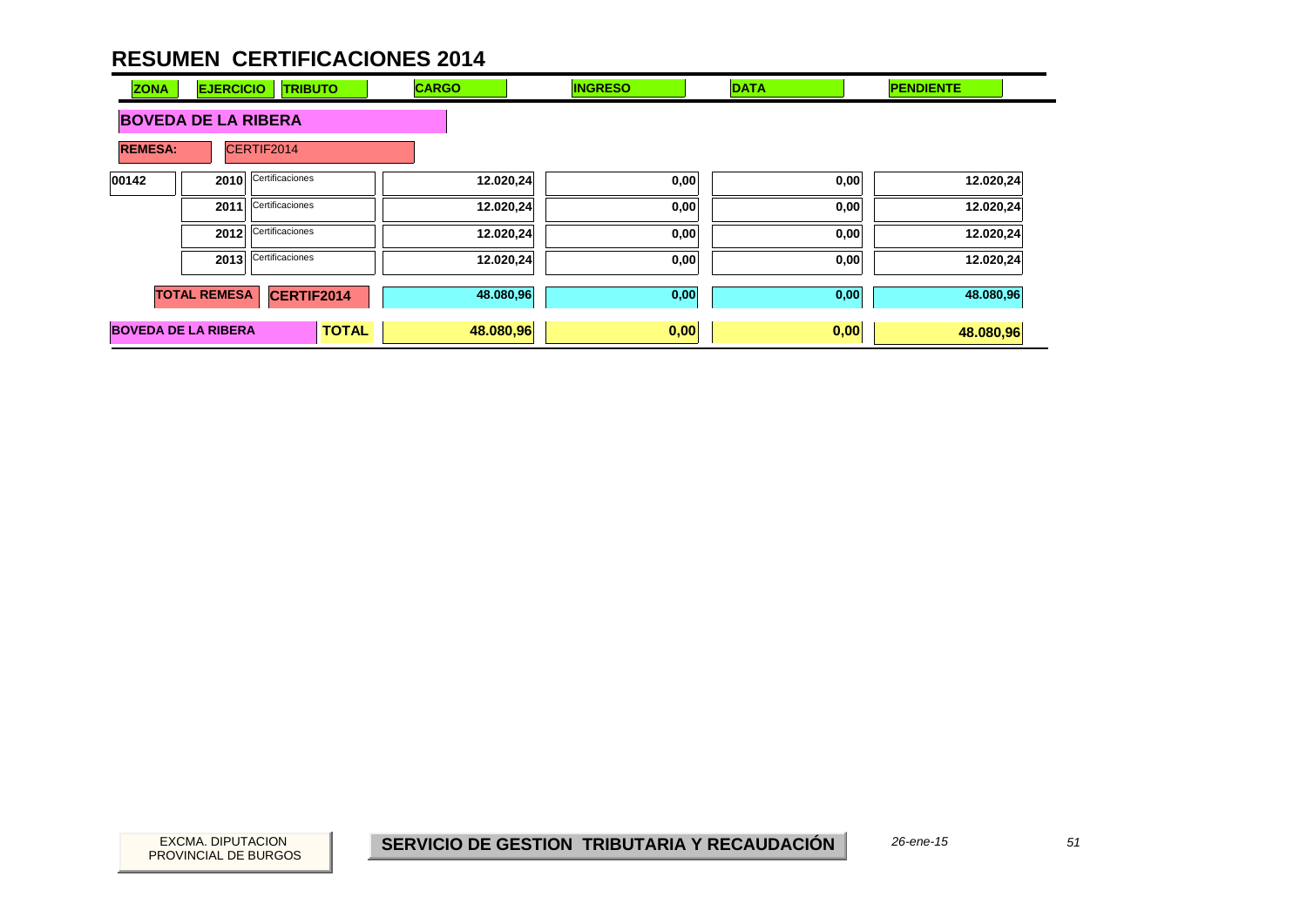| <b>ZONA</b>    | <b>EJERCICIO</b>       | <b>TRIBUTO</b>    | <b>CARGO</b> | <b>INGRESO</b> | <b>DATA</b> | <b>PENDIENTE</b> |
|----------------|------------------------|-------------------|--------------|----------------|-------------|------------------|
|                | <b>MEDINA DE POMAR</b> |                   |              |                |             |                  |
| <b>REMESA:</b> | CERTIF2002             |                   |              |                |             |                  |
| 00142          | 2002                   | Certificaciones   | 90,01        | 0,00           | 0,00        | 90,01            |
|                | <b>TOTAL REMESA</b>    | <b>CERTIF2002</b> | 90,01        | 0,00           | 0,00        | 90,01            |
| <b>REMESA:</b> | CERTIF2005             |                   |              |                |             |                  |
| 00142          | 2002                   | Certificaciones   | 57,22        | 0,00           | 0,00        | 57,22            |
|                | <b>TOTAL REMESA</b>    | <b>CERTIF2005</b> | 57,22        | 0,00           | 0,00        | 57,22            |
| <b>REMESA:</b> | CERTIF2007             |                   |              |                |             |                  |
| 00142          | 2006                   | Certificaciones   | 91,00        | 0,00           | 0,00        | 91,00            |
|                | <b>TOTAL REMESA</b>    | <b>CERTIF2007</b> | 91,00        | 0,00           | 0,00        | 91,00            |
| <b>REMESA:</b> | CERTIF2008             |                   |              |                |             |                  |
| 00142          | 2006                   | Certificaciones   | 14.606,23    | 0,00           | 0,00        | 14.606,23        |
|                | 2007                   | Certificaciones   | 1.392,00     | 0,00           | 421,00      | 971,00           |
|                | <b>TOTAL REMESA</b>    | CERTIF2008        | 15.998,23    | 0,00           | 421,00      | 15.577,23        |
| <b>REMESA:</b> | CERTIF2009             |                   |              |                |             |                  |
| 00142          | 2007                   | Certificaciones   | 60,00        | 0,00           | 0,00        | 60,00            |
|                | 2008                   | Certificaciones   | 780,00       | 0,00           | 60,00       | 720,00           |
|                | 2009                   | Certificaciones   | 570,00       | 90,00          | 90,00       | 390,00           |
|                | <b>TOTAL REMESA</b>    | <b>CERTIF2009</b> | 1.410,00     | 90,00          | 150,00      | 1.170,00         |
| <b>REMESA:</b> | CERTIF2010             |                   |              |                |             |                  |
| 00142          | 2006                   | Certificaciones   | 20.635,29    | 0,00           | 0,00        | 20.635,29        |
|                | 2007                   | Certificaciones   | 45.192,42    | 113,24         | 0,00        | 45.079,18        |

PROVINCIAL DE BURGOS

EXCMA. DIPUTACION *52* **SERVICIO DE GESTION TRIBUTARIA Y RECAUDACIÓN** *26-ene-15*

 $\overline{\phantom{0}}$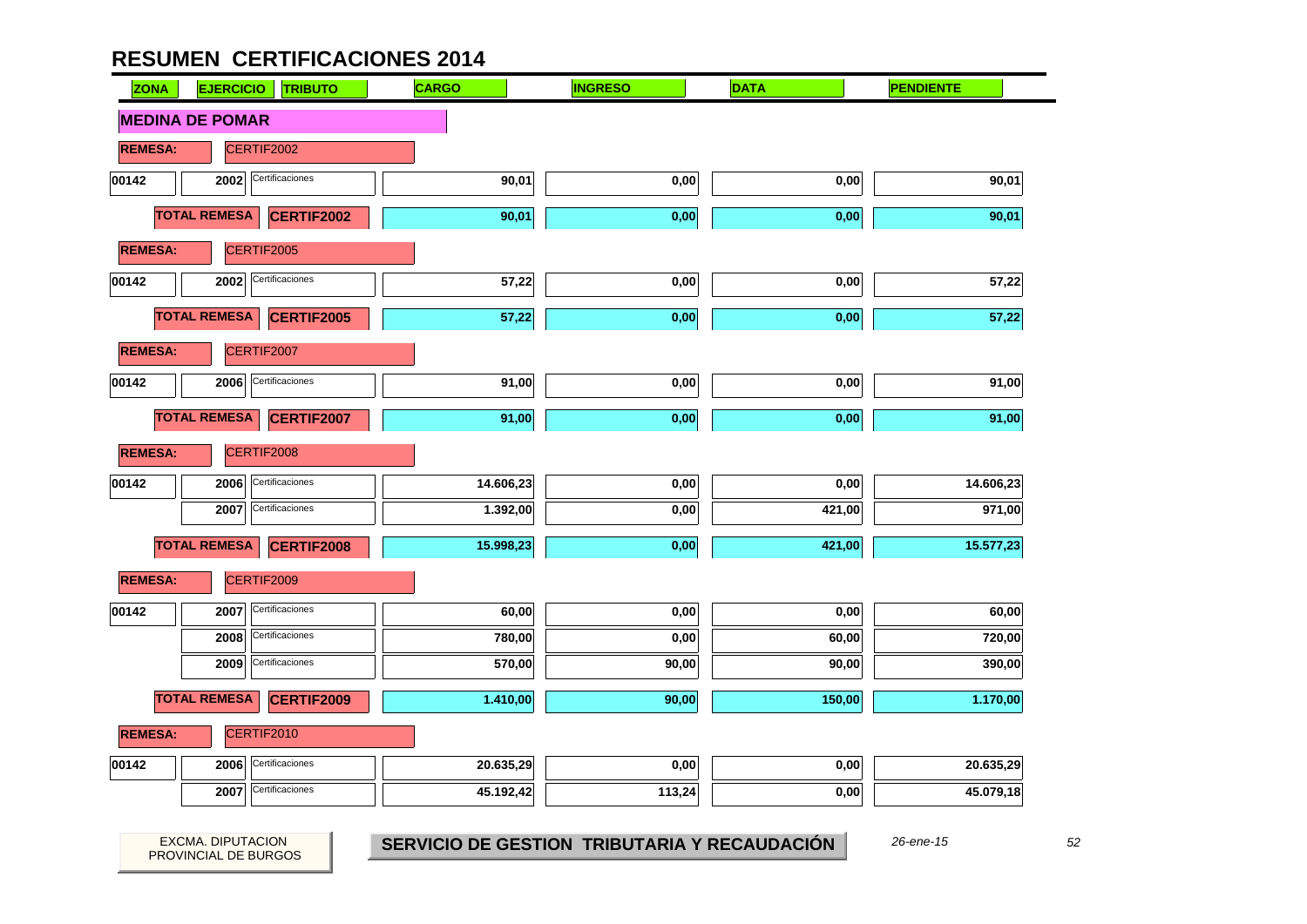| <b>ZONA</b>    | <b>EJERCICIO</b>       | <b>TRIBUTO</b>    | <b>CARGO</b> | <b>INGRESO</b> | <b>DATA</b> | <b>PENDIENTE</b> |
|----------------|------------------------|-------------------|--------------|----------------|-------------|------------------|
| 00142          | 2008                   | Certificaciones   | 92.011,41    | 117,58         | 0,00        | 91.893,83        |
|                | 2009                   | Certificaciones   | 533,10       | 0,00           | 0,00        | 533,10           |
|                | 2010                   | Certificaciones   | 90,00        | 0,00           | 0,00        | 90,00            |
|                | <b>TOTAL REMESA</b>    | CERTIF2010        | 158.462,22   | 230,82         | 0,00        | 158.231,40       |
| <b>REMESA:</b> |                        | CERTIF2011        |              |                |             |                  |
| 00142          | 2010                   | Certificaciones   | 1.338,84     | 110,08         | 0,00        | 1.228,76         |
|                | 2011                   | Certificaciones   | 2.683,53     | 180,00         | 0,00        | 2.503,53         |
|                | <b>TOTAL REMESA</b>    | CERTIF2011        | 4.022,37     | 290,08         | 0,00        | 3.732,29         |
| <b>REMESA:</b> |                        | CERTIF2012        |              |                |             |                  |
| 00142          | 2009                   | Certificaciones   | 1.681,64     | 230,38         | 0,00        | 1.451,26         |
|                | 2011                   | Certificaciones   | 6.511,83     | 301,73         | 0,00        | 6.210,10         |
|                | 2012                   | Certificaciones   | 810,00       | 0,00           | 0,00        | 810,00           |
|                | <b>TOTAL REMESA</b>    | <b>CERTIF2012</b> | 9.003,47     | 532,11         | 0,00        | 8.471,36         |
| <b>REMESA:</b> |                        | CERTIF2013        |              |                |             |                  |
| 00142          | 2010                   | Certificaciones   | 90,00        | 90,00          | 0,00        | 0,00             |
|                | <b>TOTAL REMESA</b>    | CERTIF2013        | 90,00        | 90,00          | 0,00        | 0,00             |
| <b>REMESA:</b> |                        | CERTIF2014        |              |                |             |                  |
| 00142          | 2011                   | Certificaciones   | 18.289,45    | 6.287,89       | 1.068,33    | 10.933,23        |
|                | 2012                   | Certificaciones   | 22.176,89    | 2.263,61       | 0,00        | 19.913,28        |
|                | 2013                   | Certificaciones   | 8.177,18     | 0,00           | 0,00        | 8.177,18         |
|                | <b>TOTAL REMESA</b>    | CERTIF2014        | 48.643,52    | 8.551,50       | 1.068,33    | 39.023,69        |
|                | <b>MEDINA DE POMAR</b> | <b>TOTAL</b>      | 237.868,04   | 9.784,51       | 1.639,33    | 226.444,20       |

PROVINCIAL DE BURGOS

EXCMA. DIPUTACION *53* **SERVICIO DE GESTION TRIBUTARIA Y RECAUDACIÓN** *26-ene-15*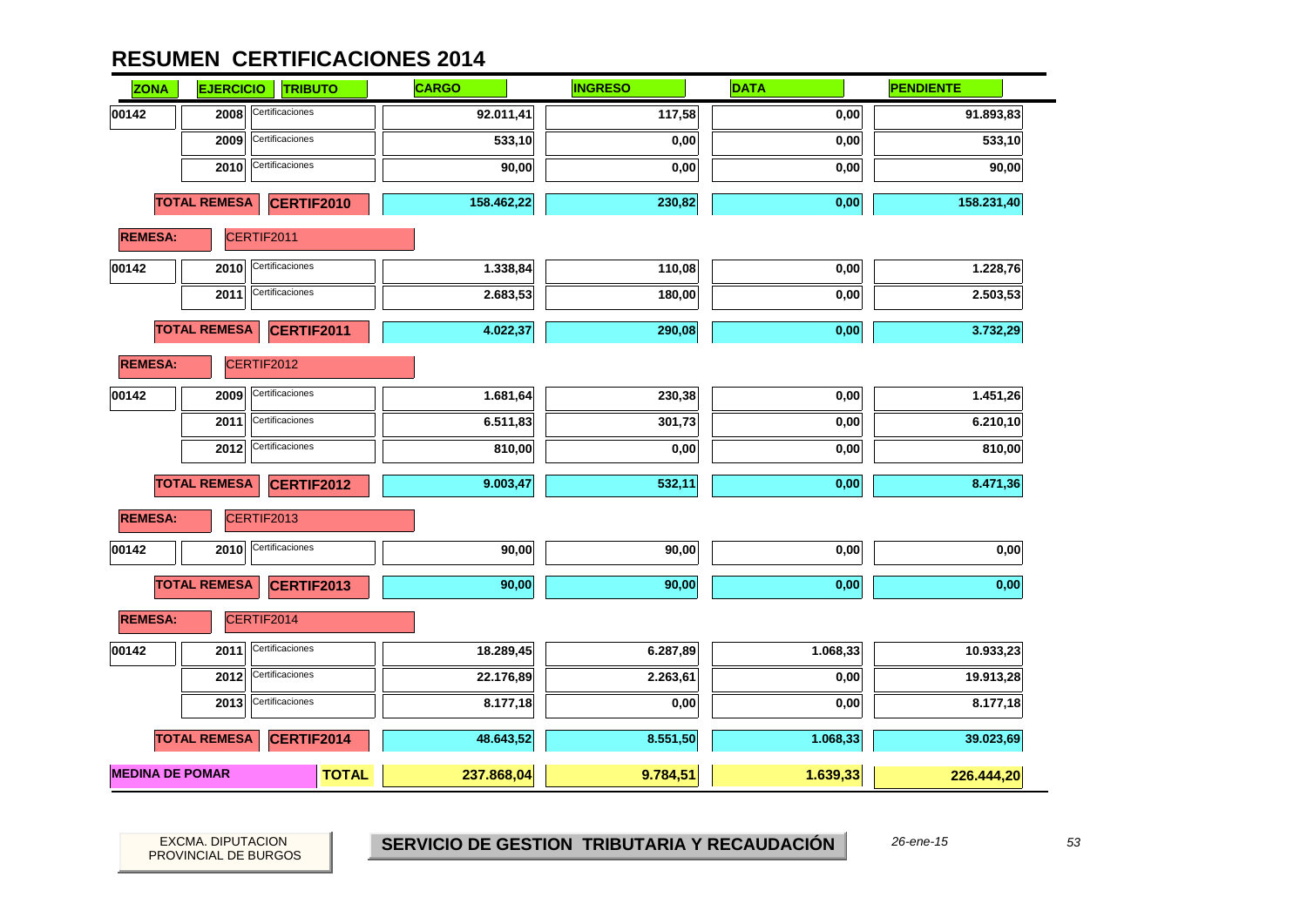| <b>ZONA</b> |                   | .     | ADAC<br>יש אי | IN       | ---     | <b>IDIENTE</b><br>ND. |  |
|-------------|-------------------|-------|---------------|----------|---------|-----------------------|--|
|             | <b>TOTAL ZONA</b> | 00142 | 285.949,00    | 9.784.51 | .639.33 | 274.525,16            |  |